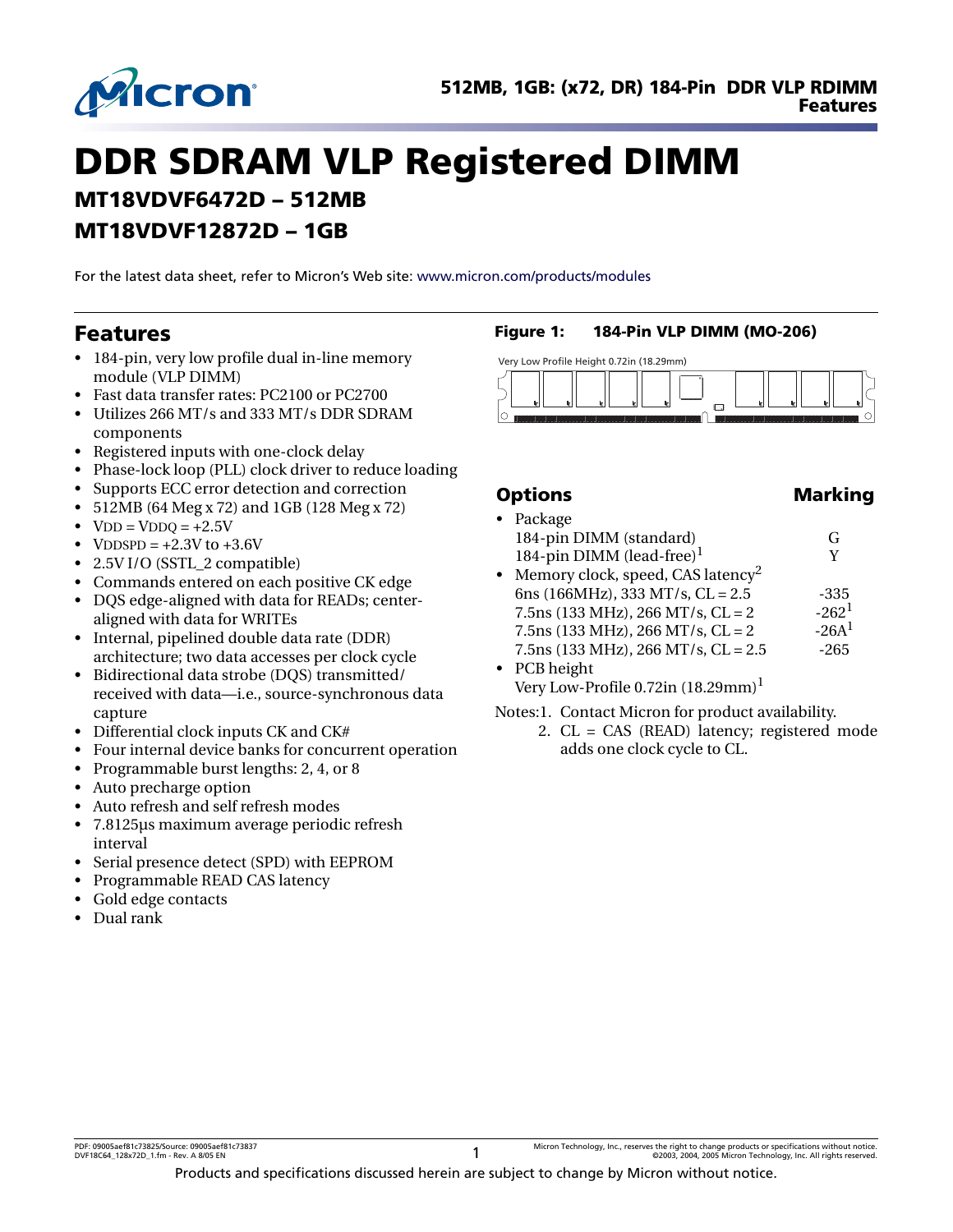

#### <span id="page-1-0"></span>**Table 1: Address Table**

|                               | 512MB              | 1GB                |
|-------------------------------|--------------------|--------------------|
| Refresh Count                 | 8Κ                 | 8Κ                 |
| Row Addressing                | 8K (A0-A12)        | 8K (A0-A12)        |
| Device Bank Addressing        | 4 (BA0, BA1)       | 4 (BA0, BA1)       |
| <b>Device Configuration</b>   | 256Mb (32 Meg x 8) | 512Mb (64 Meg x 8) |
| <b>Column Addressing</b>      | 1K (A0-A9)         | 2K (A0-A9, A11)    |
| <b>Module Rank Addressing</b> | 2(50#, 51#)        | 2(50#, 51#)        |

#### <span id="page-1-1"></span>**Table 2: Part Numbers and Timing Parameters**

| <b>Part Number</b>   | <b>Module</b><br><b>Density</b> | <b>Configuration</b> | <b>Module</b><br><b>Bandwidth</b> | <b>Memory Clock/</b><br><b>Data Rate</b> | Latency<br>(CL - <sup>t</sup> RCD - <sup>t</sup> RP) |
|----------------------|---------------------------------|----------------------|-----------------------------------|------------------------------------------|------------------------------------------------------|
| MT18VDVF6472DG-335   | 512MB                           | 64 Meg x 72          | $2.7$ GB/s                        | 6ns/333 MT/s                             | $2.5 - 3 - 3$                                        |
| MT18VDVF6472DY-335   | 512MB                           | 64 Meg x 72          | $2.7$ GB/s                        | 6ns/333 MT/s                             | $2.5 - 3 - 3$                                        |
| MT18VDVF6472DG-262   | 512MB                           | 64 Meg x 72          | $2.1$ GB/s                        | 7.5ns/266 MT/s                           | $2 - 2 - 2$                                          |
| MT18VDVF6472DY-262   | 512MB                           | 64 Meg x 72          | $2.1$ GB/s                        | 7.5ns/266 MT/s                           | $2 - 2 - 2$                                          |
| MT18VDVF6472DG-26A   | 512MB                           | 64 Meg x 72          | $2.1$ GB/s                        | 7.5ns/266 MT/s                           | $2 - 3 - 3$                                          |
| MT18VDVF6472DY-26A   | 512MB                           | 64 Meg x 72          | $2.1$ GB/s                        | 7.5ns/266 MT/s                           | $2 - 3 - 3$                                          |
| MT18VDVF6472DG-265   | 512MB                           | 64 Meg x 72          | $2.1$ GB/s                        | 7.5ns/266 MT/s                           | $2.5 - 3 - 3$                                        |
| MT18VDVF6472DY-265   | 512MB                           | 64 Meg x 72          | $2.1$ GB/s                        | 7.5ns/266 MT/s                           | $2.5 - 3 - 3$                                        |
| MT18VDVF6472DG-202   | 512MB                           | 64 Meg x 72          | $1.6$ GB/s                        | 10ns/200 MT/s                            | $2 - 2 - 2$                                          |
| MT18VDVF6472DY-202   | 512MB                           | 64 Meg x 72          | $1.6$ GB/s                        | 10ns/200 MT/s                            | $2 - 2 - 2$                                          |
| MT18VDVF12872DG-335  | 1GB                             | 128 Meg x 72         | $2.7$ GB/s                        | 6ns/333 MT/s                             | $2.5 - 3 - 3$                                        |
| MT18VDVF12872DY-335  | 1GB                             | 128 Meg x 72         | $2.7$ GB/s                        | 6ns/333 MT/s                             | $2.5 - 3 - 3$                                        |
| MT18VDVF12872DG-262  | 1GB                             | 128 Meg x 72         | $2.1$ GB/s                        | 7.5ns/266 MT/s                           | $2 - 2 - 2$                                          |
| MT18VDVF12872DY-262  | 1GB                             | 128 Meg x 72         | $2.1$ GB/s                        | 7.5ns/266 MT/s                           | $2 - 2 - 2$                                          |
| MT18VDVF12872DG-26A  | 1GB                             | 128 Meg x 72         | $2.1$ GB/s                        | 7.5ns/266 MT/s                           | $2 - 3 - 3$                                          |
| MT18VDVF12872DY-26A_ | 1GB                             | 128 Meg x 72         | $2.1$ GB/s                        | 7.5ns/266 MT/s                           | $2 - 3 - 3$                                          |
| MT18VDVF12872DG-265  | 1GB                             | 128 Meg x 72         | $2.1$ GB/s                        | 7.5ns/266 MT/s                           | $2.5 - 3 - 3$                                        |
| MT18VDVF12872DY-265  | 1GB                             | 128 Meg x 72         | $2.1$ GB/s                        | 7.5ns/266 MT/s                           | $2.5 - 3 - 3$                                        |
| MT18VDVF12872DG-202  | 1GB                             | 128 Meg x 72         | 1.6 GB/s                          | 10ns/200 MT/s                            | $2 - 2 - 2$                                          |
| MT18VDVF12872DY-202  | 1GB                             | 128 Meg x 72         | $1.6$ GB/s                        | 10ns/200 MT/s                            | $2 - 2 - 2$                                          |

Note: All part numbers end with a two-place code (not shown), designating component and PCB revisions. Consult factory for current revision codes. Example: MT18VDVF6472DY-265B1.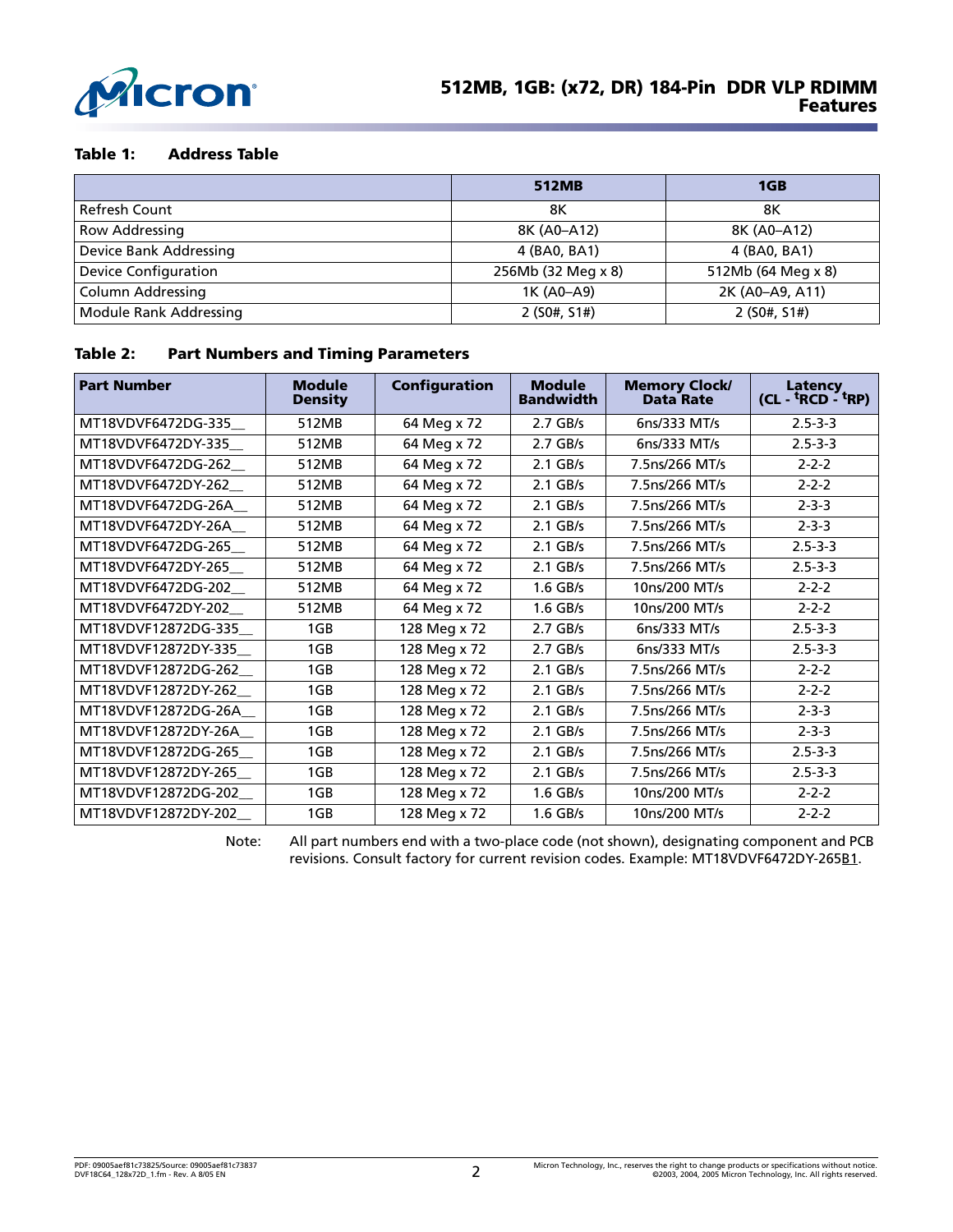

# <span id="page-2-0"></span>**Table of Contents**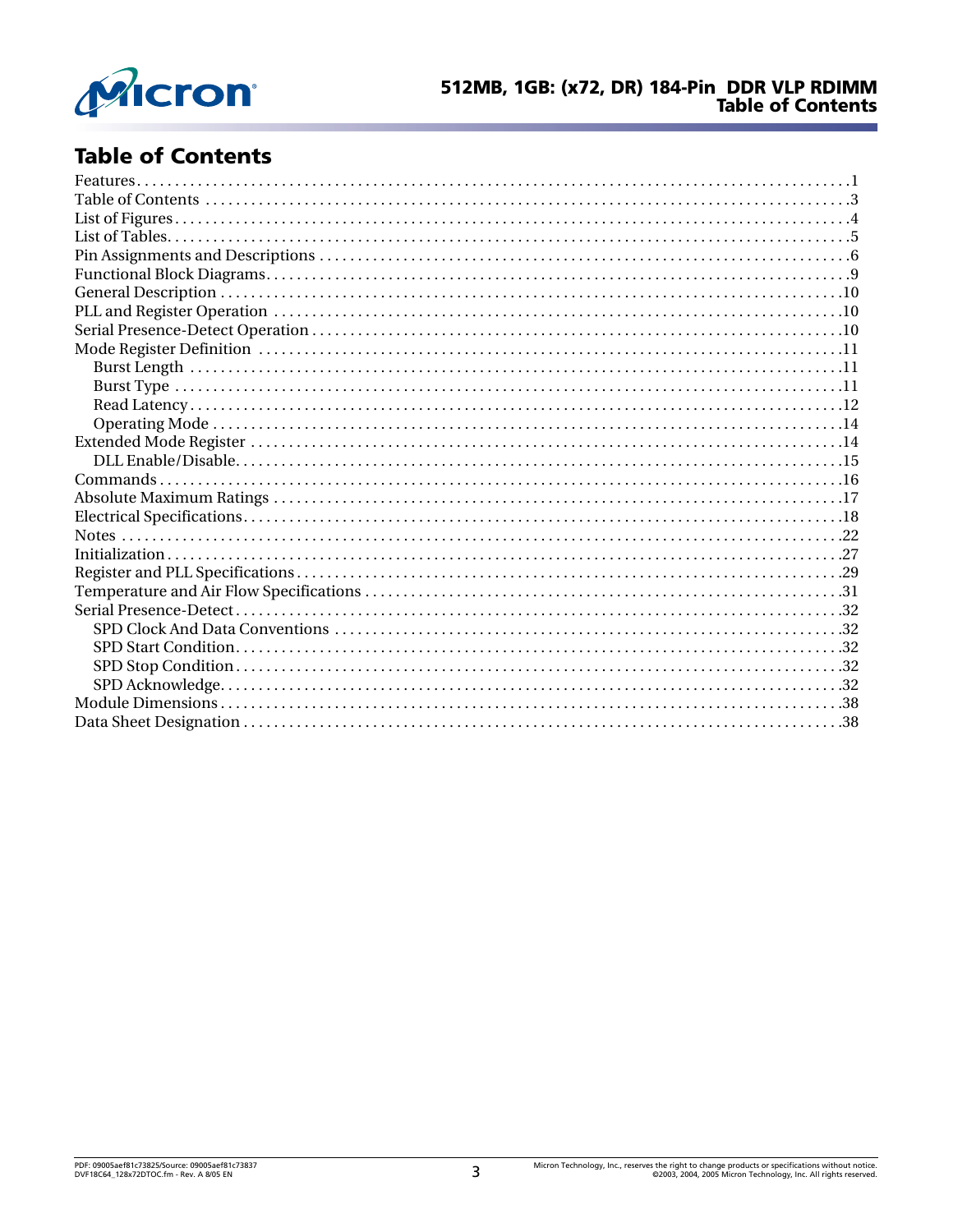

# <span id="page-3-0"></span>**List of Figures**

| Figure 1:  |  |
|------------|--|
| Figure 2:  |  |
| Figure 3:  |  |
| Figure 4:  |  |
| Figure 5:  |  |
| Figure 6:  |  |
| Figure 7:  |  |
| Figure 8:  |  |
| Figure 9:  |  |
| Figure 10: |  |
| Figure 11: |  |
| Figure 12: |  |
| Figure 13: |  |
| Figure 14: |  |
| Figure 15: |  |
| Figure 16: |  |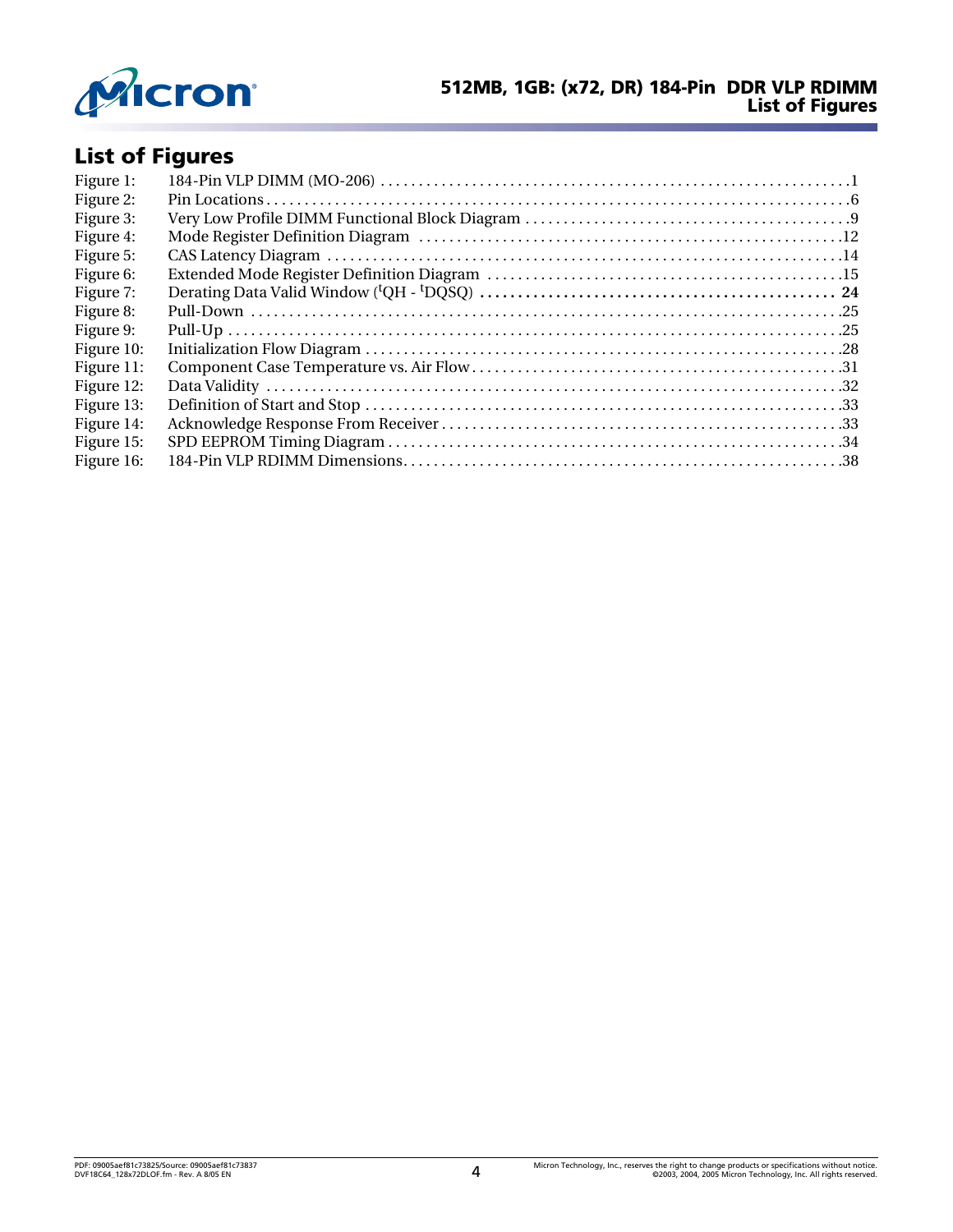

# <span id="page-4-0"></span>**List of Tables**

| Table 1:  |                                                                       |  |
|-----------|-----------------------------------------------------------------------|--|
| Table 2:  |                                                                       |  |
| Table 3:  |                                                                       |  |
| Table 4:  |                                                                       |  |
| Table 5:  |                                                                       |  |
| Table 6:  |                                                                       |  |
| Table 7:  |                                                                       |  |
| Table 8:  |                                                                       |  |
| Table 9:  |                                                                       |  |
| Table 10: |                                                                       |  |
| Table 11: |                                                                       |  |
| Table 12: |                                                                       |  |
| Table 13: |                                                                       |  |
| Table 14: | Electrical Characteristics and Recommended AC Operating Conditions 20 |  |
| Table 15: |                                                                       |  |
| Table 16: | PLL Clock Driver Timing Requirements and Switching Characteristics 30 |  |
| Table 17: |                                                                       |  |
| Table 18: |                                                                       |  |
| Table 19: |                                                                       |  |
| Table 20: |                                                                       |  |
| Table 21: |                                                                       |  |
|           |                                                                       |  |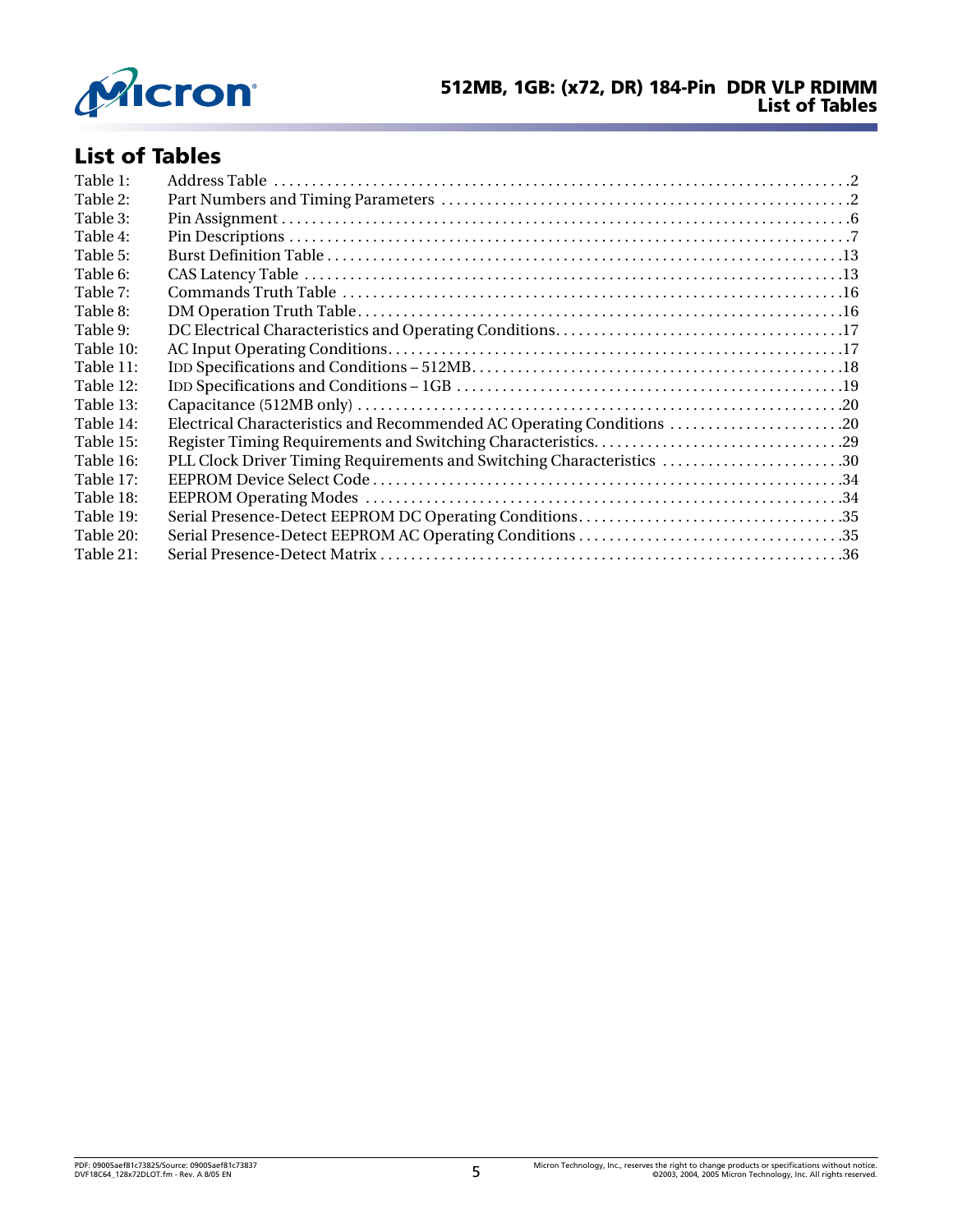

# <span id="page-5-0"></span>**Pin Assignments and Descriptions**

#### <span id="page-5-2"></span>**Table 3: Pin Assignment**

|                |                       | <b>184-pin DIMM Front</b> |                        |     |                 |     |                       | <b>184-Pin DIMM Back</b> |                        |     |                       |     |                       |     |                        |
|----------------|-----------------------|---------------------------|------------------------|-----|-----------------|-----|-----------------------|--------------------------|------------------------|-----|-----------------------|-----|-----------------------|-----|------------------------|
| Pin            | <b>Symbol</b>         | Pin                       | Symbol                 | Pin | <b>Symbol</b>   | Pin | <b>Symbol</b>         | Pin                      | <b>Symbol</b>          | Pin | <b>Symbol</b>         | Pin | <b>Symbol</b>         | Pin | <b>Symbol</b>          |
| 1              | <b>VREF</b>           | 24                        | <b>DQ17</b>            | 47  | DQS8            | 70  | <b>V<sub>DD</sub></b> | 93                       | <b>Vss</b>             | 116 | <b>Vss</b>            | 139 | <b>Vss</b>            | 162 | <b>DQ47</b>            |
| $\overline{2}$ | DO <sub>0</sub>       | 25                        | DQS2                   | 48  | A <sub>0</sub>  | 71  | <b>NC</b>             | 94                       | DQ4                    | 117 | <b>DQ21</b>           | 140 | DM <sub>8</sub>       | 163 | <b>NC</b>              |
| 3              | Vss                   | 26                        | <b>Vss</b>             | 49  | CB2             | 72  | <b>DQ48</b>           | 95                       | DQ5                    | 118 | A11                   | 141 | A10                   | 164 | <b>VDDO</b>            |
| 4              | DQ1                   | 27                        | A <sub>9</sub>         | 50  | <b>Vss</b>      | 73  | <b>DO49</b>           | 96                       | <b>V<sub>DD</sub>O</b> | 119 | DM <sub>2</sub>       | 142 | CB <sub>6</sub>       | 165 | <b>DQ52</b>            |
| 5              | DQS0                  | 28                        | <b>DQ18</b>            | 51  | CB <sub>3</sub> | 74  | <b>Vss</b>            | 97                       | DM <sub>0</sub>        | 120 | <b>V<sub>DD</sub></b> | 143 | <b>VDDO</b>           | 166 | <b>DQ53</b>            |
| 6              | DQ <sub>2</sub>       | 29                        | A7                     | 52  | BA <sub>1</sub> | 75  | <b>DNU</b>            | 98                       | DQ6                    | 121 | <b>DQ22</b>           | 144 | CB7                   | 167 | <b>NC</b>              |
| 7              | <b>V<sub>DD</sub></b> | 30                        | <b>V<sub>DD</sub>O</b> | 53  | <b>DQ32</b>     | 76  | <b>DNU</b>            | 99                       | DQ7                    | 122 | A8                    | 145 | Vss                   | 168 | V <sub>DD</sub>        |
| 8              | DQ3                   | 31                        | <b>DQ19</b>            | 54  | <b>VDDO</b>     | 77  | <b>VDDO</b>           | 100                      | <b>Vss</b>             | 123 | <b>DQ23</b>           | 146 | <b>DQ36</b>           | 169 | DM <sub>6</sub>        |
| 9              | <b>NC</b>             | 32                        | A <sub>5</sub>         | 55  | <b>DQ33</b>     | 78  | DQS6                  | 101                      | <b>NC</b>              | 124 | <b>Vss</b>            | 147 | <b>DQ37</b>           | 170 | <b>DQ54</b>            |
| 10             | RESET#                | 33                        | <b>DQ24</b>            | 56  | DQS4            | 79  | <b>DQ50</b>           | 102                      | <b>NC</b>              | 125 | A6                    | 148 | <b>V<sub>DD</sub></b> | 171 | <b>DQ55</b>            |
| 11             | Vss                   | 34                        | <b>Vss</b>             | 57  | <b>DQ34</b>     | 80  | <b>DQ51</b>           | 103                      | <b>NC</b>              | 126 | <b>DQ28</b>           | 149 | DM4                   | 172 | <b>V<sub>DD</sub>O</b> |
| 12             | DQ8                   | 35                        | <b>DQ25</b>            | 58  | <b>Vss</b>      | 81  | <b>Vss</b>            | 104                      | <b>VDDO</b>            | 127 | <b>DQ29</b>           | 150 | <b>DQ38</b>           | 173 | <b>NC</b>              |
| 13             | DQ <sub>9</sub>       | 36                        | DQS3                   | 59  | BA <sub>0</sub> | 82  | <b>NC</b>             | 105                      | <b>DQ12</b>            | 128 | VDDQ                  | 151 | <b>DQ39</b>           | 174 | <b>DQ60</b>            |
| 14             | DQS1                  | 37                        | A <sub>4</sub>         | 60  | <b>DQ35</b>     | 83  | <b>DQ56</b>           | 106                      | <b>DQ13</b>            | 129 | DM <sub>3</sub>       | 152 | <b>Vss</b>            | 175 | <b>DQ61</b>            |
| 15             | <b>VDDO</b>           | 38                        | V <sub>DD</sub>        | 61  | <b>DQ40</b>     | 84  | <b>DO57</b>           | 107                      | DM <sub>1</sub>        | 130 | A <sub>3</sub>        | 153 | <b>DO44</b>           | 176 | <b>Vss</b>             |
| 16             | <b>DNU</b>            | 39                        | <b>DQ26</b>            | 62  | VDDQ            | 85  | <b>V<sub>DD</sub></b> | 108                      | <b>V<sub>DD</sub></b>  | 131 | <b>DQ30</b>           | 154 | RAS#                  | 177 | DM7                    |
| 17             | <b>DNU</b>            | 40                        | <b>DQ27</b>            | 63  | WE#             | 86  | DQS7                  | 109                      | <b>DQ14</b>            | 132 | <b>Vss</b>            | 155 | <b>DQ45</b>           | 178 | <b>DQ62</b>            |
| 18             | Vss                   | 41                        | A <sub>2</sub>         | 64  | <b>DQ41</b>     | 87  | <b>DQ58</b>           | 110                      | <b>DQ15</b>            | 133 | <b>DQ31</b>           | 156 | <b>VDDO</b>           | 179 | <b>DQ63</b>            |
| 19             | <b>DQ10</b>           | 42                        | <b>Vss</b>             | 65  | CAS#            | 88  | <b>DQ59</b>           | 111                      | CKE1                   | 134 | CB4                   | 157 | <b>SO#</b>            | 180 | <b>VDDQ</b>            |
| 20             | <b>DQ11</b>           | 43                        | A <sub>1</sub>         | 66  | <b>Vss</b>      | 89  | <b>Vss</b>            | 112                      | <b>VDDO</b>            | 135 | CB <sub>5</sub>       | 158 | 51#                   | 181 | SA <sub>0</sub>        |
| 21             | CKE <sub>0</sub>      | 44                        | CB <sub>0</sub>        | 67  | DQS5            | 90  | <b>DNU</b>            | 113                      | <b>NC</b>              | 136 | <b>VDDO</b>           | 159 | DM <sub>5</sub>       | 182 | SA <sub>1</sub>        |
| 22             | <b>VDDO</b>           | 45                        | CB1                    | 68  | <b>DQ42</b>     | 91  | <b>SDA</b>            | 114                      | <b>DQ20</b>            | 137 | CK <sub>0</sub>       | 160 | <b>Vss</b>            | 183 | SA <sub>2</sub>        |
| 23             | <b>DQ16</b>           | 46                        | V <sub>DD</sub>        | 69  | <b>DQ43</b>     | 92  | SCL                   | 115                      | A12                    | 138 | CK0#                  | 161 | <b>DQ46</b>           | 184 | <b>VDDSPD</b>          |

#### <span id="page-5-1"></span>**Figure 2: Pin Locations**

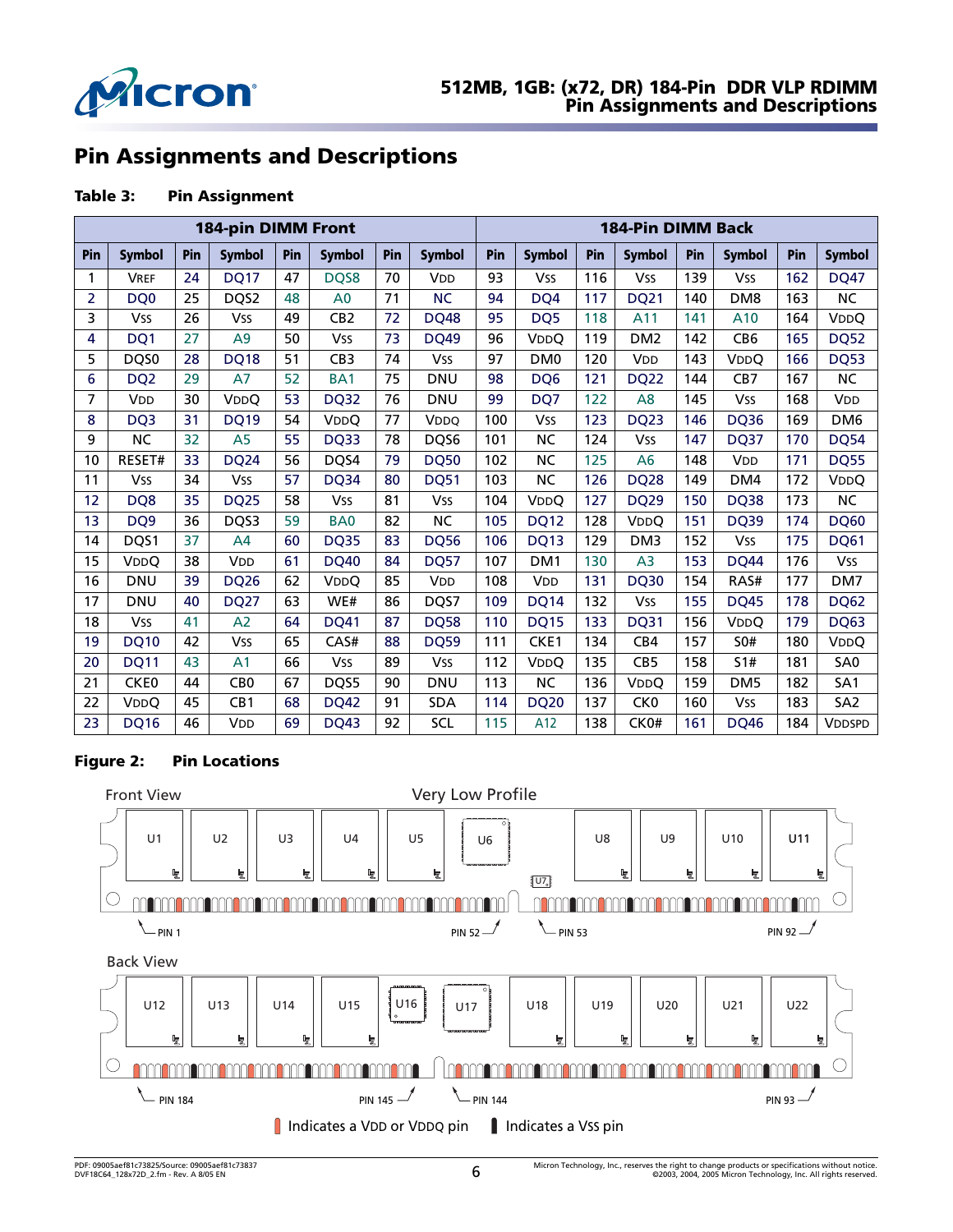

### **512MB, 1GB: (x72, DR) 184-Pin DDR VLP RDIMM Pin Assignments and Descriptions**

#### <span id="page-6-0"></span>**Table 4: Pin Descriptions**

Pin numbers may not correlate with symbols; refer to Pin Assignment tables on [page 6](#page-5-2) for more information

| <b>Pin Numbers</b>                                             | <b>Symbol</b>   | <b>Type</b>      | <b>Description</b>                                                                                                                                                                                                                                                                                                                                                                                                                                                                                                                                                                                                                                                                                                                                        |  |  |
|----------------------------------------------------------------|-----------------|------------------|-----------------------------------------------------------------------------------------------------------------------------------------------------------------------------------------------------------------------------------------------------------------------------------------------------------------------------------------------------------------------------------------------------------------------------------------------------------------------------------------------------------------------------------------------------------------------------------------------------------------------------------------------------------------------------------------------------------------------------------------------------------|--|--|
| 10                                                             | RESET#          | Input            | Asynchronously forces all registered ouputs LOW when RESET#<br>is LOW. This signal can be used during power-up to ensure CKE<br>is LOW and DQs are High-Z.                                                                                                                                                                                                                                                                                                                                                                                                                                                                                                                                                                                                |  |  |
| 63, 65, 154                                                    | WE#, CAS#, RAS# | Input            | Command Inputs: RAS#, CAS#, and WE# (along with S#) define<br>the command being entered.                                                                                                                                                                                                                                                                                                                                                                                                                                                                                                                                                                                                                                                                  |  |  |
| 137, 138                                                       | CK0, CK0#       | Input            | Clock: CK, CK# are differential clock inputs. All address and<br>control input signals are sampled on the crossing of the positive<br>edge of CK, and negative edge of CK#. Output data (DQ and<br>DQS) is referenced to the crossings of CK and CK#.                                                                                                                                                                                                                                                                                                                                                                                                                                                                                                     |  |  |
| 21,111                                                         | CKEO, CKE1      | Input            | Clock Enable: CKE HIGH activates and CKE LOW deactivates the<br>internal clock, input buffers and output drivers. Taking CKE<br>LOW provides PRECHARGE POWER-DOWN and SELF REFRESH<br>operations (all device banks idle), or ACTIVE POWER-DOWN<br>(row ACTIVE in any device bank). CKE is synchronous for<br>POWER-DOWN entry and exit, and for SELF REFRESH entry. CKE<br>is asynchronous for SELF REFRESH exit and for disabling the<br>outputs. CKE must be maintained HIGH throughout read and<br>write accesses. Input buffers (excluding CK, CK# and CKE) are<br>disabled during POWER-DOWN. Input buffers (excluding CKE)<br>are disabled during SELF REFRESH. CKE is an SSTL_2 input but<br>will detect an LVCMOS LOW level after VDD is applied. |  |  |
| 157, 158                                                       | S0#, S1#        | Input            | Chip Selects: S# enables (registered LOW) and disables<br>(registered HIGH) the command decoder. All commands are<br>masked when S# is registered HIGH. S# is considered part of the<br>command code.                                                                                                                                                                                                                                                                                                                                                                                                                                                                                                                                                     |  |  |
| 52, 59                                                         | BA0, BA1        | Input            | Bank Address: BA0 and BA1 define to which device bank an<br>ACTIVE, READ, WRITE, or PRECHARGE command is being<br>applied.                                                                                                                                                                                                                                                                                                                                                                                                                                                                                                                                                                                                                                |  |  |
| 27, 29, 32, 37, 41, 43, 48,<br>115, 118, 122, 125, 130,<br>141 | A0-A12          | Input            | Address Inputs: Provide the row address for ACTIVE commands,<br>and the column address and auto precharge bit (A10) for READ/<br>WRITE commands, to select one location out of the memory<br>array in the respective device bank. A10 sampled during a<br>PRECHARGE command determines whether the PRECHARGE<br>applies to one device bank (A10 LOW, device bank selected by<br>BA0, BA1) or all device banks (A10 HIGH). The address inputs<br>also provide the op-code during a MODE REGISTER SET<br>command. BA0 and BA1 define which mode register (mode<br>register or extended mode register) is loaded during the LOAD<br>MODE REGISTER command.                                                                                                   |  |  |
| 97, 107, 119, 129, 140,<br>149, 159, 169, 177                  | DM0-DM8         | Input            | Data Write Mask: DM LOW allows WRITE operation. DM HIGH<br>blocks WRITE operation. DM state does not affect READ<br>command.                                                                                                                                                                                                                                                                                                                                                                                                                                                                                                                                                                                                                              |  |  |
| 5, 14, 25, 36, 47, 56, 67,<br>78, 86                           | DQS0-DQS8       | Input/<br>Output | Data Strobe: Output with READ data, input with WRITE data.<br>DQS is edge-aligned with READ data, centered in WRITE data.<br>Used to capture data.                                                                                                                                                                                                                                                                                                                                                                                                                                                                                                                                                                                                        |  |  |
| 44, 45, 49, 51, 134, 135,<br>142, 144                          | CBO-CB7         | Input/<br>Output | Check Bits.                                                                                                                                                                                                                                                                                                                                                                                                                                                                                                                                                                                                                                                                                                                                               |  |  |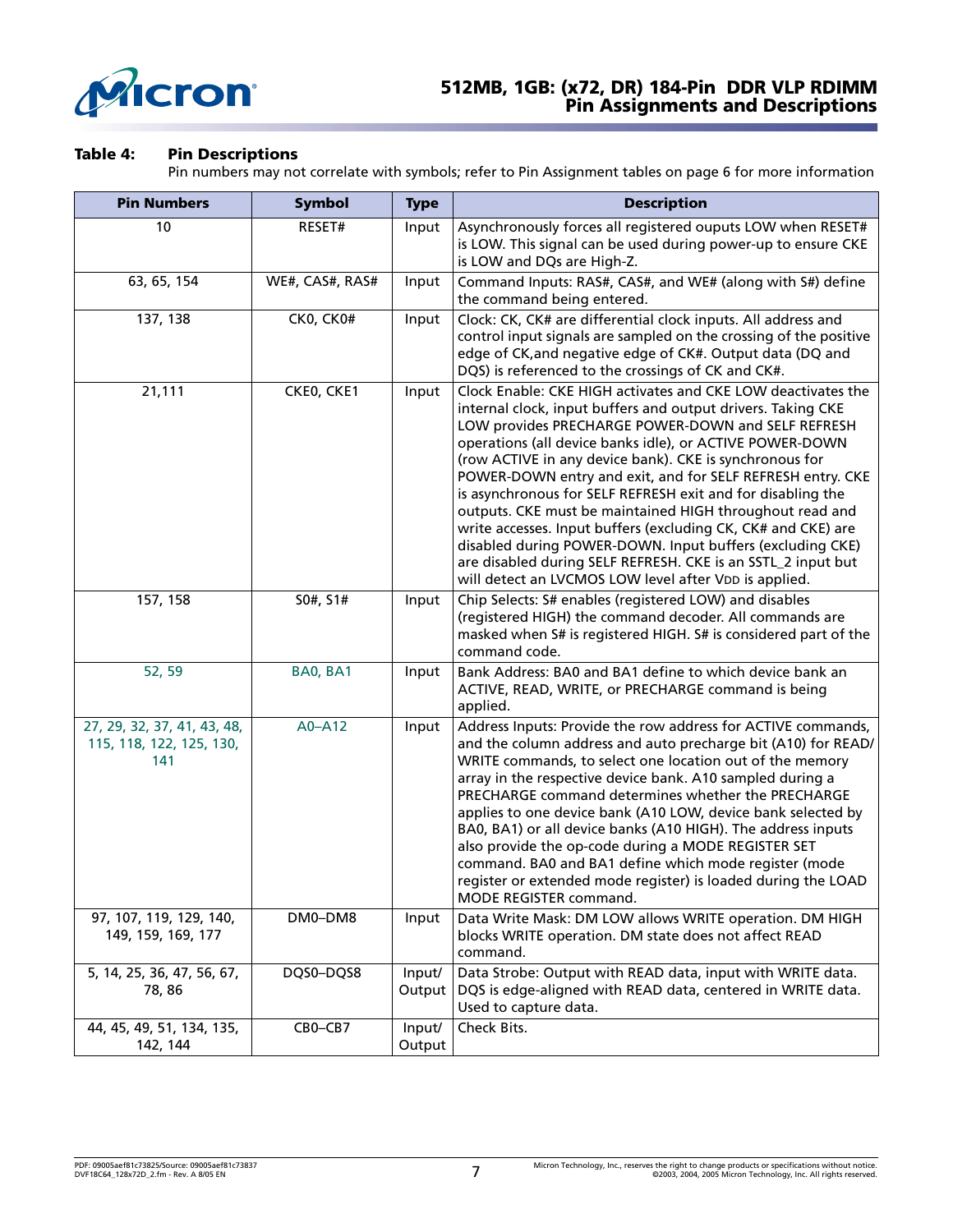

### **512MB, 1GB: (x72, DR) 184-Pin DDR VLP RDIMM Pin Assignments and Descriptions**

#### **Table 4: Pin Descriptions (Continued)**

Pin numbers may not correlate with symbols; refer to Pin Assignment tables on page 6 for more information

| <b>Pin Numbers</b>                                                                                                                                                                                                                                                                                                   | <b>Symbol</b>         | <b>Type</b>                    | <b>Description</b>                                                                                                                                           |
|----------------------------------------------------------------------------------------------------------------------------------------------------------------------------------------------------------------------------------------------------------------------------------------------------------------------|-----------------------|--------------------------------|--------------------------------------------------------------------------------------------------------------------------------------------------------------|
| 2, 4, 6, 8, 12, 13, 19, 20,<br>23, 24, 28, 31, 33, 35, 39,<br>40, 53, 55, 57, 60, 61, 64,<br>68, 69, 72, 73, 79, 80, 83,<br>84, 87, 88, 94, 95, 98, 99,<br>105, 106, 109, 110, 114,<br>117, 121, 123, 126, 127,<br>131, 133, 146, 147, 150,<br>151, 153, 155, 161, 162,<br>165, 166, 170, 171, 174,<br>175, 178, 179 | DQ0-DQ63              | Input/<br>Output               | Data I/Os: Data bus.                                                                                                                                         |
| 92                                                                                                                                                                                                                                                                                                                   | SCL                   | Input                          | Serial Clock for Presence-Detect: SCL is used to synchronize the<br>presence-detect data transfer to and from the module.                                    |
| 181, 182, 183                                                                                                                                                                                                                                                                                                        | SA0-SA2               | Input                          | Presence-Detect Address Inputs: These pins are used to<br>configure the presence-detect device.                                                              |
| 91                                                                                                                                                                                                                                                                                                                   | SDA                   | Input/<br>Output               | Serial Presence-Detect Data: SDA is a bidirectional pin used to<br>transfer addresses and data into and out of the presence-detect<br>portion of the module. |
| 1                                                                                                                                                                                                                                                                                                                    | <b>VREF</b>           | Supply                         | SSTL_2 reference voltage.                                                                                                                                    |
| 15, 22, 30, 54, 62, 77, 96,<br>104, 112, 128, 136, 143,<br>156, 164, 172, 180                                                                                                                                                                                                                                        | <b>VDDQ</b>           | Supply                         | DQ Power Supply: +2.5V ±0.2V.                                                                                                                                |
| 7, 38, 46, 70, 85, 108, 120,<br>148, 168                                                                                                                                                                                                                                                                             | <b>V<sub>DD</sub></b> | Supply                         | Power Supply: +2.5V ±0.2V.                                                                                                                                   |
| 3, 11, 18, 26, 34, 42, 50,<br>58, 66, 74, 81, 89, 93, 100,<br>116, 124, 132, 139, 145,<br>152, 160, 176                                                                                                                                                                                                              | <b>Vss</b>            | Supply                         | Ground.                                                                                                                                                      |
| 184                                                                                                                                                                                                                                                                                                                  | <b>VDDSPD</b>         | Supply                         | Serial EEPROM positive power supply: +2.3V to +3.6V.                                                                                                         |
| 16, 17, 75, 76, 90                                                                                                                                                                                                                                                                                                   | <b>DNU</b>            | $\overbrace{\phantom{123321}}$ | Do Not Use: Thes pins are not connected on these modules, but<br>are assigned pins on other modules in this product family.                                  |
| 9, 71, 82, 101, 102, 103,<br>113, 115 (256MB), 163,<br>167, 173                                                                                                                                                                                                                                                      | NC.                   |                                | No Connect: These pins should be left unconnected.                                                                                                           |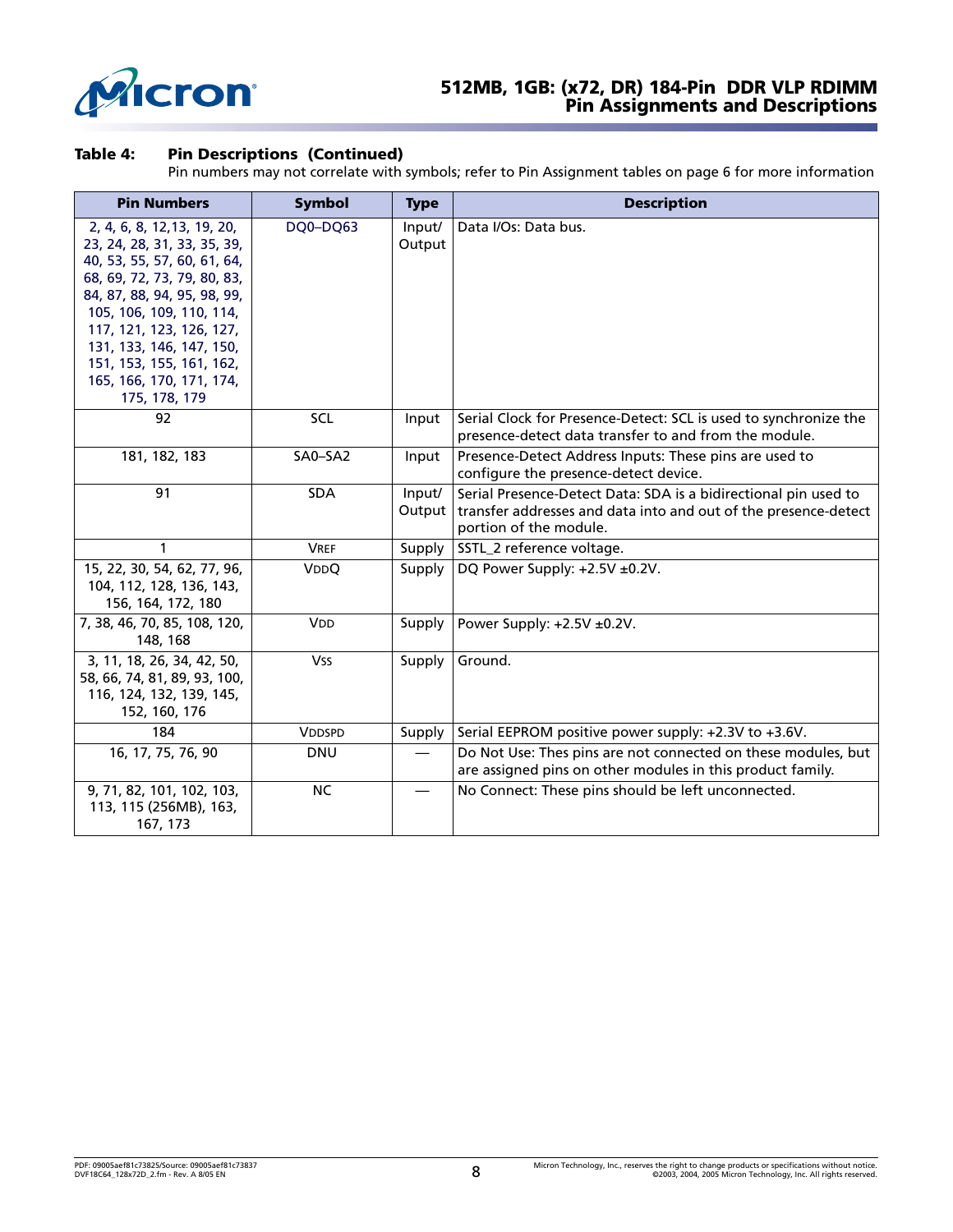

# <span id="page-8-0"></span>**Functional Block Diagrams**

Unless otherwise noted, resistor values are 22Ω. Per industry standard, Micron utilizes various component speed grades as referenced in the Module Part Numbering Guide at www.micron.com/numberguide.

Standard modules use the following DDR SDRAM devices: MT46V32M8FG (512MB) and MT46V64M8FG (1GB). Lead-free modules use the following DDR SDRAM devices: MT46V32M8BG (512MB) and MT46V64M8BG (1GB).

<span id="page-8-1"></span>**Figure 3: Very Low Profile DIMM Functional Block Diagram**

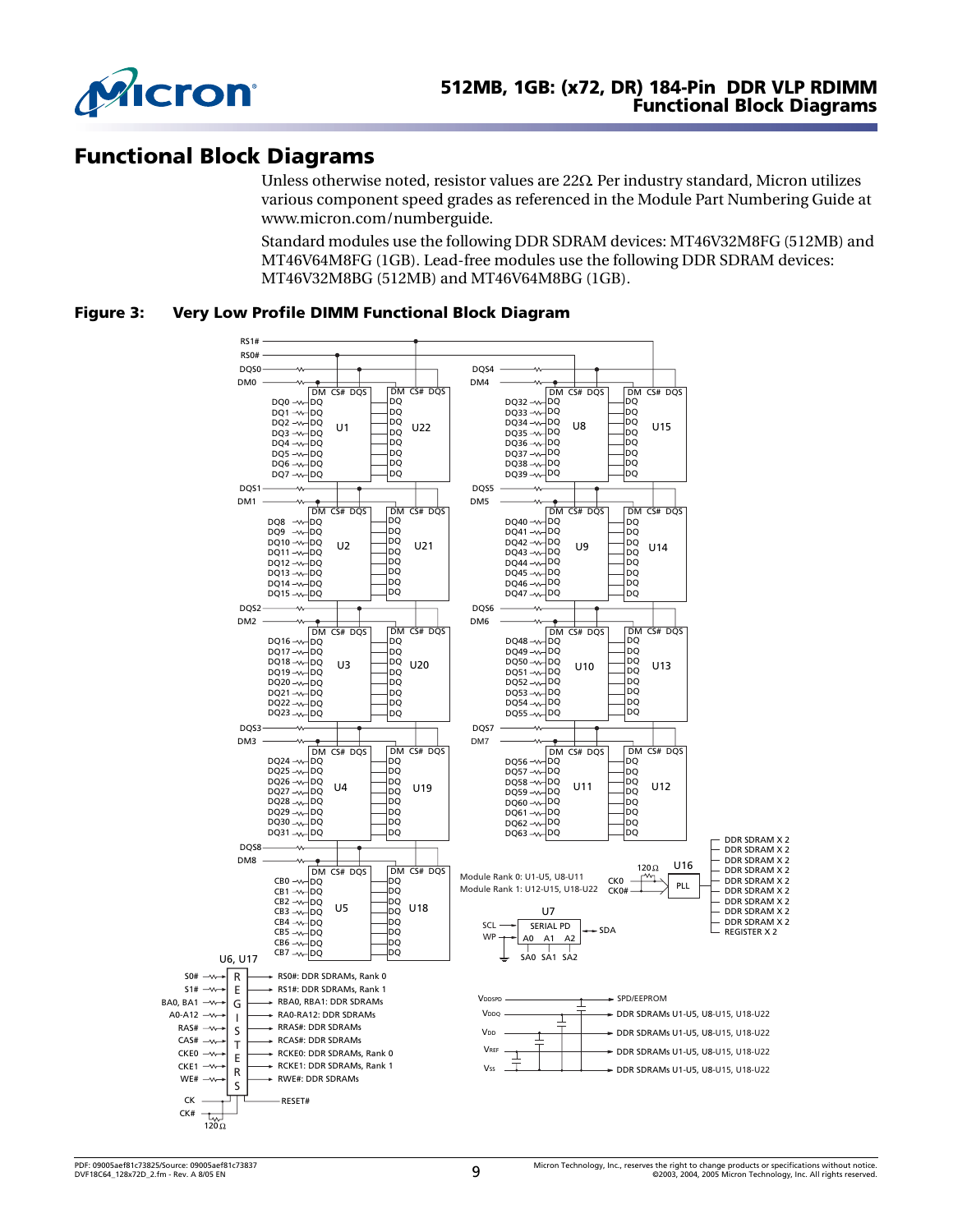

# <span id="page-9-0"></span>**General Description**

The MT18VDVF6472D and MT18VDVF12872D are high-speed CMOS, dynamic randomaccess, 512MB and 1GB memory modules organized in x72 (ECC) configuration. DDR SDRAM modules use internally configured quad-bank DDR SDRAM devices.

DDR SDRAM modules use a double data rate architecture to achieve high-speed operation. Double data rate architecture is essentially a 2*n*-prefetch architecture with an interface designed to transfer two data words per clock cycle at the I/O pins. A single read or write access for the DDR SDRAM module effectively consists of a single 2*n*-bit wide, one-clock-cycle data transfer at the internal DRAM core and two corresponding *n*bit wide, one-half-clock-cycle data transfers at the I/O pins.

A bidirectional data strobe (DQS) is transmitted externally, along with data, for use in data capture at the receiver. DQS is an intermittent strobe transmitted by the DDR SDRAM during READs and by the memory controller during WRITEs. DQS is edgealigned with data for READs and center-aligned with data for WRITEs.

DDR SDRAM modules operate from differential clock inputs (CK and CK#); the crossing of CK going HIGH and CK# going LOW will be referred to as the positive edge of CK. Commands (address and control signals) are registered at every positive edge of CK. Input data is registered on both edges of DQS, and output data is referenced to both edges of DQS, as well as to both edges of CK.

Read and write accesses to DDR SDRAM modules are burst oriented; accesses start at a selected location and continue for a programmed number of locations in a programmed sequence. Accesses begin with the registration of an ACTIVE command, which is then followed by a READ or WRITE command. The address bits registered coincident with the ACTIVE command are used to select the device bank and row to be accessed (BA0, BA1 select devices bank; A0–A12 select device row). The address bits registered coincident with the READ or WRITE command are used to select the device bank and starting device column location for the burst access.

DDR SDRAM modules provide for programmable READ or WRITE burst lengths of 2, 4, or 8 locations. An auto precharge function may be enabled to provide a self-timed row precharge that is initiated at the end of the burst access.

The pipelined, multibank architecture of DDR SDRAM modules allows for concurrent operation, thereby providing high effective bandwidth by hiding row precharge and activation time.

An auto refresh mode is provided, along with a power-saving power-down mode. All inputs are compatible with the JEDEC Standard for SSTL\_2. All outputs are SSTL\_2, Class II compatible. For more information regarding DDR SDRAM operation, refer to the 256Mb or 512Mb DDR SDRAM component data sheets.

## <span id="page-9-1"></span>**PLL and Register Operation**

DDR SDRAM modules operate in registered mode, where the command/address input signals are latched in the registers on the rising clock edge and sent to the DDR SDRAM devices on the following rising clock edge (data access is delayed by one clock cycle). A phase-lock loop (PLL) on the module receives and redrives the differential clock signals (CK, CK#) to the DDR SDRAM devices. The registers and PLL minimize system and clock loading.

# <span id="page-9-2"></span>**Serial Presence-Detect Operation**

DDR SDRAM modules incorporate serial presence-detect (SPD). The SPD function is implemented using a 2,048-bit EEPROM. This nonvolatile storage device contains 256 bytes. The first 128 bytes can be programmed by Micron to identify the module type and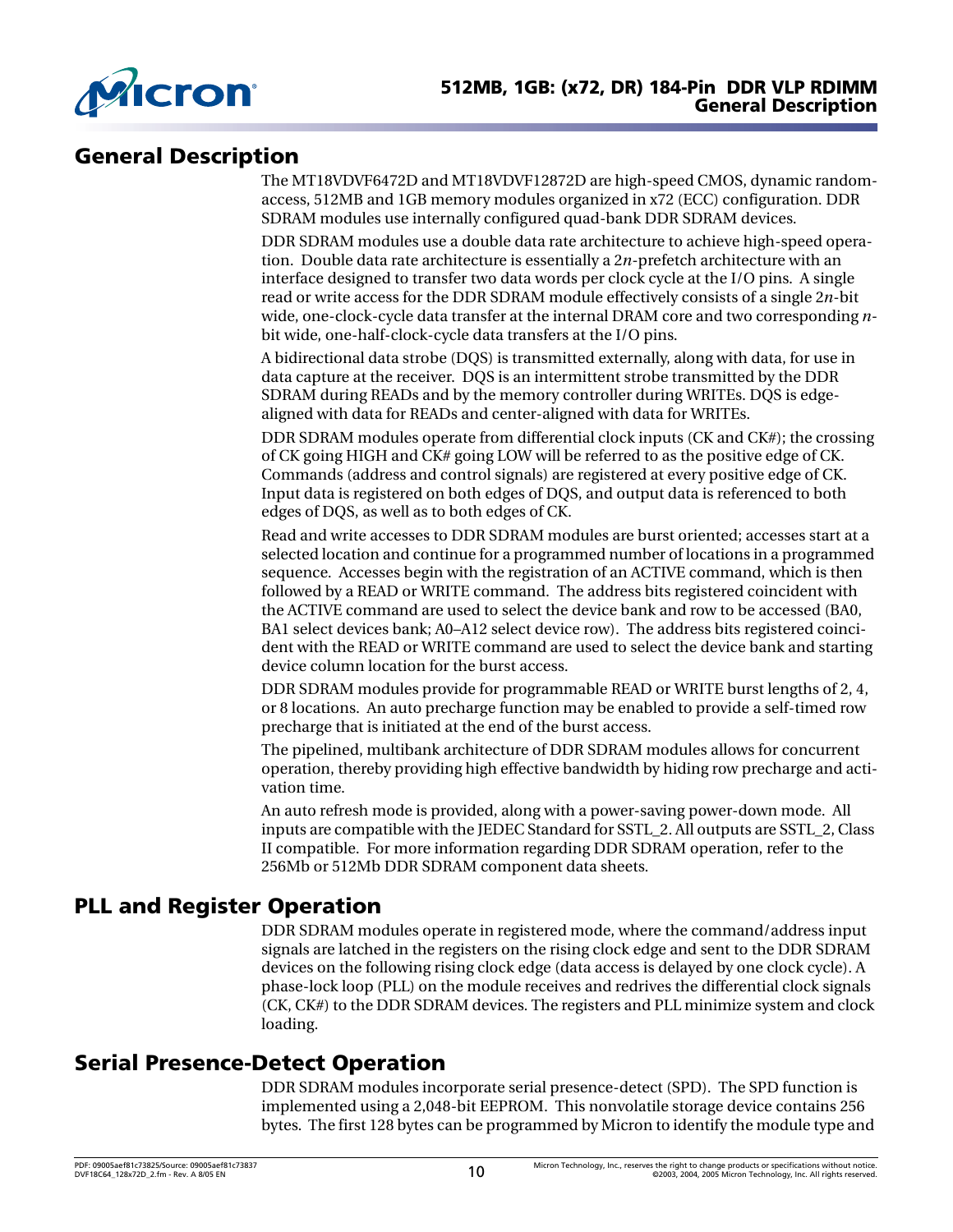

various SDRAM organizations and timing parameters. The remaining 128 bytes of storage are available for use by the customer. System READ/WRITE operations between the master (system logic) and the slave EEPROM device (DIMM) occur via a standard  $I<sup>2</sup>C$ bus using the DIMM's SCL (clock) and SDA (data) signals, together with SA (2:0), which provide eight unique DIMM/EEPROM addresses. Write protect (WP) is tied to ground on the module, permanently disabling hardware write protect.

# <span id="page-10-0"></span>**Mode Register Definition**

The mode register is used to define the specific mode of operation of DDR SDRAM devices. This definition includes the selection of a burst length, a burst type, a CAS latency and an operating mode, as shown in [Figure 4, "Mode Register Definition Dia](#page-11-1)[gram," on page 12.](#page-11-1) The mode register is programmed via the MODE REGISTER SET command (with  $BA0 = 0$  and  $BA1 = 0$ ) and will retain the stored information until it is programmed again or the device loses power (except for bit A8, which is self-clearing).

Reprogramming the mode register will not alter the contents of the memory, provided it is performed correctly. The mode register must be loaded (reloaded) when all device banks are idle and no bursts are in progress, and the controller must wait the specified time before initiating the subsequent operation. Violating either of these requirements will result in unspecified operation.

Mode register bits A0–A2 specify the burst length, A3 specifies the type of burst (sequential or interleaved), A4–A6 specify the CAS latency, and A7–A12 specify the operating mode.

### <span id="page-10-1"></span>**Burst Length**

Read and write accesses to DDR SDRAM devices are burst oriented, with the burst length being programmable, as shown in [Figure 4, "Mode Register Definition Diagram,"](#page-11-1)  [on page 12.](#page-11-1) The burst length determines the maximum number of column locations that can be accessed for a given READ or WRITE command. Burst lengths of 2, 4, or 8 locations are available for both the sequential and the interleaved burst types. Reserved states should not be used, as unknown operation or incompatibility with

future versions may result.

When a READ or WRITE command is issued, a block of columns equal to the burst length is effectively selected. All accesses for that burst take place within this block, meaning that the burst will wrap within the block if a boundary is reached. The block is uniquely selected by A1–A*i* when the burst length is set to two, by A2–A*i* when the burst length is set to four and by A3–A*i* when the burst length is set to eight (where A*i* is the most significant column address bit for a given configuration. See Note [5](#page-12-2) of [Table 5,](#page-12-0)  ["Burst Definition Table," on page 13,](#page-12-0) for A*i* values). The remaining (least significant) address bit(s) is (are) used to select the starting location within the block. The programmed burst length applies to both READ and WRITE bursts.

### <span id="page-10-2"></span>**Burst Type**

Accesses within a given burst may be programmed to be either sequential or interleaved; this is referred to as the burst type and is selected via bit M3.

The ordering of accesses within a burst is determined by the burst length, the burst type and the starting column address, as shown in [Table 5, "Burst Definition Table," on](#page-12-0)  [page 13](#page-12-0).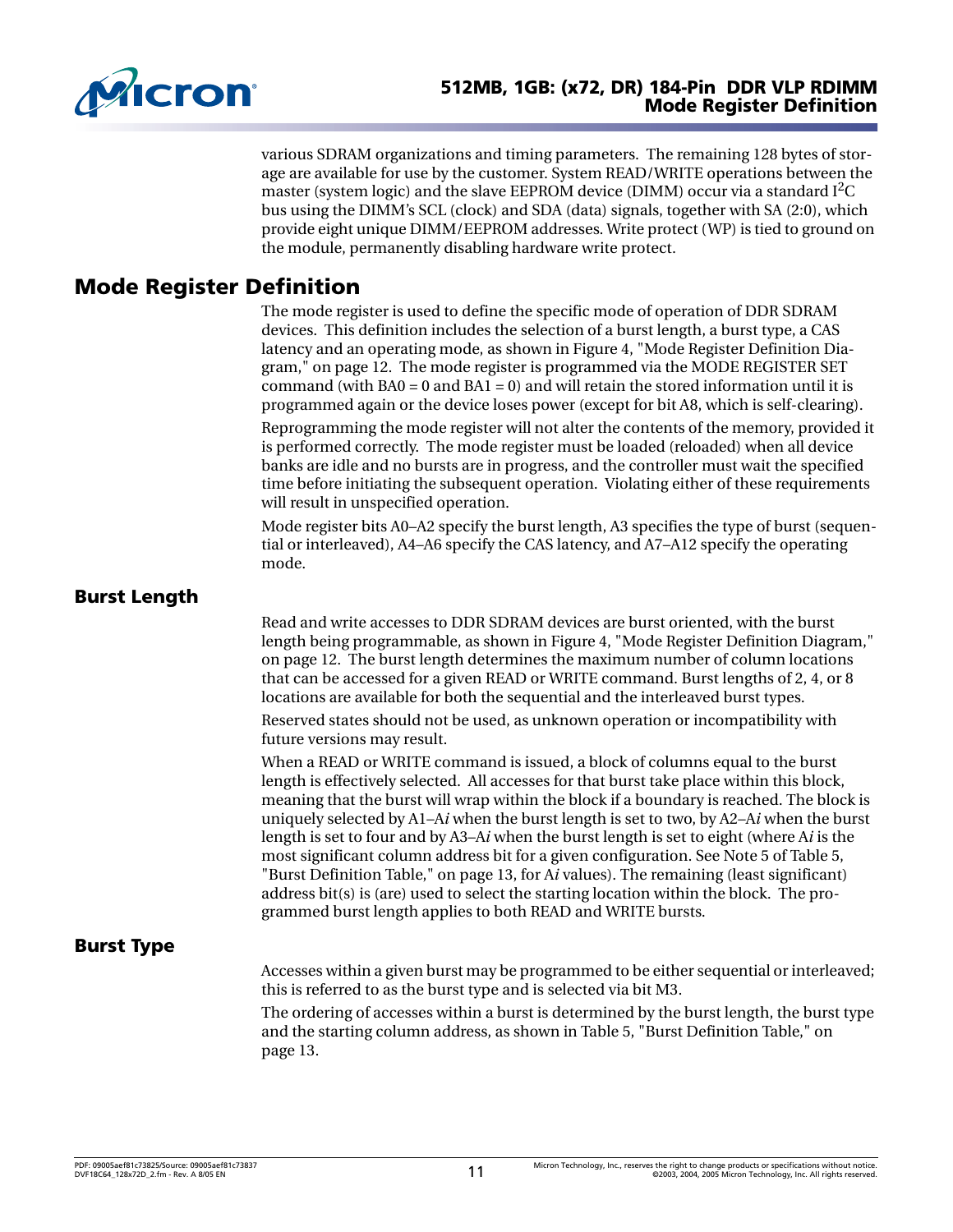

### <span id="page-11-0"></span>**Read Latency**

The READ latency is the delay, in clock cycles, between the registration of a READ command and the availability of the first bit of output data. The latency can be set to 2 or 2.5 clocks, as shown in [Figure 5, "CAS Latency Diagram," on page 14.](#page-13-2)

If a READ command is registered at clock edge *n*, and the latency is *m* clocks, the data will be available nominally coincident with clock edge *n + m*. [Figure 6, "CAS Latency](#page-12-1)  [Table," on page 13](#page-12-1), indicates the operating frequencies at which each CAS latency setting can be used.

Reserved states should not be used as unknown operation or incompatibility with future versions may result.

#### <span id="page-11-1"></span>**Figure 4: Mode Register Definition Diagram**



|  |  |  | <b>Valid</b> | Normal Operation           |
|--|--|--|--------------|----------------------------|
|  |  |  | Valid        | Normal Operation/Reset DLL |
|  |  |  |              | All other states reserved  |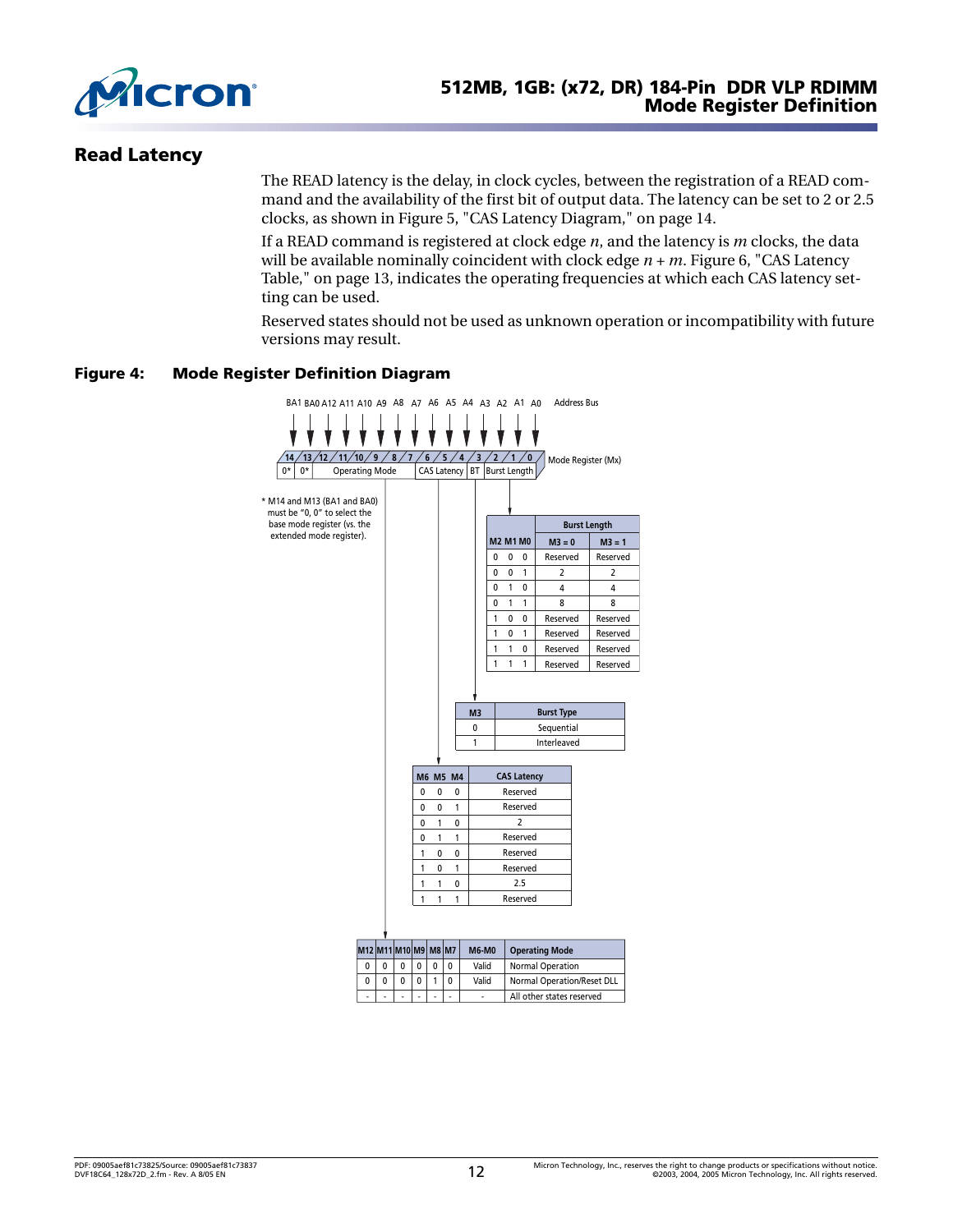

#### <span id="page-12-0"></span>**Table 5: Burst Definition Table**

|                     |             | <b>Starting Column</b> |                | <b>Order of Accesses Within a Burst</b> |                                 |  |  |
|---------------------|-------------|------------------------|----------------|-----------------------------------------|---------------------------------|--|--|
| <b>Burst Length</b> |             | <b>Address</b>         |                | <b>Type = Sequential</b>                | <b>Type = Interleaved</b>       |  |  |
|                     |             |                        | A <sub>0</sub> |                                         |                                 |  |  |
| $\overline{2}$      |             |                        | $\mathbf 0$    | $0 - 1$                                 | $0 - 1$                         |  |  |
|                     |             |                        | 1              | $1 - 0$                                 | $1 - 0$                         |  |  |
|                     |             | A1                     | A <sub>0</sub> |                                         |                                 |  |  |
|                     |             | 0                      | $\mathbf 0$    | $0 - 1 - 2 - 3$                         | $0 - 1 - 2 - 3$                 |  |  |
| 4                   |             | $\mathbf 0$            | 1              | $1 - 2 - 3 - 0$                         | $1 - 0 - 3 - 2$                 |  |  |
|                     |             | 1                      | $\mathbf 0$    | $2 - 3 - 0 - 1$                         | $2 - 3 - 0 - 1$                 |  |  |
|                     |             | 1                      | 1              | $3-0-1-2$                               | $3 - 2 - 1 - 0$                 |  |  |
|                     | A2          | A1                     | A <sub>0</sub> |                                         |                                 |  |  |
|                     | $\Omega$    | $\Omega$               | $\Omega$       | $0 - 1 - 2 - 3 - 4 - 5 - 6 - 7$         | $0 - 1 - 2 - 3 - 4 - 5 - 6 - 7$ |  |  |
|                     | $\Omega$    | $\mathbf 0$            | 1              | $1 - 2 - 3 - 4 - 5 - 6 - 7 - 0$         | $1 - 0 - 3 - 2 - 5 - 4 - 7 - 6$ |  |  |
| 8                   | $\mathbf 0$ | 1                      | $\mathbf 0$    | $2 - 3 - 4 - 5 - 6 - 7 - 0 - 1$         | $2 - 3 - 0 - 1 - 6 - 7 - 4 - 5$ |  |  |
|                     | $\mathbf 0$ | 1                      | 1              | $3-4-5-6-7-0-1-2$                       | $3 - 2 - 1 - 0 - 7 - 6 - 5 - 4$ |  |  |
|                     | 1           | 0                      | $\mathbf 0$    | $4 - 5 - 6 - 7 - 0 - 1 - 2 - 3$         | $4 - 5 - 6 - 7 - 0 - 1 - 2 - 3$ |  |  |
|                     | 1           | 0                      | 1              | $5 - 6 - 7 - 0 - 1 - 2 - 3 - 4$         | $5 - 4 - 7 - 6 - 1 - 0 - 3 - 2$ |  |  |
|                     | 1           | 1                      | $\mathbf 0$    | $6 - 7 - 0 - 1 - 2 - 3 - 4 - 5$         | $6 - 7 - 4 - 5 - 2 - 3 - 0 - 1$ |  |  |
|                     | 1           |                        | 1              | $7 - 0 - 1 - 2 - 3 - 4 - 5 - 6$         | $7 - 6 - 5 - 4 - 3 - 2 - 1 - 0$ |  |  |

Notes: 1. For a burst length of two, A1–A*i* select the two-data-element block; A0 selects the first access within the block.

- 2. For a burst length of four, A2–A*i* select the four-data-element block; A0–A1 select the first access within the block.
- 3. For a burst length of eight, A3–A*i* select the eight-data-element block; A0–A2 select the first access within the block.
- 4. Whenever a boundary of the block is reached within a given sequence above, the following access wraps within the block.
- 5. *i* = 9 for 512MB
	- *i* = 9, 11 for 1GB

#### <span id="page-12-2"></span><span id="page-12-1"></span>**Table 6: CAS Latency Table**

|              | <b>Allowable Operating Clock Frequency (MHz)</b> |                    |  |  |  |  |  |
|--------------|--------------------------------------------------|--------------------|--|--|--|--|--|
| <b>Speed</b> | $CL = 2$                                         | $CL = 2.5$         |  |  |  |  |  |
| $-335$       | $75 \le f \le 133$                               | $75 \le f \le 166$ |  |  |  |  |  |
| $-262$       | $75 \le f \le 133$                               | $75 \le f \le 133$ |  |  |  |  |  |
| $-26A$       | $75 \le f \le 133$                               | $75 \le f \le 133$ |  |  |  |  |  |
| $-265$       | $75 \le f \le 100$                               | $75 \le f \le 133$ |  |  |  |  |  |
| $-202$       | $75 \le f \le 100$                               | $75 \le f \le 125$ |  |  |  |  |  |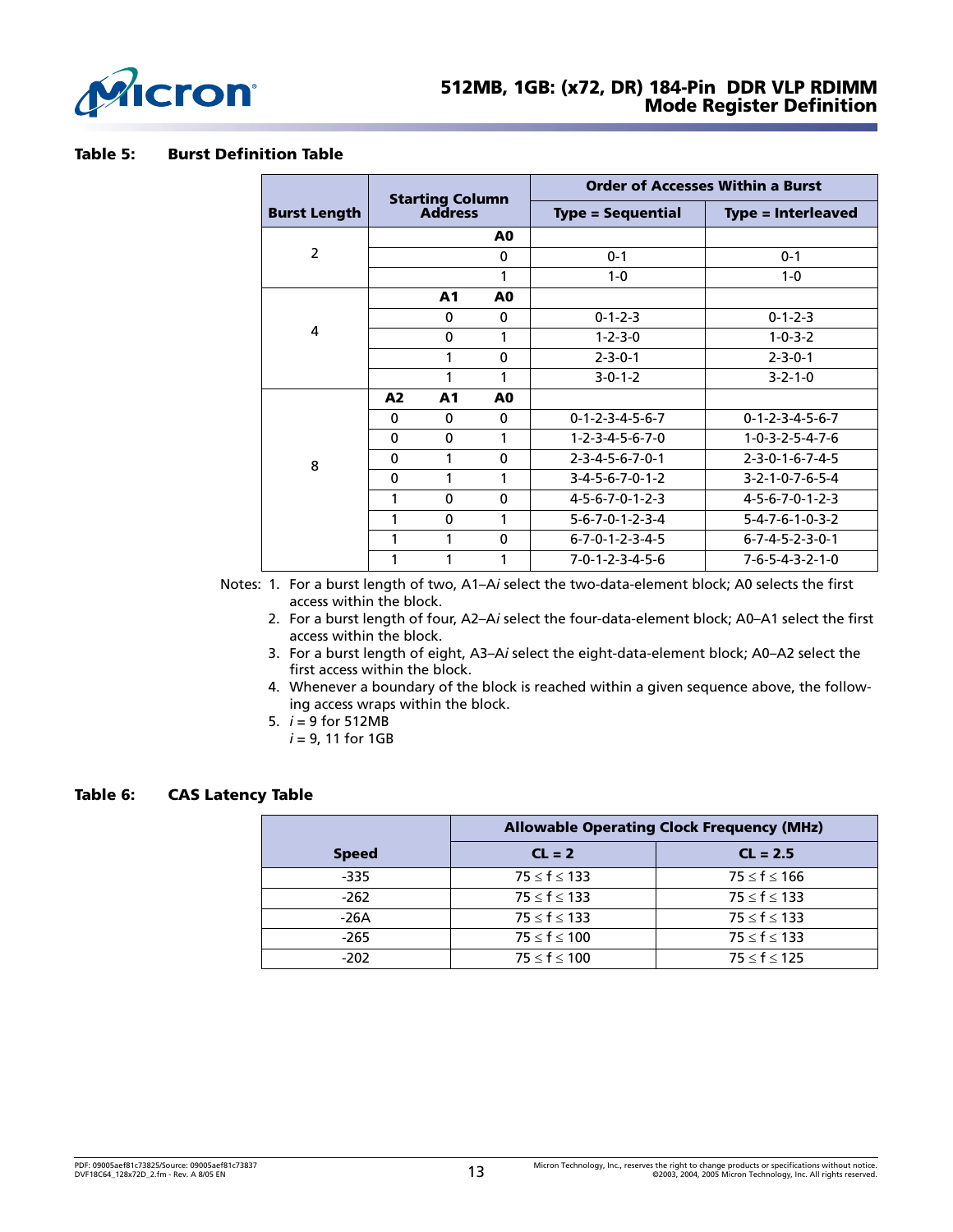

#### <span id="page-13-2"></span>**Figure 5: CAS Latency Diagram**



### <span id="page-13-0"></span>**Operating Mode**

The normal operating mode is selected by issuing a MODE REGISTER SET command with bits A7–A12 each set to zero, and bits A0–A6 set to the desired values. A DLL reset is initiated by issuing a MODE REGISTER SET command with bits A7 and A9–A12 each set to zero, bit A8 set to one, and bits A0–A6 set to the desired values. Although not required by the Micron device, JEDEC specifications recommend when a LOAD MODE REGISTER command is issued to reset the DLL, it should always be followed by a LOAD MODE REGISTER command to select normal operating mode.

All other combinations of values for A7–A12 are reserved for future use and/or test modes. Test modes and reserved states should not be used because unknown operation or incompatibility with future versions may result.

## <span id="page-13-1"></span>**Extended Mode Register**

The extended mode register controls functions beyond those controlled by the mode register; these additional functions are DLL enable/disable and output drive strength. These functions are controlled via the bits shown in [Figure 6, "Extended Mode Register](#page-14-1)  [Definition Diagram," on page 15](#page-14-1). The extended mode register is programmed via the LOAD MODE REGISTER command to the mode register (with  $BA0 = 1$  and  $BA1 = 0$ ) and will retain the stored information until it is programmed again or the device loses power. The enabling of the DLL should always be followed by a LOAD MODE REGISTER command to the mode register (BA0/BA1 both LOW) to reset the DLL.

The extended mode register must be loaded when all device banks are idle and no bursts are in progress, and the controller must wait the specified time before initiating any subsequent operation. Violating either of these requirements could result in unspecified operation.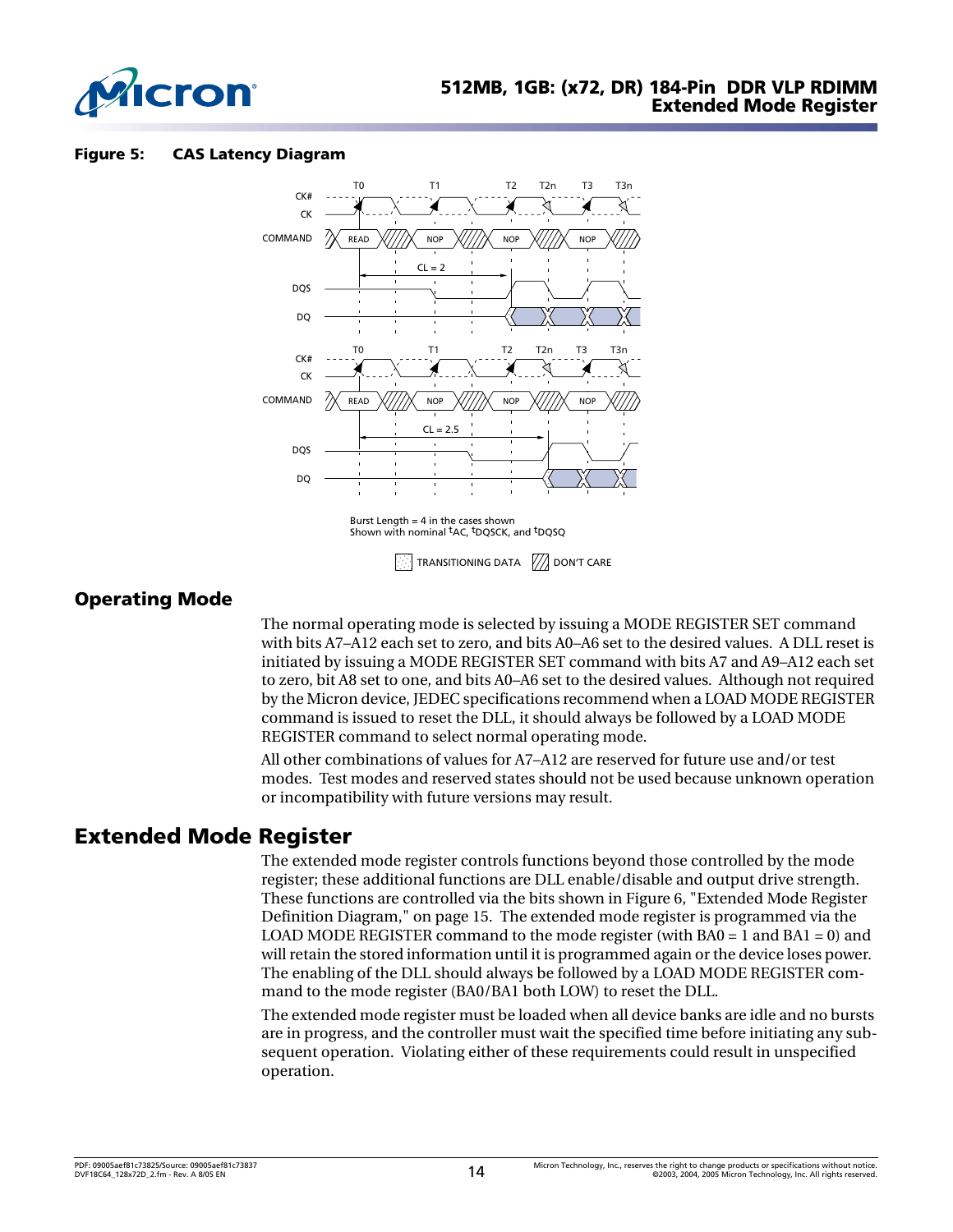

### <span id="page-14-0"></span>**DLL Enable/Disable**

The DLL must be enabled for normal operation. DLL enable is required during powerup initialization and upon returning to normal operation after having disabled the DLL for the purpose of debug or evaluation. When the device exits self refresh mode, the DLL is enabled automatically. Any time the DLL is enabled, 200 clock cycles with CKE HIGH must occur before a READ command can be issued.

#### <span id="page-14-1"></span>**Figure 6: Extended Mode Register Definition Diagram**



- Notes: 1. BA1 and BA0 (E14 and E13) must be "0, 1" to select the Extended Mode Register (vs. the base Mode Register).
	- 2. QFC# is not supported.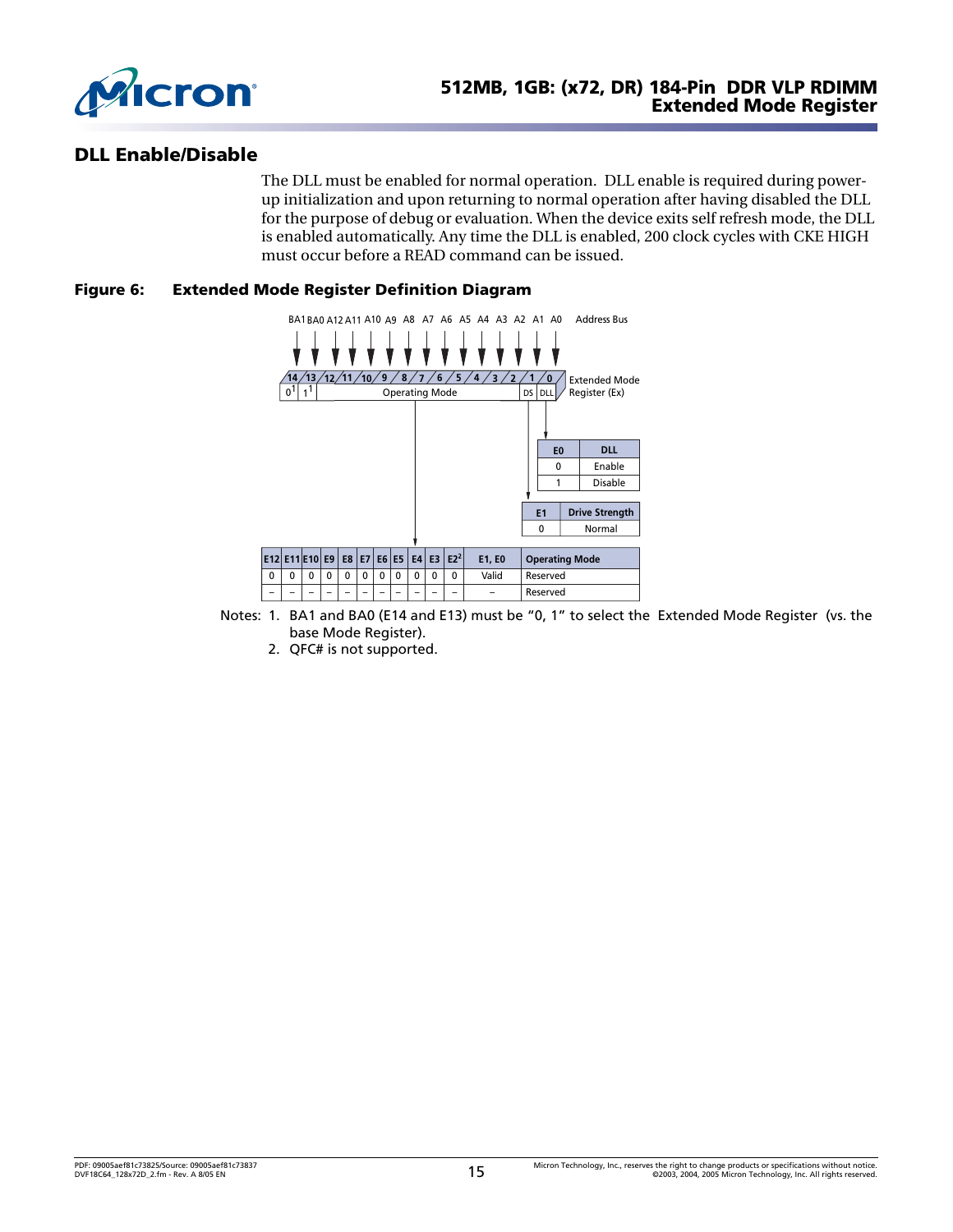

# <span id="page-15-0"></span>**Commands**

[Table 7, Commands Truth Table](#page-15-1), and [Table 8, DM Operation Truth Table,](#page-15-2) provide a general reference of available commands. For a more detailed description of commands and operations, refer to the 256Mb or 512Mb DDR SDRAM component data sheets.

#### <span id="page-15-1"></span>**Table 7: Commands Truth Table**

CKE is HIGH for all commands shown except SELF REFRESH; all states and sequences not shown are illegal or reserved

| <b>NAME (FUNCTION)</b>                                    | CS# | RAS# | CAS# | WE# | <b>ADDR</b> | <b>NOTES</b> |
|-----------------------------------------------------------|-----|------|------|-----|-------------|--------------|
| DESELECT (NOP)                                            | н   | X    | х    | X   | $\times$    |              |
| NO OPERATION (NOP)                                        |     | н    | н    | н   | х           |              |
| ACTIVE (Select bank and activate row)                     |     |      | н    | н   | Bank/Row    |              |
| READ (Select bank and column, and start READ burst)       |     | н    |      | н   | Bank/Col    |              |
| WRITE (Select bank and column, and start WRITE burst)     |     | н    |      |     | Bank/Col    |              |
| <b>BURST TERMINATE</b>                                    |     | н    | н    |     | х           | 4            |
| PRECHARGE (Deactivate row in bank or banks)               |     |      | н    |     | Code        | 5            |
| AUTO REFRESH or SELF REFRESH<br>(Enter self refresh mode) |     |      |      | н   | $\times$    | 6, 7         |
| <b>LOAD MODE REGISTER</b>                                 |     |      |      |     | Op-Code     | 8            |

Notes: 1. DESELECT and NOP are functionally interchangeable.

- 2. BA0–BA1 provide device bank address and A0–A12 provide row address.
- 3. BA0–BA1 provide device bank address; A0–A9 (512MB) or A0–A9, A11 (1GB) provide column address; A10 HIGH enables the auto precharge feature (nonpersistent), and A10 LOW disables the auto precharge feature.
- 4. Applies only to read bursts with auto precharge disabled; this command is undefined (and should not be used) for READ bursts with auto precharge enabled and for WRITE bursts.
- 5. A10 LOW: BA0–BA1 determine which device bank is precharged. A10 HIGH: all device banks are precharged and BA0–BA1 are "Don't Care."
- 6. This command is AUTO REFRESH if CKE is HIGH, SELF REFRESH if CKE is LOW.
- 7. Internal refresh counter controls row addressing; all inputs and I/Os are "Don't Care" except for CKE.
- 8. BA0-BA1 select either the mode register or the extended mode register (BA0 = 0, BA1 = 0 select the mode register;  $BA0 = 1$ ,  $BA1 = 0$  select extended mode register; other combinations of BA0–BA1 are reserved). A0–A12 provide the op-code to be written to the selected mode register.

#### <span id="page-15-2"></span>**Table 8: DM Operation Truth Table**

Used to mask write data; provided coincident with the corresponding data

| <b>NAME (FUNCTION)</b> | <b>DM</b> | <b>DQs</b> |
|------------------------|-----------|------------|
| <b>WRITE Enable</b>    |           | Valid      |
| <b>WRITE Inhibit</b>   |           |            |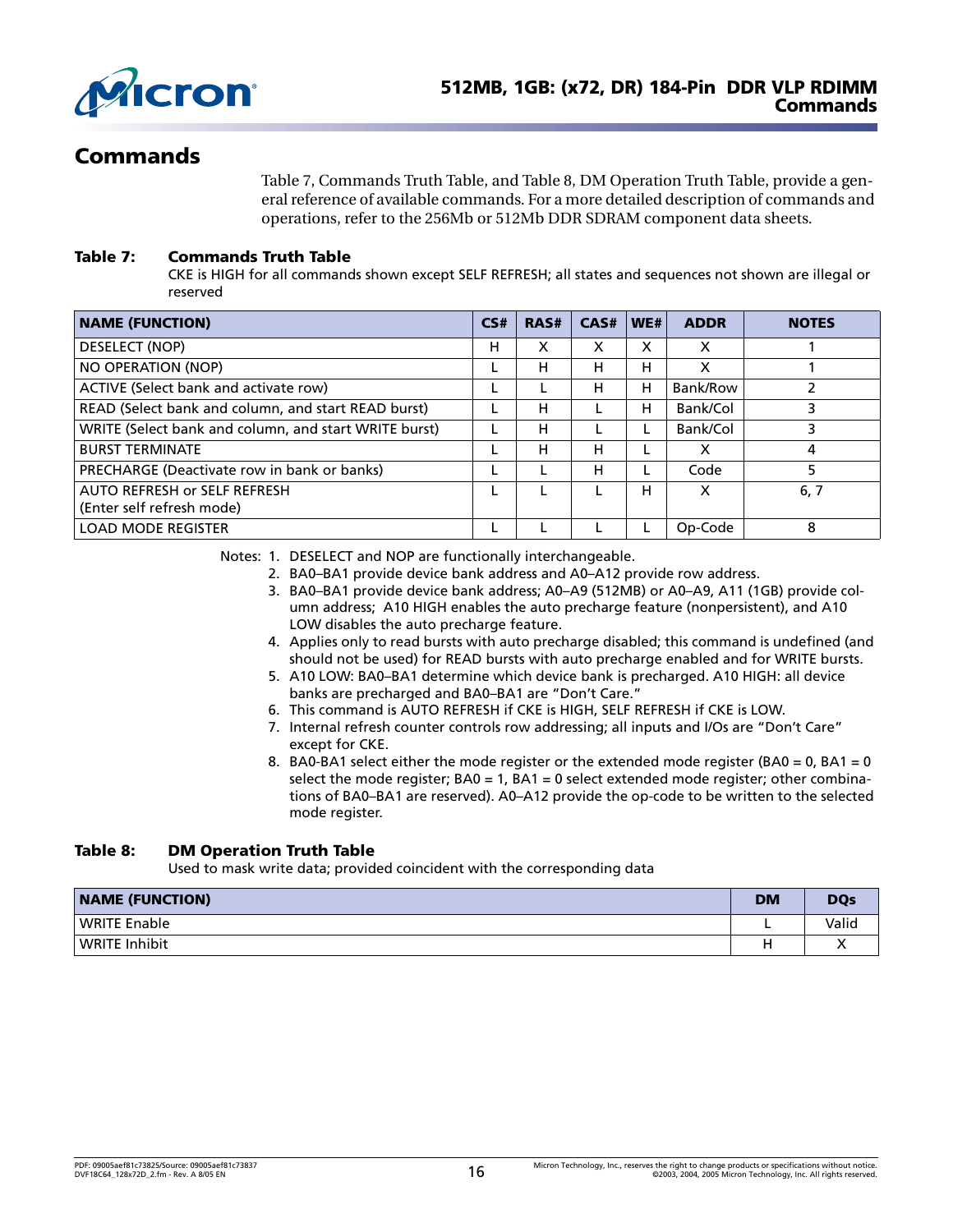

# <span id="page-16-0"></span>**Absolute Maximum Ratings**

Stresses greater than those listed may cause permanent damage to the device. This is a stress rating only, and functional operation of the device at these or any other conditions above those indicated in the operational sections of this specification is not implied. Exposure to absolute maximum rating conditions for extended periods may affect reliability.

| Operating temperature |  |
|-----------------------|--|
|                       |  |
|                       |  |
|                       |  |

#### <span id="page-16-1"></span>**Table 9: DC Electrical Characteristics and Operating Conditions**

Notes: [1](#page-21-3)[–5](#page-21-4), [14](#page-21-5); notes appear on [pages 22](#page-21-3)–26;  $0^{\circ}C \le T_A \le +70^{\circ}C$ 

| <b>Parameter/Condition</b>                                                                                                                                 |                                                            | <b>Symbol</b>        | <b>Min</b>                   | <b>Max</b>           | <b>Units</b> | <b>Notes</b> |
|------------------------------------------------------------------------------------------------------------------------------------------------------------|------------------------------------------------------------|----------------------|------------------------------|----------------------|--------------|--------------|
| Supply Voltage                                                                                                                                             |                                                            | V <sub>DD</sub>      | 2.3                          | 2.7                  | $\vee$       | 32, 36       |
| I/O Supply Voltage                                                                                                                                         |                                                            | VDDO                 | 2.3                          | 2.7                  | $\vee$       | 32, 36, 39   |
| I/O Reference Voltage                                                                                                                                      |                                                            | <b>VREF</b>          | $0.49 \times$<br><b>VDDO</b> | 0.51x<br><b>VDDO</b> | $\vee$       | 6, 39        |
| I/O Termination Voltage (system)                                                                                                                           |                                                            | <b>VTT</b>           | <b>VREF - 0.04</b>           | $V$ REF + 0.04       | $\vee$       | 7, 39        |
| Input High (Logic 1) Voltage                                                                                                                               |                                                            | V <sub>IH</sub> (DC) | $V$ REF + 0.15               | $VDD + 0.3$          | v            | 25           |
| Input Low (Logic 0) Voltage                                                                                                                                |                                                            | VIL(DC)              | $-0.3$                       | <b>VREF - 0.15</b>   | $\vee$       | 25           |
| <b>INPUT LEAKAGE CURRENT</b><br>Any input $0 \vee \leq V$ IN $\leq V$ DD, VREF pin $0 \vee \leq V$ IN $\leq$<br>1.35V (All other pins not under test = 0V) | Command/<br>Address, RAS#,<br>CAS#, WE#, S#,<br><b>CKE</b> | $\mathbf{I}$         | -5                           | 5.                   | μA           | 46           |
|                                                                                                                                                            | CK, CK#                                                    |                      | $-10$                        | 10                   |              |              |
|                                                                                                                                                            | <b>DM</b>                                                  |                      | $-4$                         | 4                    |              |              |
| <b>OUTPUT LEAKAGE CURRENT</b><br>(DQs are disabled; $0V \leq V$ OUT $\leq VDDQ$ )                                                                          | DQ, DQS                                                    | Ioz                  | $-10$                        | 10                   | μA           | 46           |
| <b>OUTPUT LEVELS</b>                                                                                                                                       |                                                            |                      |                              |                      |              |              |
| High Current (VOUT = VDDQ - 0.373V, minimum VREF, minimum VTT)                                                                                             |                                                            | <b>I</b> OH          | $-16.8$                      |                      | mA           |              |
| Low Current (Vout = 0.373V, maximum VREF, maximum VTT)                                                                                                     |                                                            | lol                  | 16.8                         |                      | mA           | 33, 34       |

#### <span id="page-16-2"></span>**Table 10: AC Input Operating Conditions**

Notes: [1](#page-21-3)[–5](#page-21-4), [14](#page-21-5), [48](#page-25-0); notes appear on [pages 22](#page-21-3)–26; 0°C  $\leq$  T<sub>A</sub>  $\leq$  +70°C; VDD = VDDQ = +2.5V ±0.2V

| <b>Parameter/Condition</b>   | <b>Symbol</b> | <b>Min</b>               | <b>Max</b>               | <b>Units</b> | <b>Notes</b> |
|------------------------------|---------------|--------------------------|--------------------------|--------------|--------------|
| Input High (Logic 1) Voltage | VIH(AC)       | $V$ REF + 0.310          | $\overline{\phantom{0}}$ |              | 12, 25, 35   |
| Input Low (Logic 0) Voltage  | VIL(AC)       | $\overline{\phantom{0}}$ | <b>VREF - 0.310</b>      |              | 12, 25, 35   |
| I/O Reference Voltage        | VREF(AC)      | $0.49 \times VDDQ$       | $0.51 \times VDDO$       |              |              |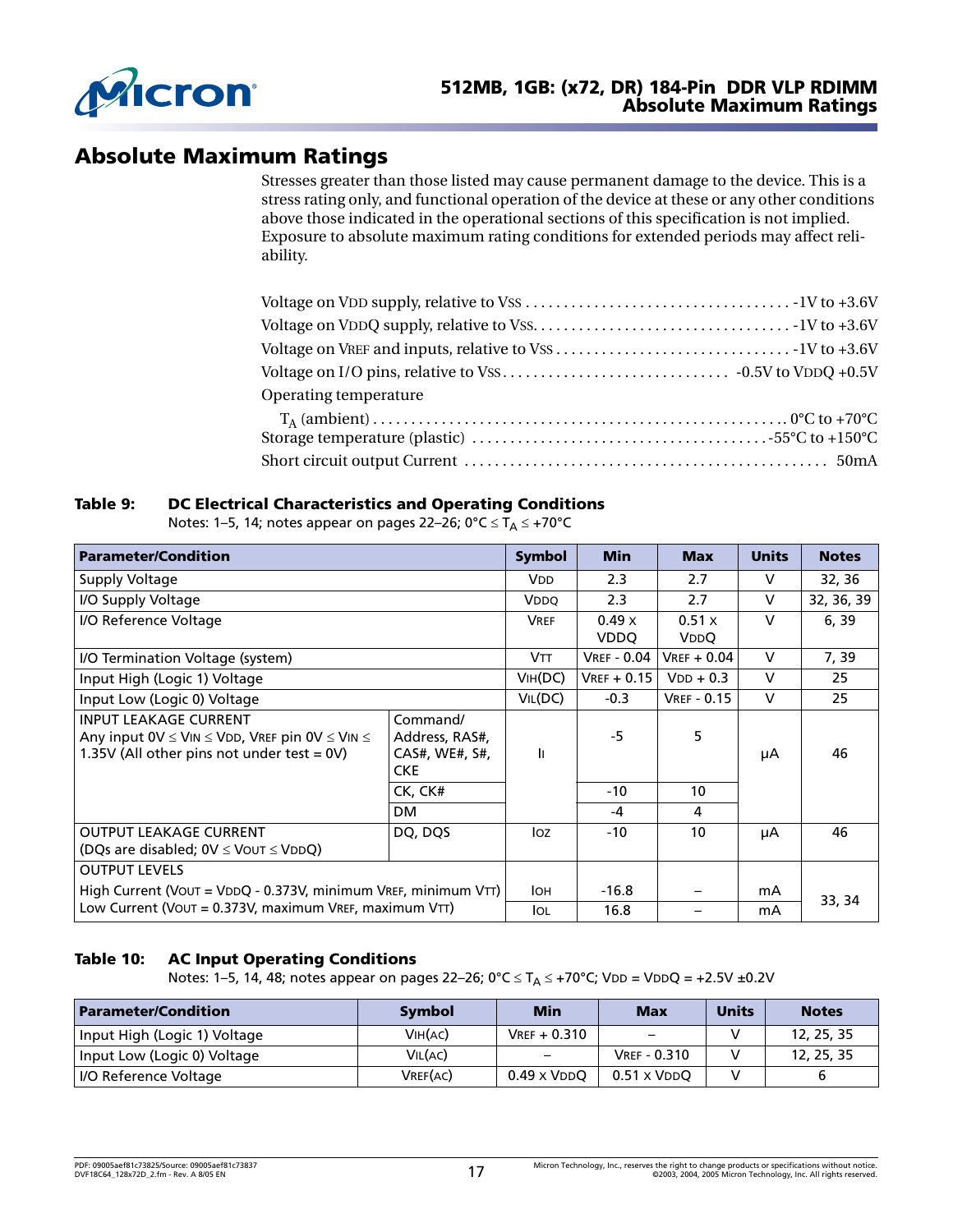

# <span id="page-17-0"></span>**Electrical Specifications**

#### <span id="page-17-1"></span>**Table 11: IDD Specifications and Conditions – 512MB**

DDR SDRAM Components Only

Notes: [1](#page-21-3)[–5](#page-21-4), [8](#page-21-7), [10](#page-21-8), 12, 47; notes appear on [pages 22](#page-21-3)–26; 0°C ≤ T<sub>A</sub> ≤ +70°C; VDD = VDDQ = +2.5V ±0.2V

|                                                                                                                                                                                                                                                                                                                |                                                  |                              |        | <b>Max</b> |                   |              |               |
|----------------------------------------------------------------------------------------------------------------------------------------------------------------------------------------------------------------------------------------------------------------------------------------------------------------|--------------------------------------------------|------------------------------|--------|------------|-------------------|--------------|---------------|
| <b>Parameter/Condition</b>                                                                                                                                                                                                                                                                                     |                                                  | Sym                          | $-335$ | $-262$     | $-26A/$<br>$-265$ | <b>Units</b> | <b>Notes</b>  |
| OPERATING CURRENT: One device bank; Active-Precharge; <sup>t</sup> RC =<br><sup>t</sup> RC (MIN); <sup>t</sup> CK = <sup>t</sup> CK (MIN); DQ, DM and DQS inputs changing once<br>per clock cyle; Address and control inputs changing once every two<br>clock cycles                                           |                                                  | IDDO <sup>a</sup>            | 1,161  | 1,161      | 981               | mA           | 20, 41        |
| OPERATING CURRENT: One device bank; Active -Read Precharge;<br>Burst = 4; ${}^{\text{t}}$ RC = ${}^{\text{t}}$ RC (MIN); ${}^{\text{t}}$ CK = ${}^{\text{t}}$ CK (MIN); IOUT = 0mA; Address<br>and control inputs changing once per clock cycle                                                                |                                                  | IDD1 <sup>a</sup>            | 1,566  | 1,476      | 1,341             | mA           | 20, 41        |
| PRECHARGE POWER-DOWN STANDBY CURRENT: All device banks<br>idle; Power-down mode; ${}^tCK = {}^tCK$ (MIN); $CKE = (LOW)$                                                                                                                                                                                        |                                                  | IDD <sub>2Pb</sub>           | 72     | 72         | 72                | mA           | 21, 28,<br>43 |
| IDLE STANDBY CURRENT: CS# = HIGH; All device banks idle; ${}^t$ CK =<br><sup>t</sup> CK MIN; CKE = HIGH; Address and other control inputs changing<br>once per clock cycle. VIN = VREF for DQ, DQS, and DM                                                                                                     |                                                  | IDD <sub>2Fb</sub>           | 900    | 810        | 810               | mA           | 44            |
| <b>ACTIVE POWER-DOWN STANDBY CURRENT: One device bank</b><br>active; Power-down mode; ${}^{\text{t}}$ CK = ${}^{\text{t}}$ CK (MIN); CKE = LOW                                                                                                                                                                 |                                                  | IDD3P <sup>b</sup>           | 540    | 450        | 450               | mA           | 21, 28,<br>43 |
| ACTIVE STANDBY CURRENT: CS# = HIGH; CKE = HIGH; One device<br>bank; Active-Precharge; ${}^{\text{t}}$ RC = ${}^{\text{t}}$ RAS (MAX); ${}^{\text{t}}$ CK = ${}^{\text{t}}$ CK (MIN); DQ,<br>DM andDQS inputs changing twice per clock cycle; Address and<br>other control inputs changing once per clock cycle |                                                  | IDD3Nb                       | 1,080  | 900        | 900               | mA           |               |
| OPERATING CURRENT: Burst = 2; Reads; Continuous burst; One<br>bank active; Address and control inputs changing once per clock<br>cycle; ${}^t$ CK = ${}^t$ CK (MIN); Iout = 0mA                                                                                                                                |                                                  | IDDAR <sup>a</sup>           | 1,611  | 1,386      | 1,386             | mA           | 20, 41        |
| OPERATING CURRENT: Burst = 2; Writes; Continuous burst; One<br>device bank active; Address and control inputs changing once per<br>clock cycle; ${}^t$ CK = ${}^t$ CK (MIN); DQ, DM, and DQS inputs changing<br>twice per clock cycle                                                                          |                                                  | IDDAW <sup>a</sup>           | 1,611  | 1,386      | 1,386             | mA           | 20            |
| <b>AUTO REFRESH CURRENT</b>                                                                                                                                                                                                                                                                                    | ${}^{\text{t}}$ REFC = ${}^{\text{t}}$ RFC (MIN) | $\mathsf{IDDS}^{\mathsf{b}}$ | 4,590  | 4,230      | 4,230             | mA           | 20, 43        |
|                                                                                                                                                                                                                                                                                                                | <sup>t</sup> REFC = 7.8125 $\mu$ s               | IDD5Ab                       | 108    | 108        | 108               | mA           | 24, 43        |
| SELF REFRESH CURRENT: CKE ≤ 0.2V                                                                                                                                                                                                                                                                               |                                                  | IDD6 <sup>b</sup>            | 72     | 72         | 72                | mA           | 9             |
| OPERATING CURRENT: Four device bank interleaving READs (BL =<br>4) with auto precharge, ${}^{\text{t}}$ RC = ${}^{\text{t}}$ RC (MIN); ${}^{\text{t}}$ CK = ${}^{\text{t}}$ CK (MIN); Address<br>and control inputs change only during Active READ, or WRITE<br>commands                                       |                                                  | $\mathsf{IDD7}^a$            | 3,726  | 3,186      | 3,186             | mA           | 20, 42        |

Note: a: Value calculated as one module rank in this operating condition, and all other module ranks in IDD2p (CKE LOW) mode.

b: Value calculated reflects all module ranks in this operating condition.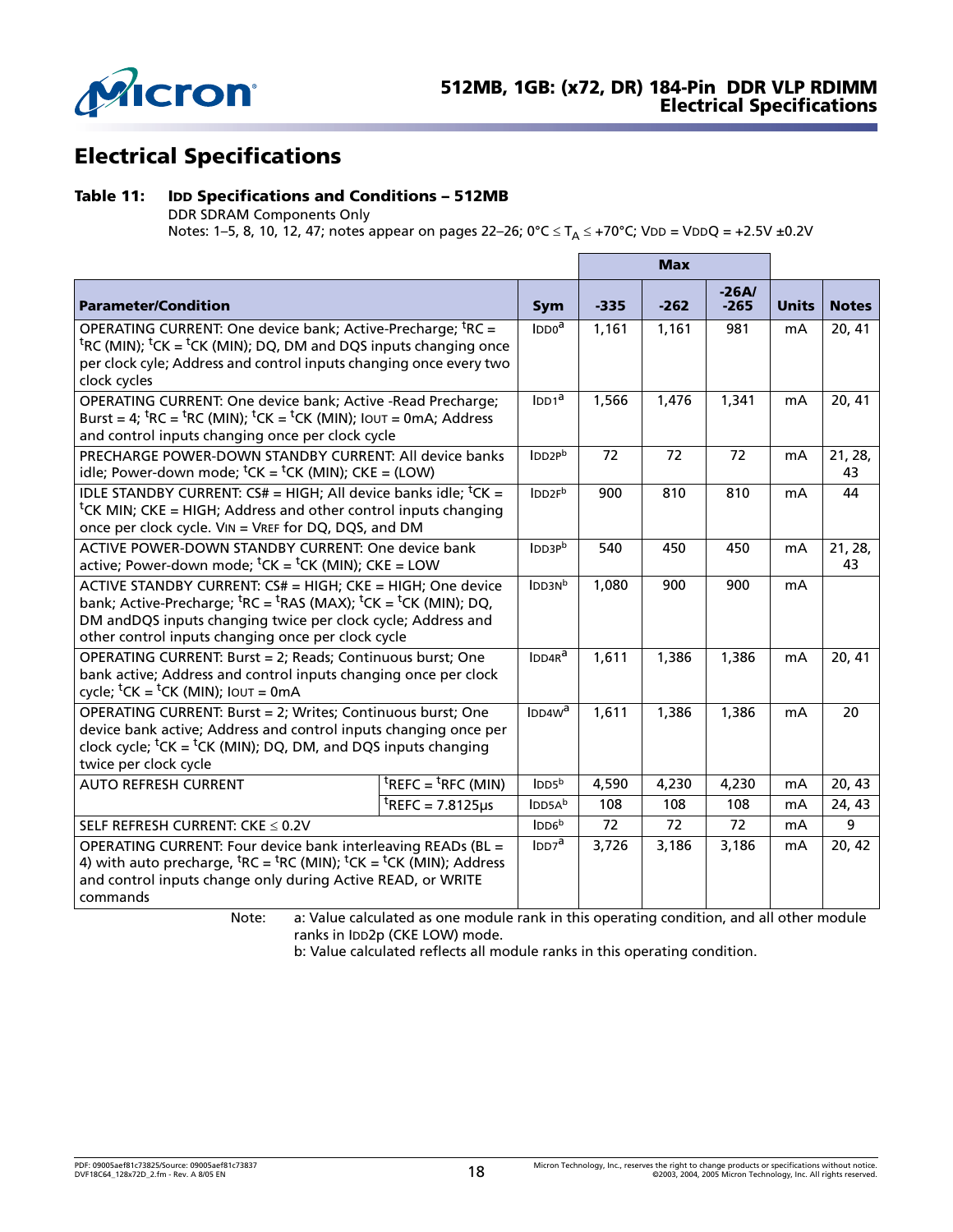

### <span id="page-18-0"></span>**Table 12: IDD Specifications and Conditions – 1GB**

DDR SDRAM Components Only

Notes: [1](#page-21-3)[–5](#page-21-4), [8](#page-21-7), [10](#page-21-8), 12, 47; notes appear on [pages 22](#page-21-3)–26; 0°C ≤ T<sub>A</sub> ≤ +70°C; VDD = VDDQ = +2.5V ±0.2V

|                                                                                                                                                                                                                                                                                                                |                                                  |                              |        | <b>Max</b> |                   |              |               |
|----------------------------------------------------------------------------------------------------------------------------------------------------------------------------------------------------------------------------------------------------------------------------------------------------------------|--------------------------------------------------|------------------------------|--------|------------|-------------------|--------------|---------------|
| <b>Parameter/Condition</b>                                                                                                                                                                                                                                                                                     |                                                  | <b>Sym</b>                   | $-335$ | $-262$     | $-26A/$<br>$-265$ | <b>Units</b> | <b>Notes</b>  |
| OPERATING CURRENT: One device bank; Active-Precharge; <sup>t</sup> RC =<br><sup>t</sup> RC (MIN); <sup>t</sup> CK = <sup>t</sup> CK (MIN); DQ, DM and DQS inputs changing once<br>per clock cyle; Address and control inputs changing once every<br>two clock cycles                                           |                                                  | $\mathsf{IDDO}^{\mathsf{a}}$ | 1,215  | 1,215      | 1,080             | mA           | 20, 41        |
| OPERATING CURRENT: One device bank; Active -Read Precharge;<br>Burst = 4; ${}^{\text{t}}$ RC = ${}^{\text{t}}$ RC (MIN); ${}^{\text{t}}$ CK = ${}^{\text{t}}$ CK (MIN); IOUT = 0mA; Address<br>and control inputs changing once per clock cycle                                                                |                                                  | IDD1 <sup>a</sup>            | 1,485  | 1,485      | 1,350             | mA           | 20, 41        |
| PRECHARGE POWER-DOWN STANDBY CURRENT: All device banks<br>idle; Power-down mode; ${}^tCK = {}^tCK$ (MIN); $CKE = (LOW)$                                                                                                                                                                                        |                                                  | IDD2P <sup>b</sup>           | 90     | 90         | 90                | mA           | 21, 28,<br>43 |
| IDLE STANDBY CURRENT: CS# = HIGH; All device banks idle; ${}^t$ CK =<br><sup>t</sup> CK MIN; CKE = HIGH; Address and other control inputs changing<br>once per clock cycle. VIN = VREF for DQ, DQS, and DM                                                                                                     |                                                  | IDD <sub>2Fb</sub>           | 810    | 810        | 720               | mA           | 44            |
| <b>ACTIVE POWER-DOWN STANDBY CURRENT: One device bank</b><br>active; Power-down mode; ${}^{\text{t}}$ CK = ${}^{\text{t}}$ CK (MIN); CKE = LOW                                                                                                                                                                 |                                                  | IDD3P <sup>b</sup>           | 630    | 630        | 540               | mA           | 21, 28,<br>43 |
| ACTIVE STANDBY CURRENT: CS# = HIGH; CKE = HIGH; One device<br>bank; Active-Precharge; ${}^{\text{t}}$ RC = ${}^{\text{t}}$ RAS (MAX); ${}^{\text{t}}$ CK = ${}^{\text{t}}$ CK (MIN); DQ,<br>DM andDQS inputs changing twice per clock cycle; Address and<br>other control inputs changing once per clock cycle |                                                  | IDDSN <sup>b</sup>           | 900    | 900        | 810               | mA           |               |
| OPERATING CURRENT: Burst = 2; Reads; Continuous burst; One<br>bank active; Address and control inputs changing once per clock<br>cycle; ${}^t$ CK = ${}^t$ CK (MIN); Iout = 0mA                                                                                                                                |                                                  | $IDDAR^a$                    | 1,530  | 1,530      | 1,350             | mA           | 20, 41        |
| OPERATING CURRENT: Burst = 2; Writes; Continuous burst; One<br>device bank active; Address and control inputs changing once per<br>clock cycle; ${}^t$ CK = ${}^t$ CK (MIN); DQ, DM, and DQS inputs changing<br>twice per clock cycle                                                                          |                                                  | IDDAW <sup>a</sup>           | 1,620  | 1,440      | 1,260             | mA           | 20            |
| <b>AUTO REFRESH CURRENT</b>                                                                                                                                                                                                                                                                                    | ${}^{\text{t}}$ REFC = ${}^{\text{t}}$ RFC (MIN) | IDD5 <sup>b</sup>            | 5,220  | 5,220      | 5,040             | mA           | 20, 43        |
|                                                                                                                                                                                                                                                                                                                | <sup>t</sup> REFC = 7.8125 $\mu$ s               | IDDSA <sup>b</sup>           | 180    | 180        | 180               | mA           | 24, 43        |
| SELF REFRESH CURRENT: CKE ≤ 0.2V                                                                                                                                                                                                                                                                               |                                                  | IDD6 <sup>b</sup>            | 90     | 90         | 90                | mA           | 9             |
| OPERATING CURRENT: Four device bank interleaving READs (BL =<br>4) with auto precharge, ${}^{\text{t}}$ RC = ${}^{\text{t}}$ RC (MIN); ${}^{\text{t}}$ CK = ${}^{\text{t}}$ CK (MIN); Address<br>and control inputs change only during Active READ, or WRITE<br>commands                                       |                                                  | $\mathsf{IDD7}^a$            | 3,690  | 3,645      | 3,195             | mA           | 20, 42        |

Note: a: Value calculated as one module rank in this operating condition, and all other module ranks in IDD2p (CKE LOW) mode.

b: Value calculated reflects all module ranks in this operating condition.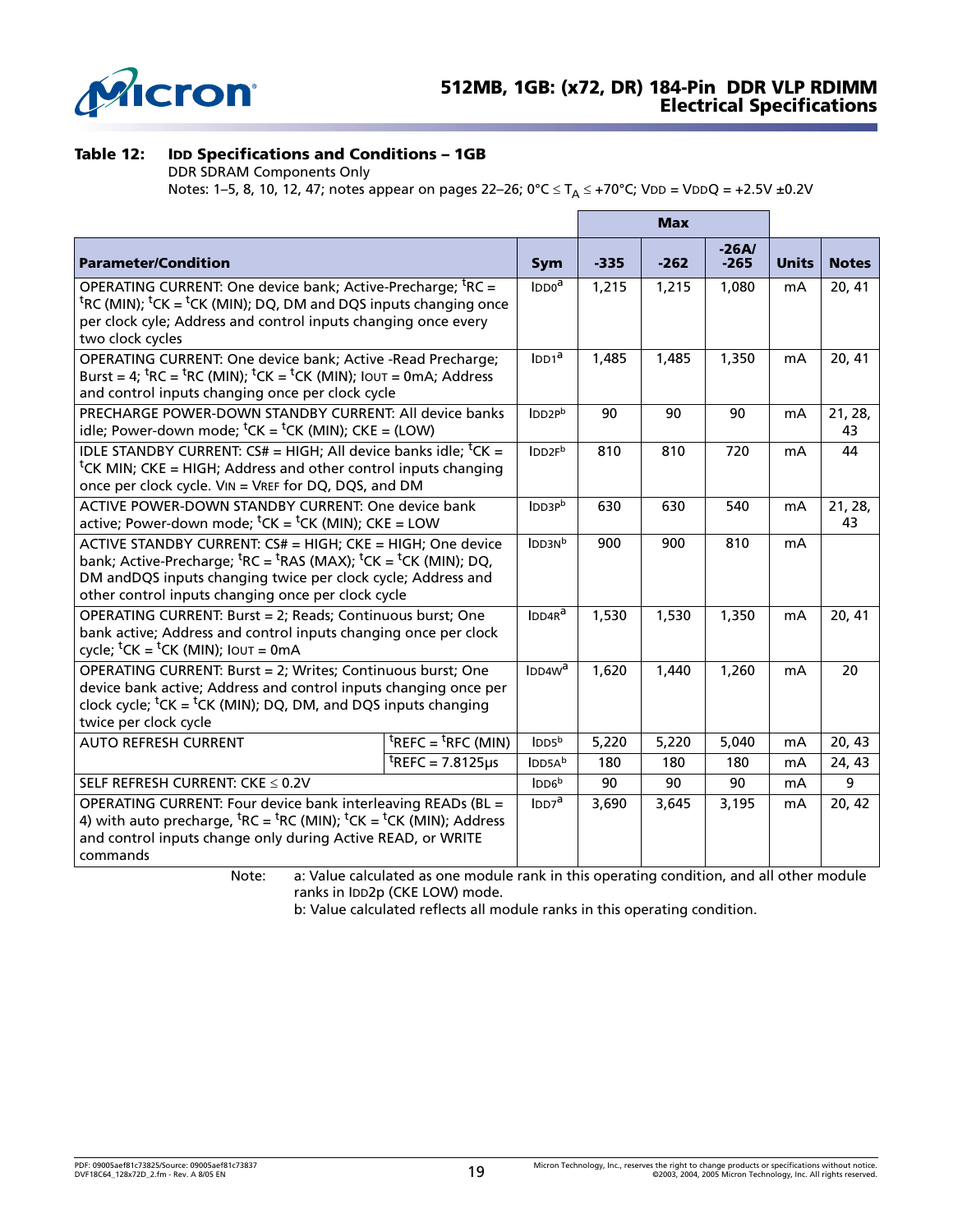

#### <span id="page-19-0"></span>**Table 13: Capacitance (512MB only)**

Note: [11](#page-21-10); notes appear on [pages 22](#page-21-3)–26

| <b>Parameter</b>                                | <b>Symbol</b> | <b>Min</b> | <b>Max</b> | <b>Units</b> |
|-------------------------------------------------|---------------|------------|------------|--------------|
| Input/Output Capacitance: DQ, DQS, DM           | C10           |            | 10         | рF           |
| Input Capacitance: Command and Address, S#, CKE |               | 2.5        |            | рF           |
| Input Capacitance: CK, CK#                      |               |            |            | рF           |

#### <span id="page-19-1"></span>**Table 14: Electrical Characteristics and Recommended AC Operating Conditions**

DDR SDRAM components only

Notes: [1](#page-21-3)[–5](#page-21-4), 12–[15,](#page-21-9) [29,](#page-22-4) [48;](#page-25-0) notes appear on [pages 22–](#page-21-3)26; 0°C ≤ T<sub>A</sub> ≤ +70°C; VDD = VDDQ = +2.5V ±0.2V

| <b>AC Characteristics</b>                                   |                  |                                 |                  | $-335$                           |                                | $-262$                           |                                | $-26A/-265$                      |                     |              |
|-------------------------------------------------------------|------------------|---------------------------------|------------------|----------------------------------|--------------------------------|----------------------------------|--------------------------------|----------------------------------|---------------------|--------------|
| <b>Parameter</b>                                            |                  | <b>Symbol</b>                   | Min              | <b>Max</b>                       | <b>Min</b>                     | <b>Max</b>                       | <b>Min</b>                     | <b>Max</b>                       | <b>Units</b>        | <b>Notes</b> |
| Access window of DQs from CK/CK#                            |                  | <sup>t</sup> AC                 | $-0.7$           | $+0.7$                           | $-0.75$                        | $+0.75$                          | $-0.75$                        | $+0.75$                          | ns                  |              |
| CK high-level width                                         |                  | $^{\rm t}$ CH                   | 0.45             | 0.55                             | 0.45                           | 0.55                             | 0.45                           | 0.55                             | $\overline{t_{CK}}$ | 26           |
| CK low-level width                                          |                  | $t_{CL}$                        | 0.45             | 0.55                             | 0.45                           | 0.55                             | 0.45                           | 0.55                             | $\overline{c}$      | 26           |
| Clock cycle time                                            | $CL = 2.5$       | <sup>t</sup> CK (2.5)           | $\boldsymbol{6}$ | 13                               | 7.5                            | 13                               | 7.5                            | 13                               | ns                  | 40, 45       |
|                                                             | $CL = 2$         | $t$ CK (2)                      | 7.5              | 13                               | 7.5/10                         | 13                               | 7.5/10                         | 13                               | ns                  | 40, 45       |
| DQ and DM input hold time relative to DQS                   |                  | $t$ DH                          | 0.45             |                                  | 0.5                            |                                  | 0.5                            |                                  | ns                  | 23, 27       |
| DQ and DM input setup time relative to DQS                  |                  | $t_{DS}$                        | 0.45             |                                  | 0.5                            |                                  | 0.5                            |                                  | ns                  | 23, 27       |
| DQ and DM input pulse width (for each input)                |                  | <sup>t</sup> DIPW               | 1.75             |                                  | 1.75                           |                                  | 1.75                           |                                  | ns                  | 27           |
| Access window of DQS from CK/CK#                            |                  | <sup>t</sup> DQSCK              | $-0.60$          | $+0.60$                          | $-0.75$                        | $+0.75$                          | $-0.75$                        | $+0.75$                          | ns                  |              |
| DQS input high pulse width                                  |                  | $t_{\overline{DQSH}}$           | 0.35             |                                  | 0.35                           |                                  | 0.35                           |                                  | ${}^{\sf t}$ CK     |              |
| DQS input low pulse width                                   |                  | t <sub>DQSL</sub>               | 0.35             |                                  | 0.35                           |                                  | 0.35                           |                                  | ${}^{\text{t}}$ CK  |              |
| DQS-DQ skew, DQS to last DQ valid, per group,<br>per access |                  | t <sub>DQSQ</sub>               |                  | 0.35                             |                                | 0.5                              |                                | 0.5                              | ns                  | 22, 23       |
| Write command to first DQS latching transition              |                  | t <sub>DQSS</sub>               | 0.75             | 1.25                             | 0.75                           | 1.25                             | 0.75                           | 1.25                             | ${}^{\sf t}$ CK     |              |
| DQS falling edge to CK rising - setup time                  | t <sub>DSS</sub> | 0.2                             |                  | $\overline{0.2}$                 |                                | $\overline{0.2}$                 |                                | ${}^{\sf t}$ CK                  |                     |              |
| DQS falling edge from CK rising - hold time                 |                  | $t$ <sub>DSH</sub>              | 0.2              |                                  | 0.2                            |                                  | 0.2                            |                                  | ${}^{\text{t}}$ CK  |              |
| Half clock period                                           |                  | $t_{\text{HP}}$                 |                  | <sup>t</sup> CH, <sup>t</sup> CL |                                | <sup>t</sup> CH, <sup>t</sup> CL |                                | <sup>t</sup> CH, <sup>t</sup> CL | ns                  | 30           |
| Data-out high-impedance window from CK/CK#                  |                  | $t_{\text{HZ}}$                 |                  | $+0.70$                          |                                | $+0.75$                          |                                | $+0.75$                          | ns                  | 16, 37       |
| Data-out low-impedance window from CK/CK#                   |                  | $t_{\text{LZ}}$                 | $-0.70$          |                                  | $-0.75$                        |                                  | $-0.75$                        |                                  | ns                  | 16, 37       |
| Address and control input hold time (fast slew<br>rate)     |                  | $^{\mathsf{t}}$ IH <sub>F</sub> | 0.75             |                                  | 0.90                           |                                  | .90                            |                                  | ns                  | 12           |
| Address and control input setup time (fast slew<br>rate)    |                  | $t_{\textsf{IS}_{\textsf{F}}}$  | 0.75             |                                  | 0.90                           |                                  | .90                            |                                  | ns                  | 12           |
| Address and control input hold time (slow slew<br>rate)     |                  | $t_{\mathsf{IH}_{\mathsf{S}}}$  | 0.80             |                                  | $\mathbf{1}$                   |                                  | $\mathbf{1}$                   |                                  | ns                  | 12           |
| Address and control input setup time (slow slew<br>rate)    |                  | $t_{\text{IS}_5}$               | 0.80             |                                  | $\mathbf{1}$                   |                                  | $\mathbf{1}$                   |                                  | ns                  | 12           |
| Address and Control input pulse width (for each<br>input)   |                  | <sup>t</sup> IPW                | 2.20             |                                  | 2.20                           |                                  | 2.20                           |                                  | ns                  |              |
| LOAD MODE REGISTER command cycle time                       |                  | <sup>t</sup> MRD                | 12               |                                  | 15                             |                                  | 15                             |                                  | ns                  |              |
| DQ-DQS hold, DQS to first DQ to go non-valid,<br>per access |                  | $^{\rm t}$ QH                   | $H$ P -<br>tQHS  |                                  | $t_{HP}$ .<br><sup>t</sup> QHS |                                  | $t_{HP}$ .<br><sup>t</sup> QHS |                                  | ns                  | 22, 23       |
| Data hold skew factor                                       | $t$ QHS          |                                 | 0.50             |                                  | 0.75                           |                                  | 0.75                           | ns                               |                     |              |
| <b>ACTIVE to PRECHARGE command</b>                          |                  | <sup>t</sup> RAS                | 42               | 120,000                          | 40                             | 120,000                          | 40                             | 120,000                          | ns                  | 31, 48       |
| ACTIVE to READ with Auto precharge command                  |                  | <sup>t</sup> RAP                | 15               |                                  | 15                             |                                  | 20                             |                                  | ns                  |              |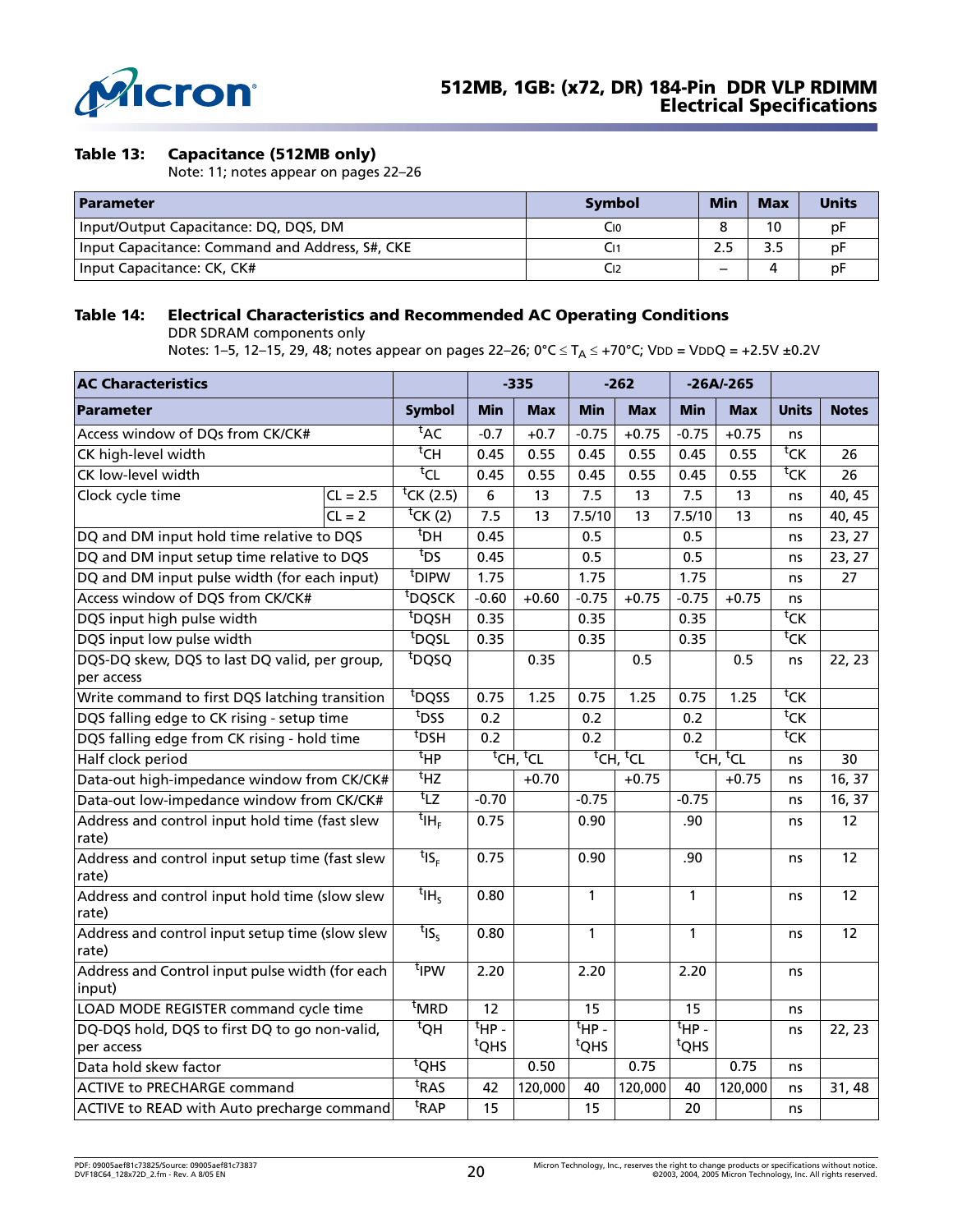

**Table 14: Electrical Characteristics and Recommended AC Operating Conditions (Continued)**

DDR SDRAM components only

Notes: 1–5, 12–15, 29, 48; notes appear on pages 22–26; 0°C ≤ T<sub>A</sub> ≤ +70°C; VDD = VDDQ = +2.5V ±0.2V

| <b>AC Characteristics</b>                       |                    |            | $-335$                   |            | $-262$                       |                                     | $-26A/-265$ |                    |              |
|-------------------------------------------------|--------------------|------------|--------------------------|------------|------------------------------|-------------------------------------|-------------|--------------------|--------------|
| <b>Parameter</b>                                | <b>Symbol</b>      | <b>Min</b> | <b>Max</b>               | <b>Min</b> | <b>Max</b>                   | <b>Min</b>                          | <b>Max</b>  | <b>Units</b>       | <b>Notes</b> |
| ACTIVE to ACTIVE/AUTO REFRESH command<br>period | <sup>t</sup> RC    | 60         |                          | 60         |                              | 65                                  |             | ns                 |              |
| <b>AUTO REFRESH command period</b>              | <sup>t</sup> RFC   | 75         |                          | 75         |                              | 75                                  |             | ns                 | 43           |
| ACTIVE to READ or WRITE delay                   | <sup>t</sup> RCD   | 15         |                          | 15         |                              | 20                                  |             | ns                 |              |
| PRECHARGE command period                        | <sup>t</sup> RP    | 15         |                          | 15         |                              | 20                                  |             | ns                 |              |
| DQS read preamble                               | <sup>t</sup> RPRE  | 0.9        | 1.1                      | 0.9        | 1.1                          | 0.9                                 | 1.1         | ${}^{\text{t}}$ CK | 38           |
| DQS read postamble                              | <sup>t</sup> RPST  | 0.4        | 0.6                      | 0.4        | 0.6                          | 0.4                                 | 0.6         | ${}^{\text{t}}$ CK | 38           |
| ACTIVE bank a to ACTIVE bank b                  | <sup>t</sup> RRD   | 12         |                          | 15         |                              | 15                                  |             | ns                 |              |
| command                                         |                    |            |                          |            |                              |                                     |             |                    |              |
| DQS write preamble                              | twpre              | 0.25       |                          | 0.25       |                              | 0.25                                |             | ${}^{\text{t}}$ CK |              |
| DQS write preamble setup time                   | t <sub>WPRES</sub> | $\Omega$   |                          | 0          |                              | $\Omega$                            |             | ns                 | 18, 19       |
| DQS write postamble                             | <sup>t</sup> WPST  | 0.4        | 0.6                      | 0.4        | 0.6                          | 0.4                                 | 0.6         | ${}^{\sf t}$ CK    | 17           |
| Write recovery time                             | <sup>t</sup> WR    | 15         |                          | 15         |                              | 15                                  |             | ns                 |              |
| Internal WRITE to READ command delay            | <sup>t</sup> WTR   | 1          |                          | 1          |                              | 1                                   |             | $\overline{c}$     |              |
| Data valid output window                        | na                 |            | $\overline{tQ}H - tDQSQ$ |            | $\overline{t}$ QH - $t$ DQSQ | <sup>t</sup> QH - <sup>t</sup> DQSQ |             | ns                 | 22           |
| <b>REFRESH to REFRESH command interval</b>      | <sup>t</sup> REFC  |            | 70.3                     |            | 70.3                         |                                     | 70.3        | μs                 | 21           |
| Average periodic refresh interval               | <sup>t</sup> REFI  |            | 15.6                     |            | 15.6                         |                                     | 7.8         | μs                 | 21           |
| Terminating voltage delay to VDD                | <sup>t</sup> VTD   | $\Omega$   |                          | $\Omega$   |                              | $\Omega$                            |             | ns                 |              |
| Exit SELF REFRESH to non-READ command           | txsnR              | 75         |                          | 75         |                              | 75                                  |             | ns                 |              |
| Exit SELF REFRESH to READ command               | <sup>t</sup> XSRD  | 200        |                          | 200        |                              | 200                                 |             | ${}^{\text{t}}$ CK |              |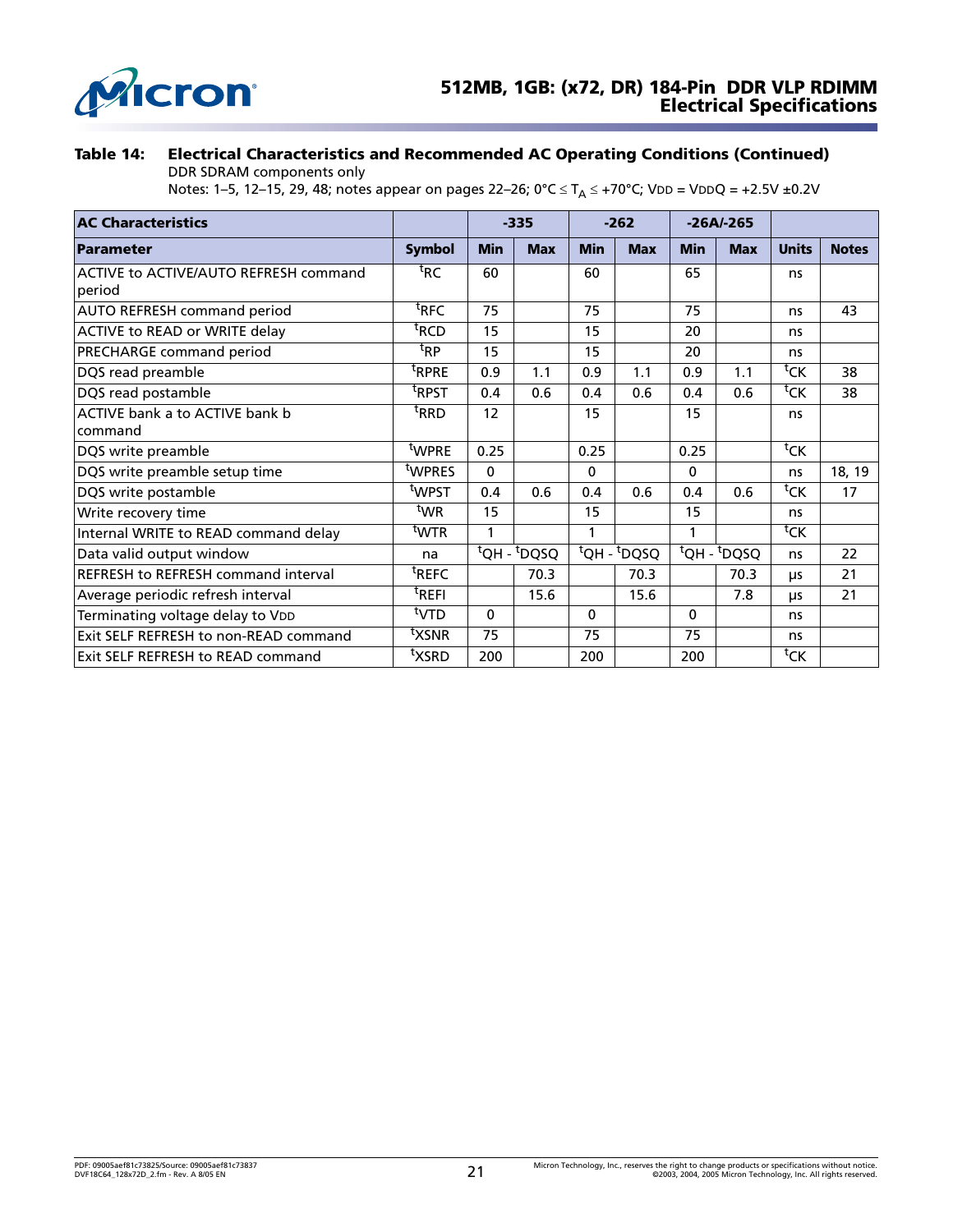

### <span id="page-21-11"></span><span id="page-21-3"></span><span id="page-21-0"></span>**Notes**

- 1. All voltages referenced to VSS.
- 2. Tests for AC timing, IDD, and electrical AC and DC characteristics may be conducted at nominal reference/supply voltage levels, but the related specifications and device operation are guaranteed for the full voltage range specified.
- 3. Outputs measured with equivalent load:



- 4. AC timing and IDD tests may use a VIL-to-VIH swing of up to 1.5V in the test environment, but input timing is still referenced to VREF (or to the crossing point for CK/CK#), and parameter specifications are guaranteed for the specified AC input levels under normal use conditions. The minimum slew rate for the input signals used to test the device is 1V/ns in the range between VIL(AC) and VIH(AC).
- <span id="page-21-4"></span>5. The AC and DC input level specifications are as defined in the SSTL\_2 Standard (i.e., the receiver will effectively switch as a result of the signal crossing the AC input level, and will remain in that state as long as the signal does not ring back above [below] the DC input LOW [HIGH] level).
- <span id="page-21-1"></span>6. VREF is expected to equal VDDQ/2 of the transmitting device and to track variations in the DC level of the same. Peak-to-peak noise (non-common mode) on VREF may not exceed  $\pm 2$  percent of the DC value. Thus, from VDDQ/2, VREF is allowed  $\pm 25$ mV for DC error and an additional ±25mV for AC noise. This measurement is to be taken at the nearest VREF by-pass capacitor.
- <span id="page-21-2"></span>7. VTT is not applied directly to the device. VTT is a system supply for signal termination resistors, is expected to be set equal to VREF and must track variations in the DC level of VREF.
- <span id="page-21-7"></span>8. IDD is dependent on output loading and cycle rates. Specified values are obtained with minimum cycle time at  $CL = 2$  for -262, and -26A,  $CL = 2.5$  for-335 and -265 with the outputs open.
- 9. Enables on-chip refresh and address counters.
- <span id="page-21-8"></span><span id="page-21-6"></span>10. IDD specifications are tested after the device is properly initialized, and is averaged at the defined cycle rate.
- <span id="page-21-10"></span>11. This parameter is sampled.  $VDD = +2.5V \pm 0.2V$ ,  $VDDQ = +2.5V \pm 0.2V$ ,  $VREF = VSS$ ,  $f = 100$ MHz,  $T_A = 25^{\circ}$ C, VOUT(DC) = VDDQ/2, VOUT (peak to peak) = 0.2V. DM input is grouped with I/O pins, reflecting the fact that they are matched in loading.
- 12. For slew rates less than 1 V/ns and greater than or equal to 0.5 V/ns. If slew rate is less than 0.5 V/ns, timing must be derated: <sup>t</sup>IS has an additional 50ps per each 100 mV/ns reduction in slew rate from 500 mV/ns, while <sup>t</sup>IH is unaffected. If slew rate exceeds 4.5 V/ns, functionality is uncertain. For -335, slew rates must be  $\geq 0.5$  V/ns.
- 13. The CK/CK# input reference level (for timing referenced to CK/CK#) is the point at which CK and CK# cross; the input reference level for signals other than CK/CK# is VREF.
- <span id="page-21-5"></span>14. Inputs are not recognized as valid until VREF stabilizes. Exception: during the period before VREF stabilizes,  $CKE \leq 0.3$  x VDDQ is recognized as LOW.
- <span id="page-21-9"></span>15. The output timing reference level, measured at the timing reference point indicated in Note [3,](#page-21-11) is VTT.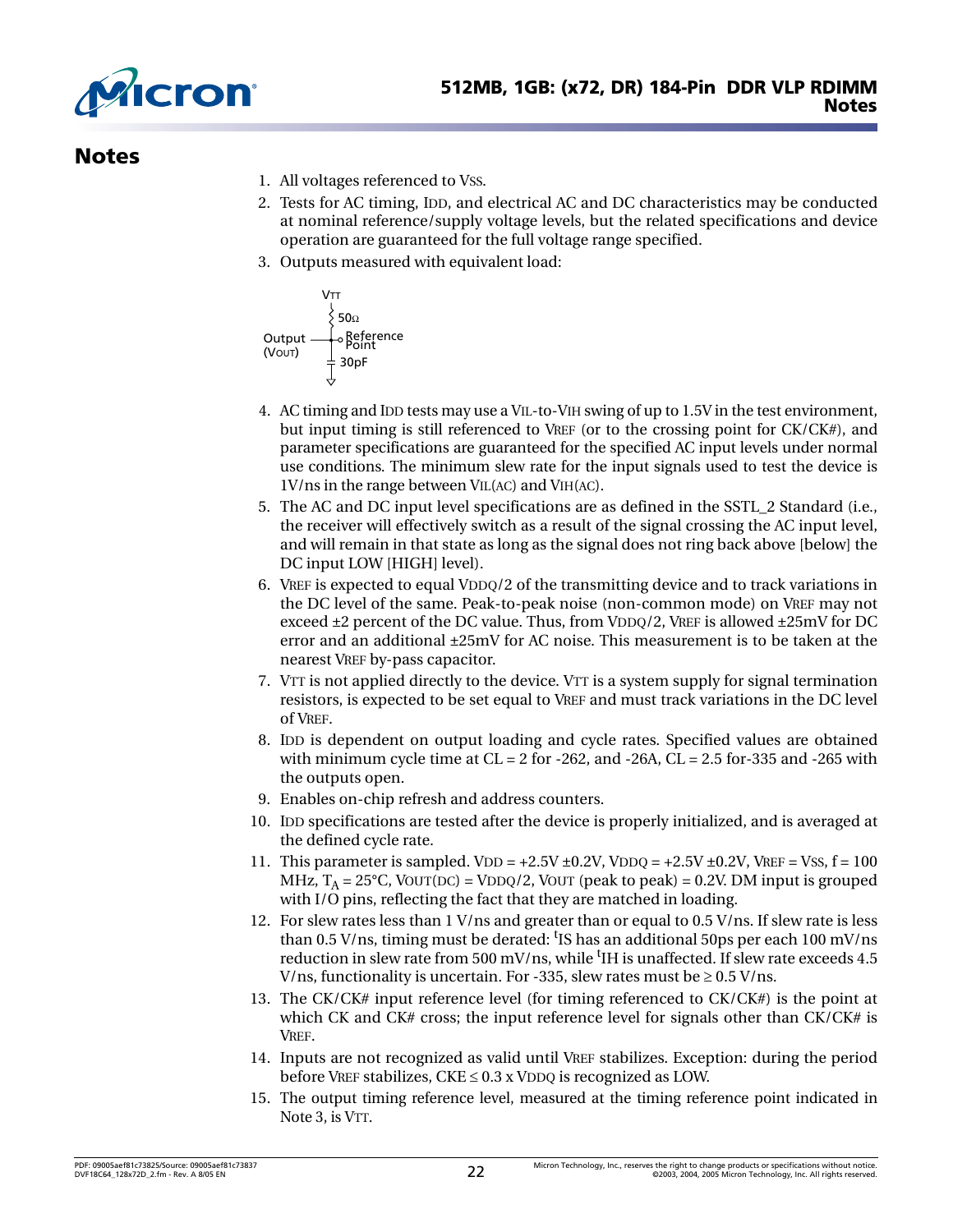<span id="page-22-10"></span>

- 16. <sup>t</sup>HZ and <sup>t</sup>LZ transitions occur in the same access time windows as valid data transitions. These parameters are not referenced to a specific voltage level, but specify when the device output is no longer driving (HZ) or begins driving (LZ).
- 17. The intent of the Don't Care state after completion of the postamble is that the DQSdriven signal should either be high, low, or high-Z and that any signal transition within the input switching region must follow valid input requirements. If DQS transitions to HIGH above VIH (DC) MIN, then it must not transition to LOW below VIH (DC) MIN prior to <sup>t</sup>DQSH (MIN).
- <span id="page-22-12"></span>18. This is not a device limit. The device will operate with a negative value, but system performance could be degraded due to bus turnaround.
- <span id="page-22-13"></span>19. It is recommended that DQS be valid (HIGH or LOW) on or before the WRITE command. The case shown (DQS going from High-Z to logic LOW) applies when no WRITEs were previously in progress on the bus. If a previous WRITE was in progress, DQS could be HIGH during this time, depending on <sup>t</sup>DQSS.
- <span id="page-22-1"></span>20. MIN ( ${}^{\text{t}}$ RC or  ${}^{\text{t}}$ RFC) for IDD measurements is the smallest multiple of  ${}^{\text{t}}$ CK that meets the minimum absolute value for the respective parameter. <sup>t</sup>RAS (MAX) for IDD measurements is the largest multiple of <sup>t</sup>CK that meets the maximum absolute value for <sup>t</sup>RAS.
- 21. The refresh period is 64ms. This equates to an average refresh rate of 7.8125µs. However, an AUTO REFRESH command must be asserted at least once every 70.3µs; burst refreshing or posting by the DRAM controller greater than eight refresh cycles is not allowed.
- <span id="page-22-8"></span>22. The valid data window is derived by achieving other specifications:  ${}^t$ HP ( ${}^t$ CK/2), <sup>t</sup>DQSQ, and <sup>t</sup>QH (<sup>t</sup>QH = <sup>t</sup>HP - <sup>t</sup>QHS). The data valid window derates directly porportional with the clock duty cycle and a practical data valid window can be derived. The clock is allowed a maximum duty cycle variation of 45/55, beyond which functionality is uncertain. [Figure 7, Derating Data Valid Window \(tQH - tDQSQ\),](#page-23-0) shows derating curves.
- <span id="page-22-6"></span>23. Each byte lane has a corresponding DQS.
- <span id="page-22-3"></span>24. This limit is actually a nominal value and does not result in a fail value. CKE is HIGH during REFRESH command period ('RFC [MIN]) else CKE is LOW (i.e., during standby).
- <span id="page-22-0"></span>25. To maintain a valid level, the transitioning edge of the input must:
	- a. Sustain a constant slew rate from the current AC level through to the target AC level, VIL(AC) or VIH(AC).
	- b. Reach at least the target AC level.
	- c. After the AC target level is reached, continue to maintain at least the target DC level, VIL(DC) or VIH(DC).
- <span id="page-22-5"></span>26. JEDEC specifies CK and CK# input slew rate must be  $\geq 1$  V/ns (2 V/ns differentially).
- <span id="page-22-7"></span>27. DQ and DM input slew rates must not deviate from DQS by more than 10 percent. If the DQ/DM/DQS slew rate is less than 0.5 V/ns, timing must be derated: 50ps must be added to <sup>t</sup>DS and <sup>t</sup>DH for each 100 mV/ns reduction in slew rate. If slew rate exceeds 4 V/ns, functionality is uncertain. For -335, slew rates must be  $\geq 0.5$  V/ns.
- <span id="page-22-2"></span>28. VDD must not vary more than 4 percent if CKE is not active while any bank is active.
- <span id="page-22-4"></span>29. The clock is allowed up to  $\pm 150$  ps of jitter. Each timing parameter is allowed to vary by the same amount.
- <span id="page-22-9"></span>30. <sup>t</sup>HP min is the lesser of <sup>t</sup>CL minimum and <sup>t</sup>CH minimum actually applied to the device CK and CK# inputs, collectively during bank active.
- <span id="page-22-11"></span>31. READs and WRITEs with auto precharge are not allowed to be issued until <sup>t</sup>RAS (MIN) can be satisfied prior to the internal precharge command being issued.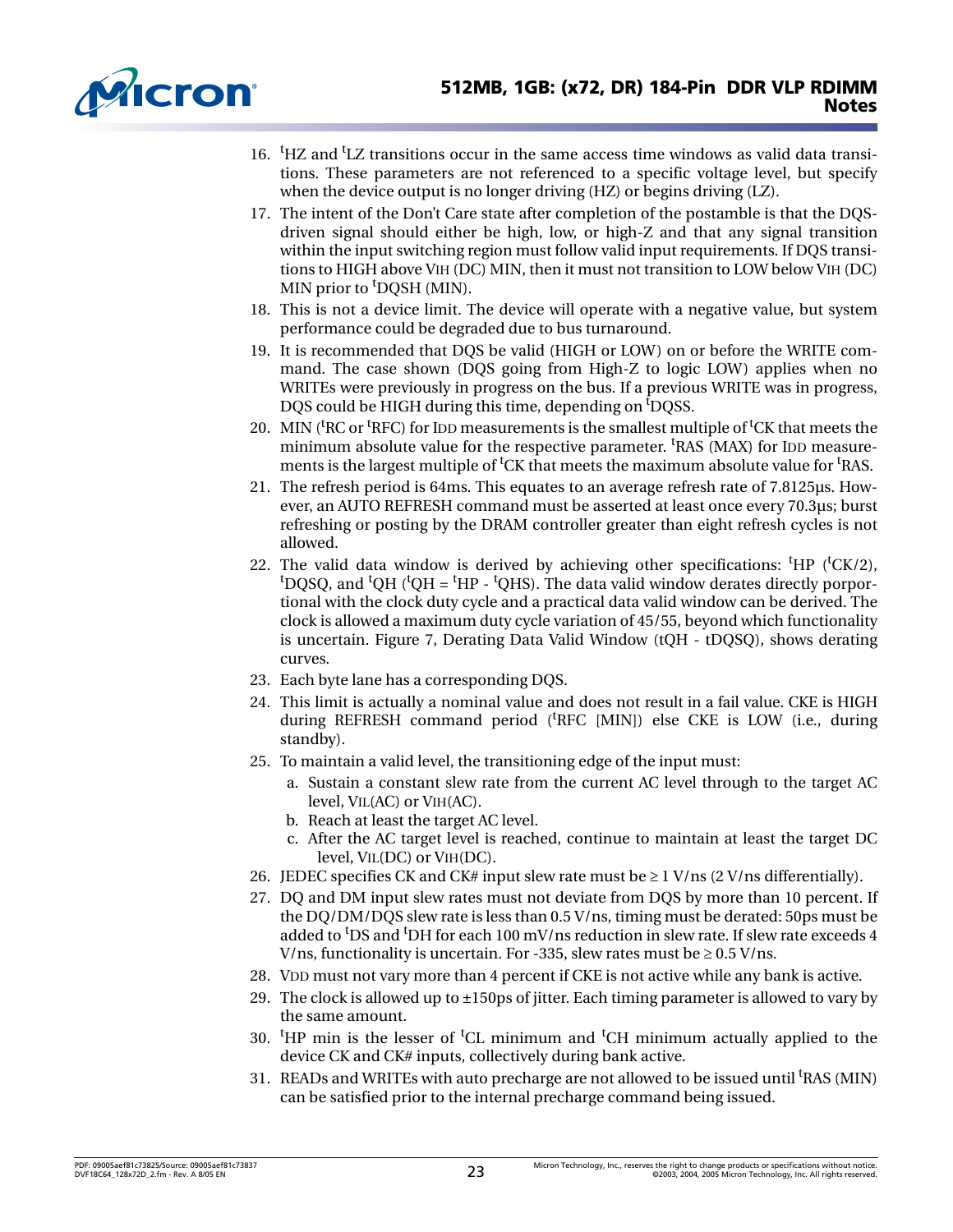



<span id="page-23-0"></span>**Figure 7: Derating Data Valid Window (t QH - t DQSQ)**

- 32. Any positive glitch in the nominal voltage must be less than 1/3 of the clock and not more than +400mV or 2.9V max, whichever is less. Any negative glitch must be less than 1/3 of the clock cycle and not exceed either -300mV or 2.2V min, whichever is more positive. However, the DC average cannot be below 2.3V minimum.
- <span id="page-23-1"></span>33. Normal Output Drive Curves:
	- a. The full variation in driver pull-down current from minimum to maximum process, temperature and voltage will lie within the outer bounding lines of the V-I curve of [Figure 8, "Pull-Down," on page 25](#page-24-0).
	- b. The variation in driver pull-down current within nominal limits of voltage and temperature is expected, but not guaranteed, to lie within the inner bounding lines of the V-I curve of [Figure 8, "Pull-Down," on page 25](#page-24-0).
	- c. The full variation in driver pull-up current from minimum to maximum process, temperature and voltage will lie within the outer bounding lines of the V-I curve of [Figure 9, "Pull-Up," on page 25.](#page-24-1)
	- d. The variation in driver pull-up current within nominal limits of voltage and temperature is expected, but not guaranteed, to lie within the inner bounding lines of the V-I curve of [Figure 9, "Pull-Up," on page 25.](#page-24-1)
	- e. The full variation in the ratio of the maximum to minimum pull-up and pulldown current should be between 0.71 and 1.4, for device drain-to-source voltages from 0.1V to 1.0V, and at the same voltage and temperature.
	- f. The full variation in the ratio of the nominal pull-up to pull-down current should be unity ±10 percent, for device drain-to-source voltages from 0.1V to 1.0V.
- <span id="page-23-2"></span>34. The voltage levels used are derived from a minimum VDD level and the referenced test load. In practice, the voltage levels obtained from a properly terminated bus will provide significantly different voltage values.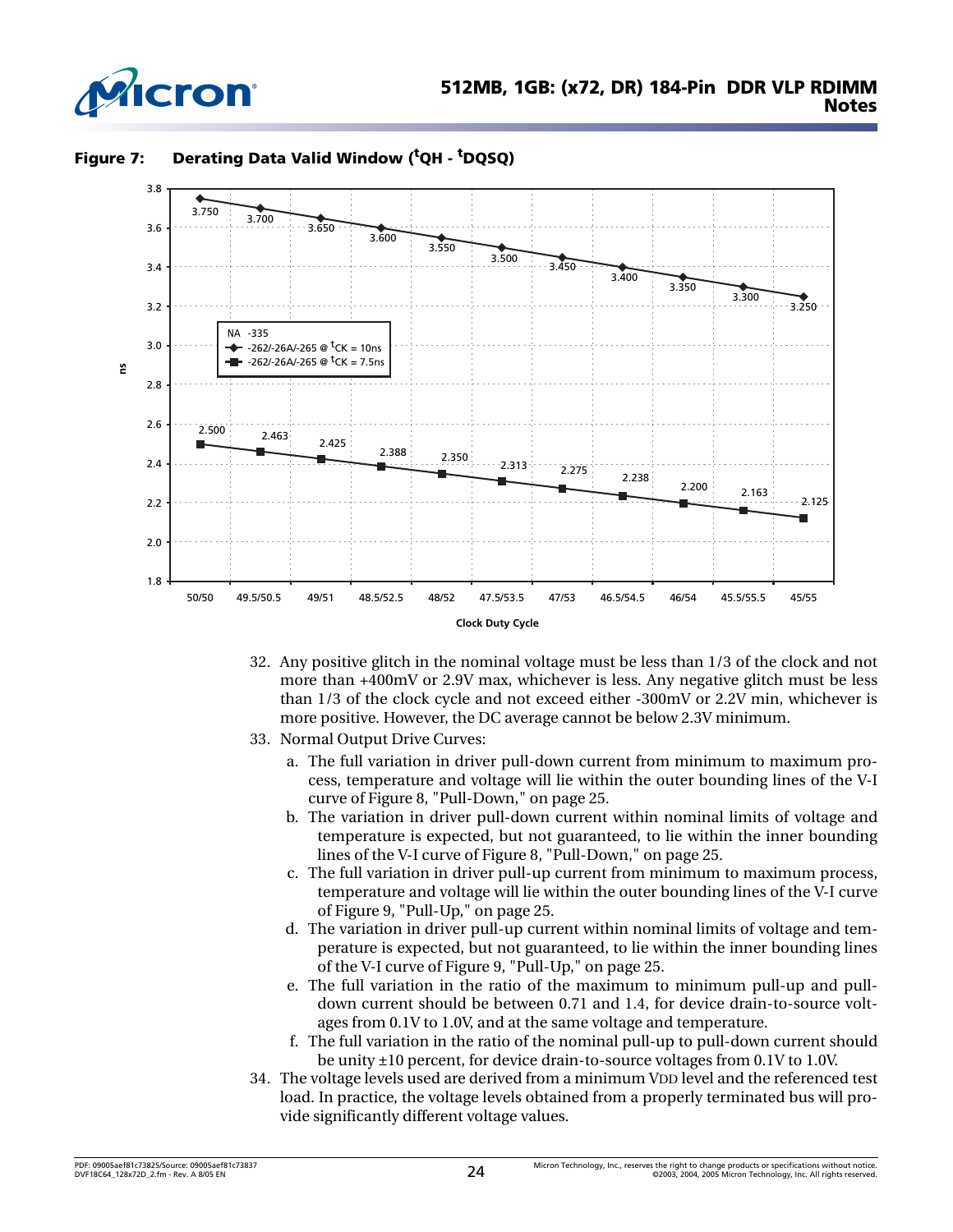<span id="page-24-5"></span><span id="page-24-4"></span><span id="page-24-2"></span>

- 35. VIH overshoot: VIH (MAX) = VDDQ + 1.5V for a pulse width  $\leq$  3ns and the pulse width can not be greater than  $1/3$  of the cycle rate. VIL undershoot: VIL (MIN) =  $-1.5V$  for a pulse width ≤ 3ns and the pulse width can not be greater than 1/3 of the cycle rate.
- 36. VDD and VDDQ must track each other.
- 37. <sup>t</sup>HZ (MAX) will prevail over <sup>t</sup>DQSCK (MAX) + <sup>t</sup>RPST (MAX) condition. <sup>t</sup>LZ (MIN) will prevail over <sup>t</sup>DQSCK (MIN) + <sup>t</sup>RPRE (MAX) condition.
- 38. <sup>t</sup>RPST end point and tRPRE begin point are not referenced to a specific voltage level but specify when the device output is no longer driving ('RPST), or begins driving (t<sub>RPRE)</sub>.
- <span id="page-24-3"></span>39. During initialization, VDDQ, VTT, and VREF must be equal to or less than VDD + 0.3V. Alternatively, VTT may be 1.35V maximum during power up, even if VDD/VDDQ are 0V, provided a minimum of  $42\Omega$  of series resistance is used between the VTT supply and the input pin.
- 40. The current Micron part operates below the slowest JEDEC operating frequency of 83 MHz. As such, future die may not reflect this option.
- 41. Random addressing changing and 50 percent of data changing at every transfer.
- 42. Random addressing changing and 100 percent of data changing at every transfer.
- 43. CKE must be active (HIGH) during the entire time a refresh command is executed. That is, from the time the AUTO REFRESH command is registered, CKE must be active at each rising clock edge, until <sup>t</sup>REF later.

#### <span id="page-24-0"></span>**Figure 8: Pull-Down**



<span id="page-24-1"></span>

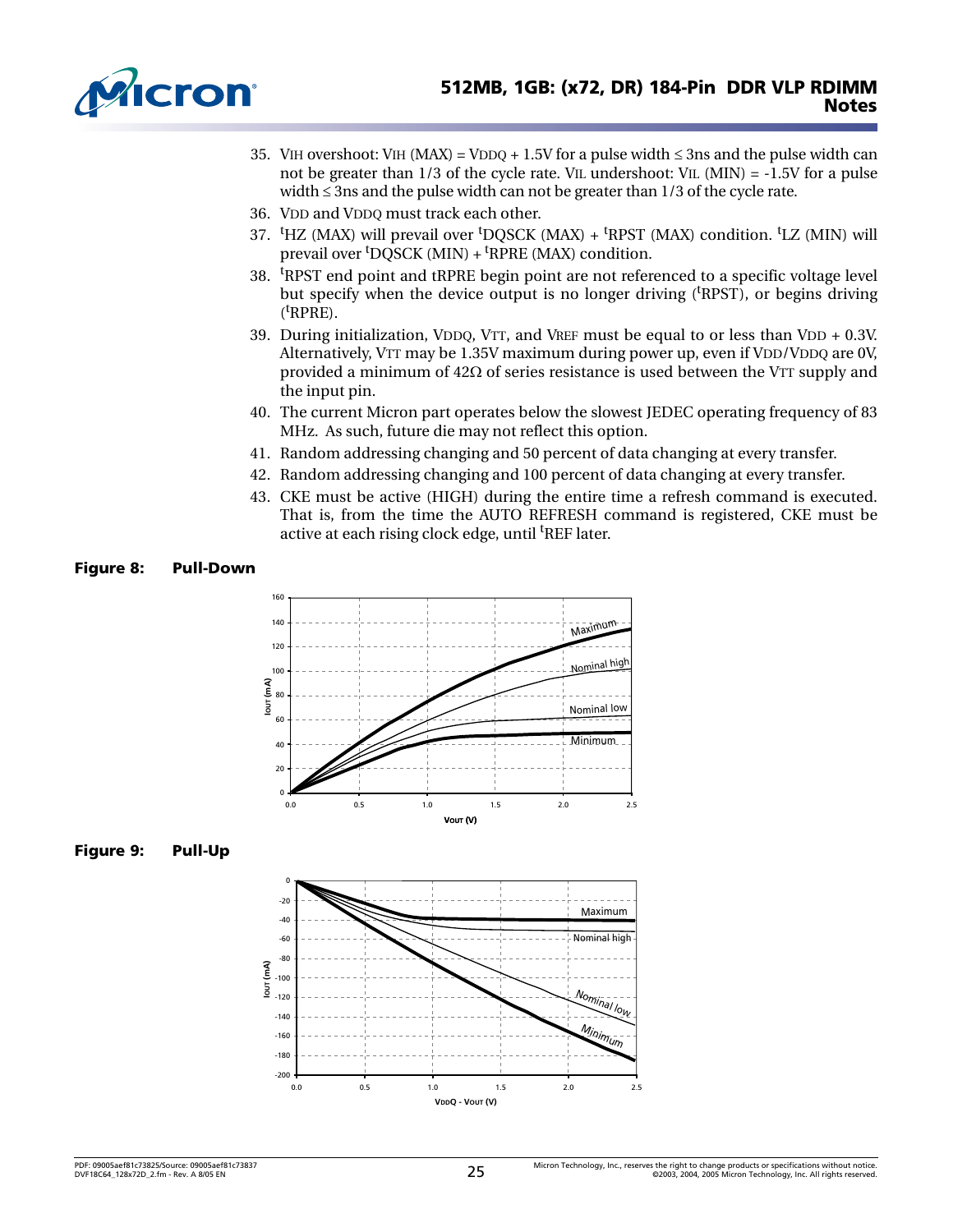<span id="page-25-2"></span><span id="page-25-1"></span>

- 44. IDD2N specifies the DQ, DQS, and DM to be driven to a valid high or low logic level. IDD2Q is similar to IDD2F except IDD2Q specifies the address and control inputs to remain stable. Although IDD2F, IDD2N, and IDD2Q are similar, IDD2F is "worst case."
- 45. Whenever the operating frequency is altered, not including jitter, the DLL is required to be reset. This is followed by 200 clock cycles (before READ commands).
- 46. Leakage number reflects the worst case leakage possible through the module pin, not what each memory device contributes.
- 47. When an input signal is HIGH or LOW, it is defined as a steady state logic HIGH or LOW.
- <span id="page-25-0"></span>48. The -335 speed grade will operate with  $\mathrm{^{t}RAS}$  (MIN) = 40ns and  $\mathrm{^{t}RAS}$  (MAX) = 120,000ns at any slower frequency.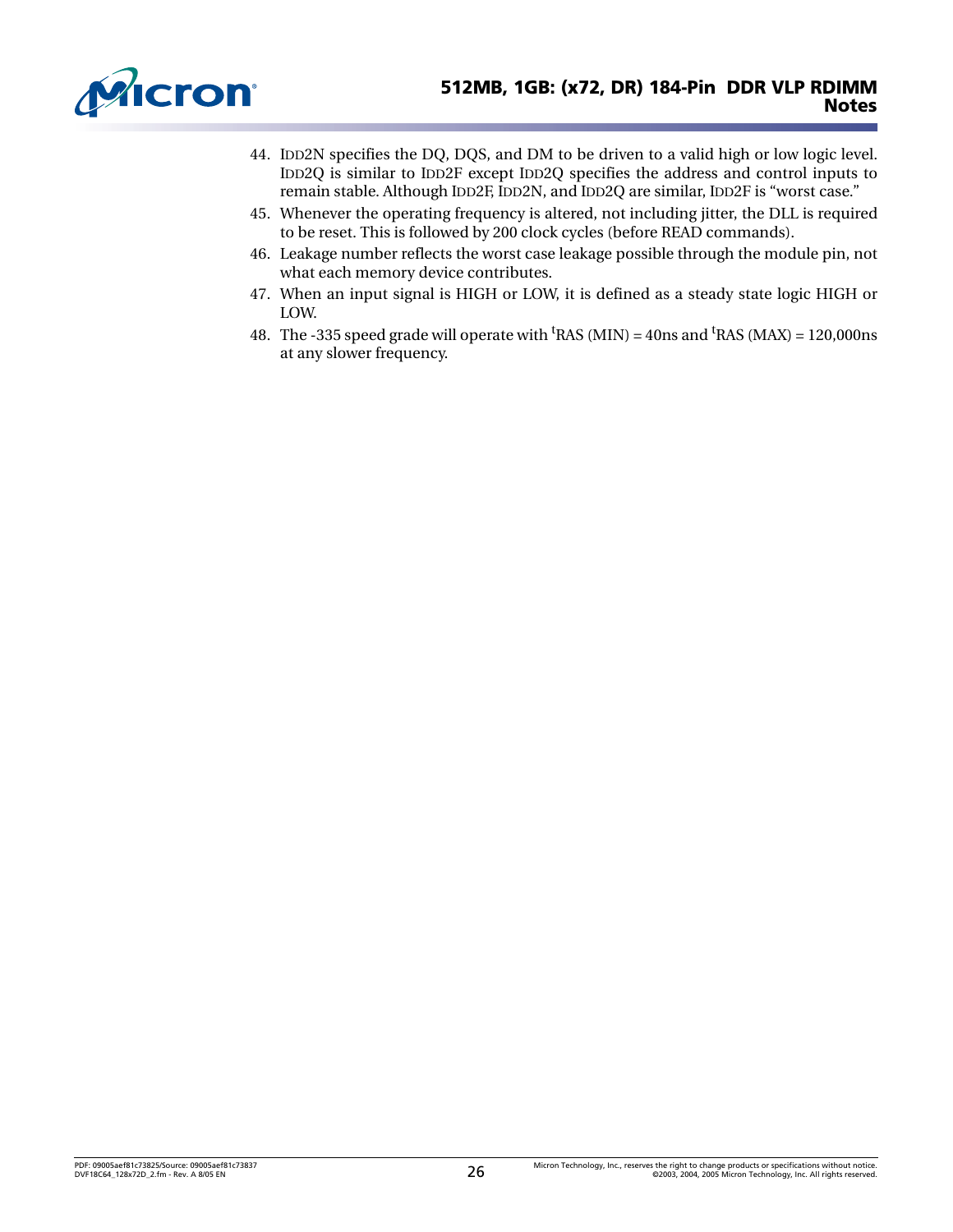

# <span id="page-26-0"></span>**Initialization**

To ensure device operation the DRAM must be initialized as described below:

- 1. Simultaneously apply power to VDD and VDDQ.
- 2. Apply VREF and then VTT power.
- 3. Assert and hold CKE at a LVCMOS logic LOW.
- 4. Provide stable clock signals.
- 5. Wait at least 200µs.
- 6. Bring CKE high and provide at least one NOP or DESELECT command. At this point the CKE input changes from a LVCMOS input to a SSTL2 input only, and will remain a SSTL 2 input unless a power cycle occurs.
- 7. Perform a PRECHARGE ALL command.
- 8. Wait at least <sup>t</sup>RP time, during which NOP or DESELECT commands must be given.
- 9. Using the LMR command program the extended mode register  $(ED = 0$  to enable the DLL and E1 = 0 for normal drive or E1 = 1 for reduced drive, E2 through E*n* must be set to 0; where  $n =$  most significant bit).
- 10. Wait at least 'MRD time; only NOP or DESELECT commands are allowed.
- 11. Using the LMR command, program the mode register to set operating parameters and to reset the DLL. At least 200 clock cycles are required between a DLL reset and any READ command.
- 12. Wait at least 'MRD time; only NOP or DESELECT commands are allowed.
- 13. Issue a PRECHARGE ALL command.
- 14. Wait at least <sup>t</sup>RP time; only NOP or DESELECT commands are allowed.
- 15. Issue an AUTO REFRESH command (this may be moved prior to step 13).
- 16. Wait at least <sup>t</sup>RFC time; only NOP or DESELECT commands are allowed.
- 17. Issue an AUTO REFRESH command (this may be moved prior to step 13).
- 18. Wait at least <sup>t</sup>RFC time: only NOP or DESELECT commands are allowed.
- 19. Although not required by the Micron device, JEDEC requires a LMR command to clear the DLL bit (set  $M8 = 0$ ). If a LMR command is issued the same operating parameters should be utilized as in step 11.
- 20. Wait at least <sup>t</sup>MRD time; only NOP or DESELECT commands are allowed.
	- At this point the module is ready for any valid command. Please note that 200 clock cycles must pass between step 11 (DLL Reset) and any READ command.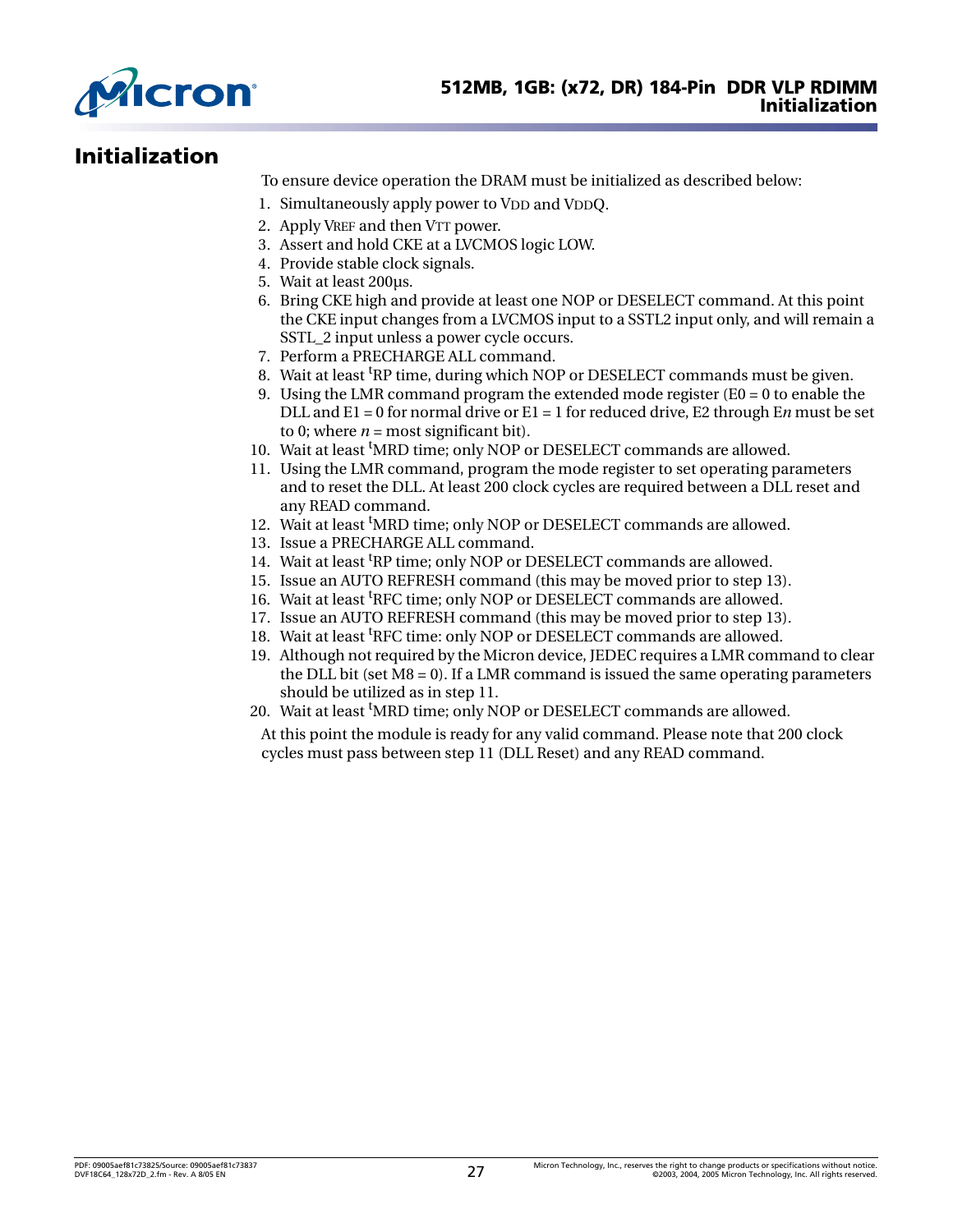

#### <span id="page-27-0"></span>**Figure 10: Initialization Flow Diagram**

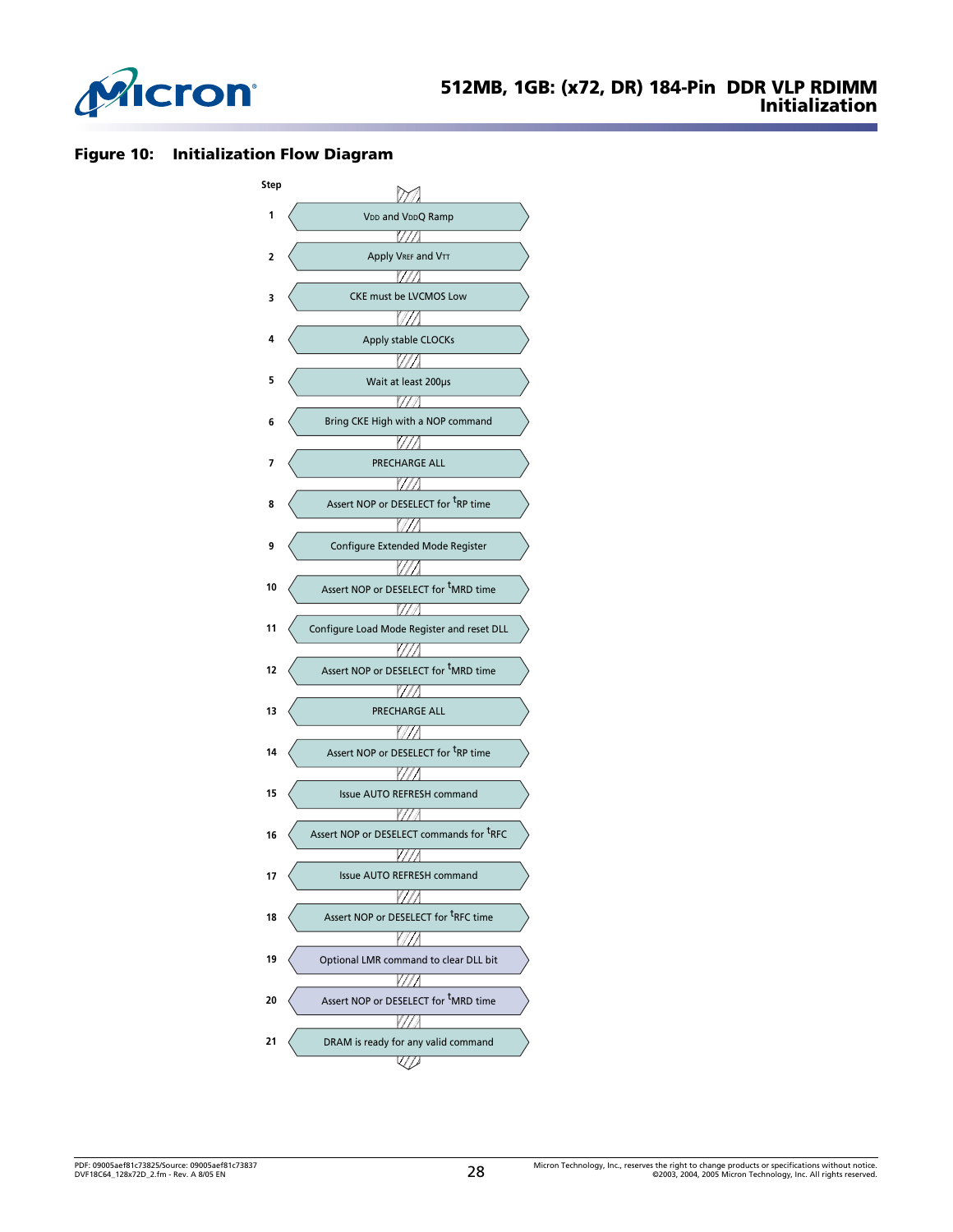

# <span id="page-28-0"></span>**Register and PLL Specifications**

#### <span id="page-28-1"></span>**Table 15: Register Timing Requirements and Switching Characteristics**

Note [1](#page-28-2)

|                             |                               |                                           |                        | $0^{\circ}C \leq T_A \leq +70^{\circ}C$<br>$VDD = 2.5V \pm 0.2V$ |                          |              |               |
|-----------------------------|-------------------------------|-------------------------------------------|------------------------|------------------------------------------------------------------|--------------------------|--------------|---------------|
| <b>Register</b>             | <b>Symbol</b>                 | <b>Paramerter</b>                         | <b>Condition</b>       | <b>Min</b>                                                       | <b>Max</b>               | <b>Units</b> | <b>Notes</b>  |
|                             | <sup>t</sup> clock            | Clock Frequency                           |                        |                                                                  | 200                      | MHz.         |               |
|                             | $\tau_{\text{pd}}$            | Clock to Output Time                      | 30pF to GND and        | 1.1                                                              | 2.8                      | ns           |               |
|                             | $\bm{{\mathsf{t}}}_{\sf PHL}$ | Reset to Output Time                      | 50 $\Omega$ to VTT     |                                                                  | 5                        | ns           |               |
| <b>SSTL</b><br>(bit pattern | $t_{w}$                       | <b>Pulse Duration</b>                     | CK, CK# HIGH or<br>LOW | 2.5                                                              | $\overline{\phantom{a}}$ | ns           |               |
| by JESD82-3<br>or JESD82-4  | $t_{\sf act}$                 | <b>Differential Inputs Active</b><br>Time |                        |                                                                  | 22                       | ns           | $\mathcal{P}$ |
|                             | $t_{\text{inact}}$            | Differential Inputs Inactive<br>Time      |                        |                                                                  | 22                       | ns           | 3             |
|                             | $t_{\rm su}$                  | Setup Time, Fast Slew Rate                | Data Before CK         | 0.75                                                             | $\overline{\phantom{0}}$ | ns           | 4, 6          |
|                             |                               | Setup Time, Slow Slew Rate                | HIGH, CK# LOW          | 0.9                                                              | $\overline{\phantom{a}}$ | ns           | $5,6$         |
|                             | th                            | Hold Time, Fast Slew Rate                 | Data After CK          | 0.75                                                             | $\overline{\phantom{0}}$ | ns           | 4, 6          |
|                             |                               | Hold Time, Slow Slew Rate                 | HIGH, CK# LOW          | 0.9                                                              |                          | ns           | 5, 6          |

<span id="page-28-5"></span><span id="page-28-4"></span><span id="page-28-3"></span><span id="page-28-2"></span>Notes: 1. The timing and switching specifications for the register listed above are critical for proper operation of DDR SDRAM registered DIMMs. These are meant to be a subset of the parameters for the specific device used on the module. Detailed information for this register is available in JEDEC Standard JESD82.

- 2. Data inputs must be low a minimum time of  $t_{act}$  max, after RESET# is taken HIGH.
- 3. Data and clock inputs must be held at valid levels (not floating) a minimum time of  $t_{\text{inact}}$ MAX, after RESET# is taken LOW.
- 4. For data signal input slew rate  $\geq 1$  V/ns.
- <span id="page-28-7"></span>5. For data signal input slew rate  $\geq$  0.5 V/ns and < 1 V/ns.
- <span id="page-28-6"></span>6. CK, CK# signals input slew rate  $\geq 1$  V/ns.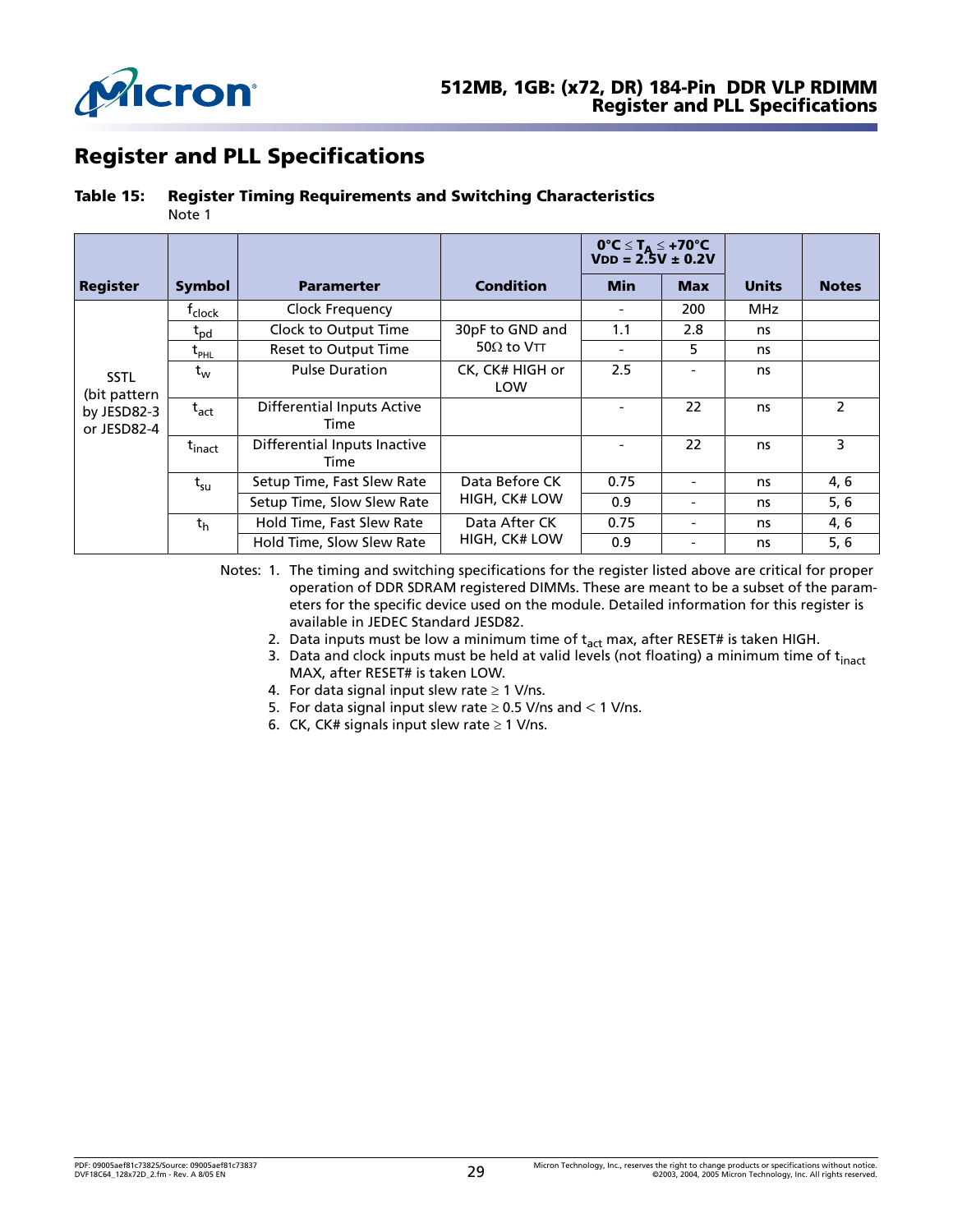

<span id="page-29-0"></span>

|  | Table 16: PLL Clock Driver Timing Requirements and Switching Characteristics |
|--|------------------------------------------------------------------------------|
|--|------------------------------------------------------------------------------|

|                                  |                                        | $0^{\circ}C \le T_A \le +70^{\circ}C$<br>VDD = 2.5V ± 0.2V |          |       |              |      |
|----------------------------------|----------------------------------------|------------------------------------------------------------|----------|-------|--------------|------|
| <b>Parameter</b>                 | <b>Symbol</b>                          | <b>Min</b><br><b>Nominal</b><br><b>Max</b>                 |          | Units | <b>Notes</b> |      |
| <b>Operating Clock Frequency</b> | <sup>†</sup> CK                        | 60                                                         |          | 170   | <b>MHz</b>   | 2, 3 |
| Input Duty Cycle                 | tdc                                    | 40                                                         |          | 60    | $\%$         |      |
| <b>Stabilization Time</b>        | <sup>t</sup> STAB                      | $\overline{\phantom{0}}$                                   |          | 100   | ms           | 4    |
| Cycle to Cycle Jitter            | $t$ יונ $T_{cc}$                       | -75                                                        |          | 75    | ps           |      |
| <b>Static Phase Offset</b>       | $\mathfrak{r}_\varnothing$             | $-50$                                                      | $\Omega$ | 50    | ps           | 5    |
| <b>Output Clock Skew</b>         | $\mathsf{t}_{\mathsf{SK}_\Omega}$      | $\overline{\phantom{0}}$                                   |          | 100   | ps           |      |
| Period Jitter                    | $^{\mathfrak c}$ JIT $_{\mathsf{PER}}$ | -75                                                        |          | 75    | ps           | 6    |
| <b>Half-Period Jitter</b>        | <sup>t</sup> JIT <sub>HPER</sub>       | $-100$                                                     |          | 100   | ps           | 6    |
| Input Clock Slew Rate            | $t_{LS_1}$                             | 1.0                                                        |          | 4     | V/ns         |      |
| <b>Output Clock Slew Rate</b>    | $t_{LS_{\rm O}}$                       | 1.0                                                        |          | 2     | V/ns         |      |

Note: [1](#page-29-1)

<span id="page-29-3"></span><span id="page-29-2"></span><span id="page-29-1"></span>Notes: 1. The timing and switching specifications for the PLL listed above are critical for proper operation of DDR SDRAM registered DIMMs. These are meant to be a subset of the parameters for the specific device used on the module. Detailed information for this PLL is available in JEDEC Standard JESD82.

- 2. The PLL must be able to handle spread spectrum induced skew.
- 3. Operating clock frequency indicates a range over which the PLL must be able to lock, but in which it is not required to meet the other timing parameters. (Used for low-speed system debug.)
- <span id="page-29-4"></span>4. Stabilization time is the time required for the integrated PLL circuit to obtain phase lock of its feedback signal to its reference signal after power up.
- 5. Static Phase Offset does not include Jitter.
- 6. Period Jitter and Half-Period Jitter specifications are separate specifications that must be met independently of each other.
- 7. The Output Slew Rate is determined from the IBIS model:

<span id="page-29-7"></span><span id="page-29-6"></span><span id="page-29-5"></span>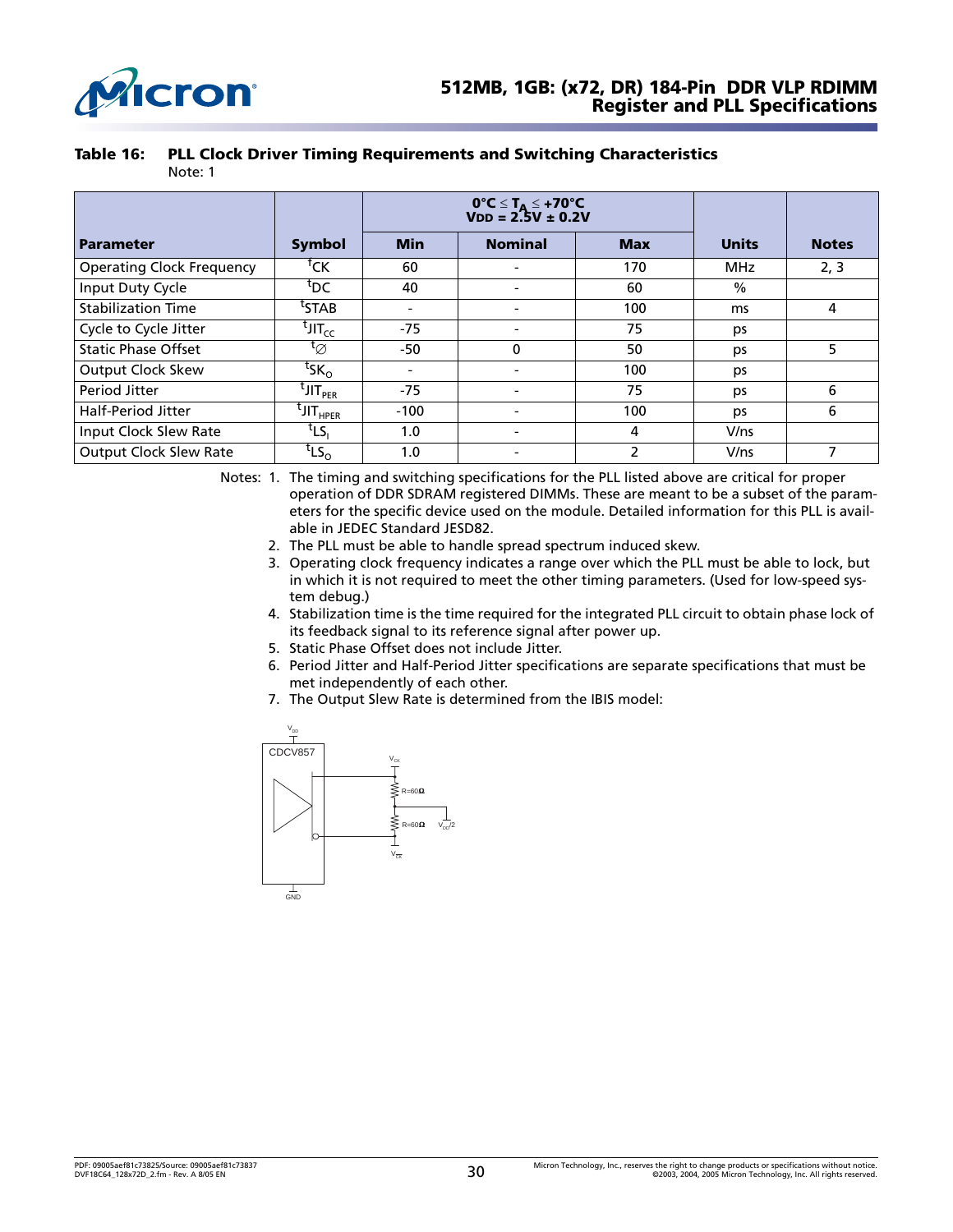

## <span id="page-30-0"></span>**Temperature and Air Flow Specifications**



#### <span id="page-30-1"></span>**Figure 11: Component Case Temperature vs. Air Flow**

Notes: 1. Micron Technology, Inc. recommends a minimum air flow of 1 meter/second (~197 LFM) across all modules.

- 2. The component case temperature measurements shown above were obtained experimentally. The typical system to be used for experimental purposes is a dual-processor 600 MHz work station, fully loaded, with four comparable registered memory modules. Case temperatures charted represent worst-case component locations on modules installed in the internal slots of the system.
- 3. Temperature versus air speed data is obtained by performing experiments with the system motherboard removed from its case and mounted in a Eiffel-type low air speed wind tunnel. Peripheral devices installed on the system motherboard for testing are the processor(s) and video card, all other peripheral devices are mounted outside of the wind tunnel test chamber.
- 4. The memory diagnostic software used for determining worst-case component temperatures is a memory diagnostic software application developed for internal use by Micron Technology, Inc.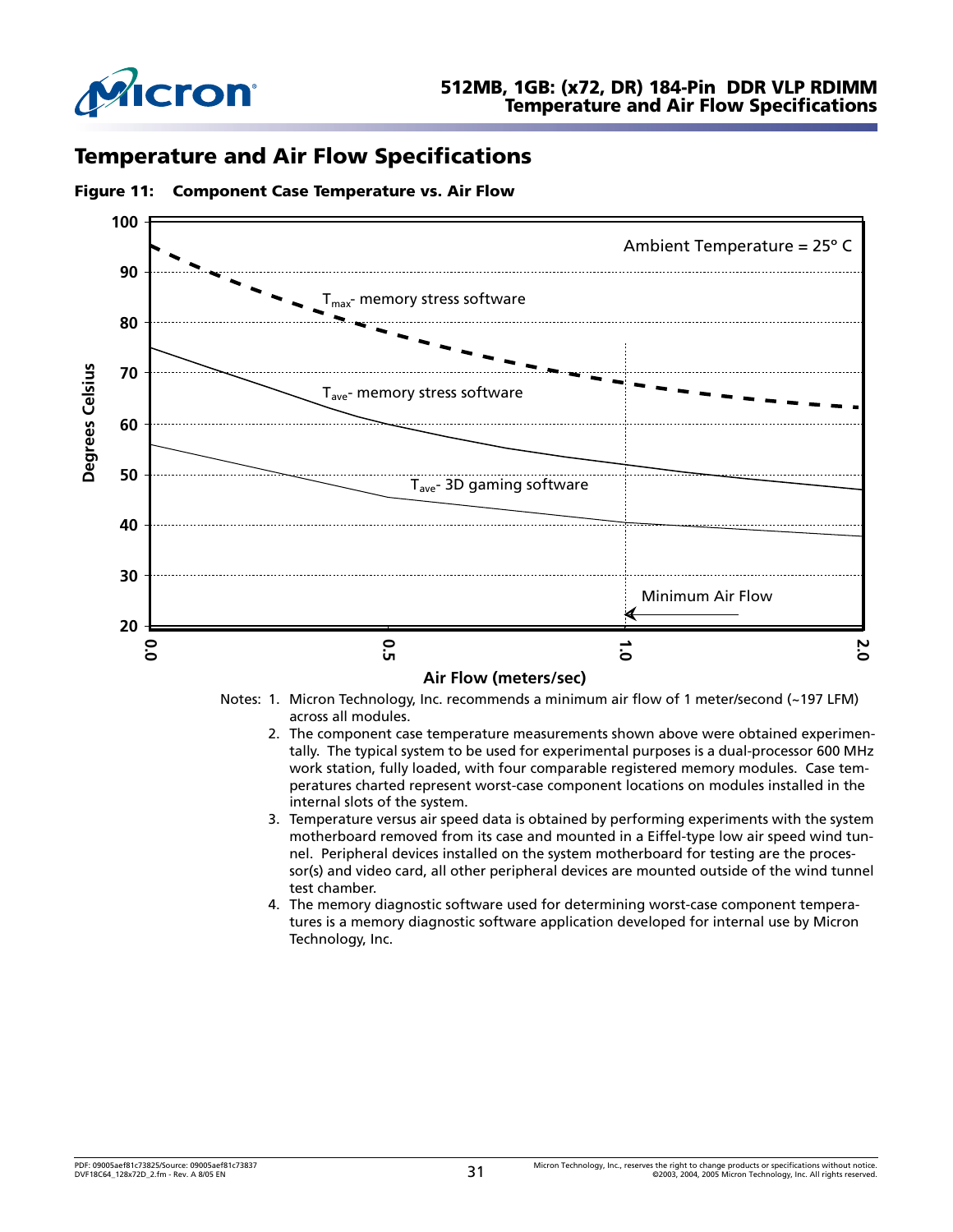

## <span id="page-31-0"></span>**Serial Presence-Detect**

### <span id="page-31-1"></span>**SPD Clock And Data Conventions**

Data states on the SDA line can change only during SCL LOW. SDA state changes during SCL HIGH are reserved for indicating start and stop conditions ([Figure 12, "Data Valid](#page-31-5)[ity," on page 32,](#page-31-5) and [Figure 13, "Definition of Start and Stop," on page 33](#page-32-0)).

#### <span id="page-31-2"></span>**SPD Start Condition**

All commands are preceded by the start condition, which is a HIGH-to-LOW transition of SDA when SCL is HIGH. The SPD device continuously monitors the SDA and SCL lines for the start condition and will not respond to any command until this condition has been met.

#### <span id="page-31-3"></span>**SPD Stop Condition**

All communications are terminated by a stop condition, which is a LOW-to-HIGH transition of SDA when SCL is HIGH. The stop condition is also used to place the SPD device into standby power mode.

### <span id="page-31-4"></span>**SPD Acknowledge**

Acknowledge is a software convention used to indicate successful data transfers. The transmitting device, either master or slave, will release the bus after transmitting eight bits. During the ninth clock cycle, the receiver will pull the SDA line LOW to acknowledge that it received the eight bits of data ([Figure 14, "Acknowledge Response From Receiver,"](#page-32-1)  [on page 33\)](#page-32-1).

The SPD device will always respond with an acknowledge after recognition of a start condition and its slave address. If both the device and a WRITE operation have been selected, the SPD device will respond with an acknowledge after the receipt of each subsequent eight-bit word. In the read mode the SPD device will transmit eight bits of data, release the SDA line and monitor the line for an acknowledge. If an acknowledge is detected and no stop condition is generated by the master, the slave will continue to transmit data. If an acknowledge is not detected, the slave will terminate further data transmissions and await the stop condition to return to standby power mode.

#### <span id="page-31-5"></span>**Figure 12: Data Validity**

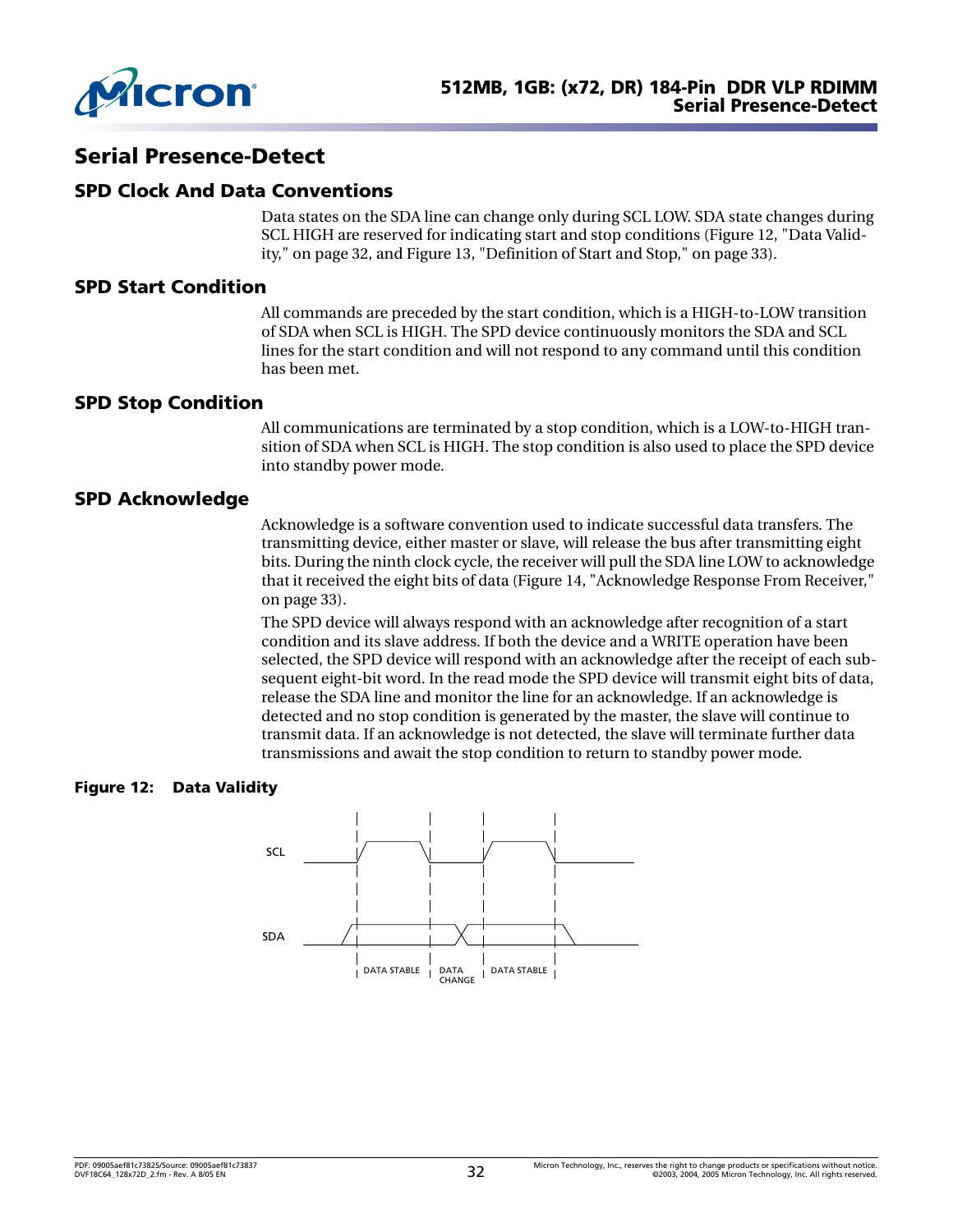

### <span id="page-32-0"></span>**Figure 13: Definition of Start and Stop**



<span id="page-32-1"></span>

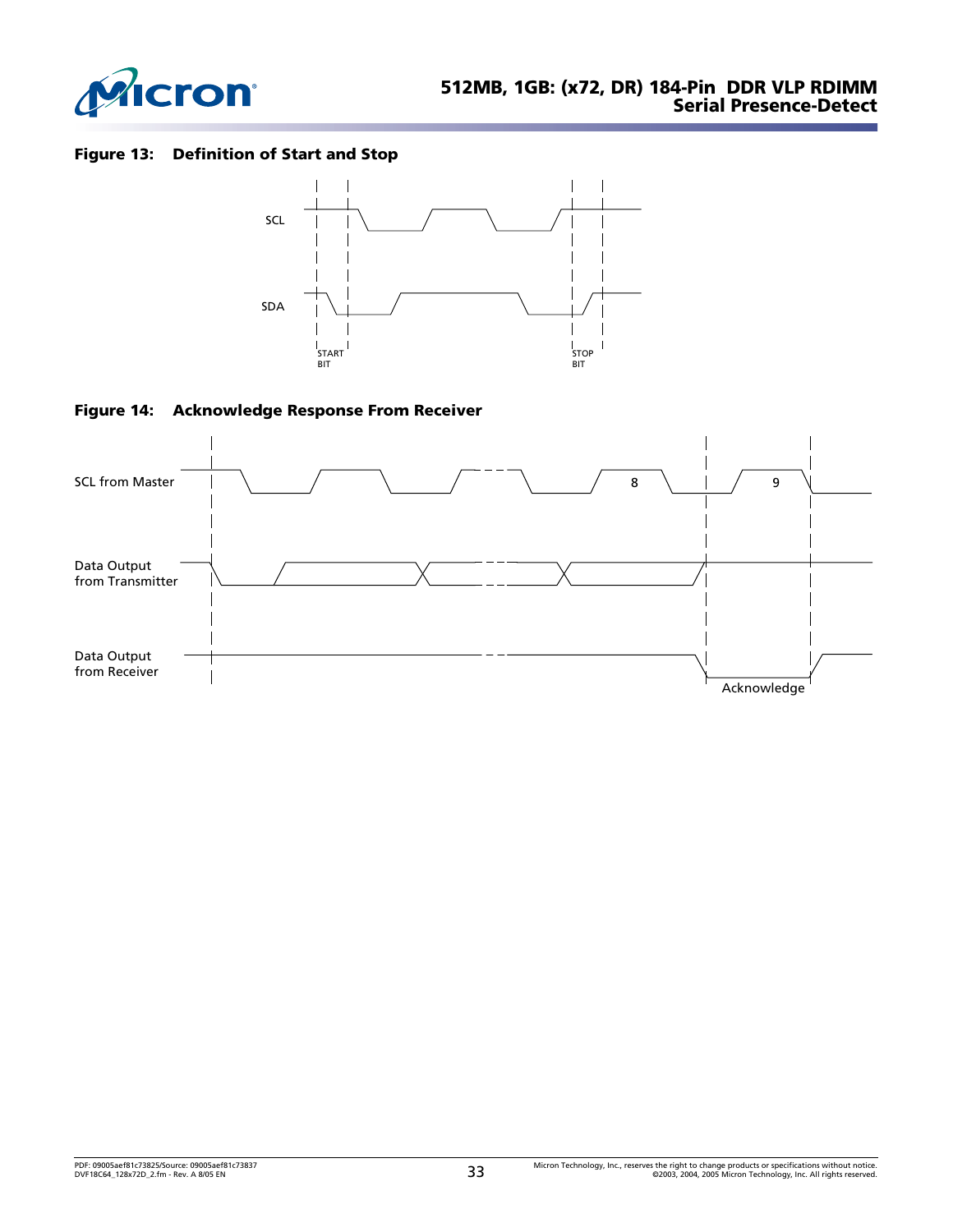

#### <span id="page-33-1"></span>**Table 17: EEPROM Device Select Code**

The most significant bit (b7) is sent first

| <b>Select Code</b>                     |  | <b>DEVICE TYPE IDENTIFIER</b> |                |    |                 | <b>CHIP ENABLE</b> |                 |                        |
|----------------------------------------|--|-------------------------------|----------------|----|-----------------|--------------------|-----------------|------------------------|
|                                        |  | b6                            | b <sub>5</sub> | b4 | b3              | b2                 | b1              | b <sub>0</sub>         |
| Memory Area Select Code (two arrays)   |  |                               |                |    | SA <sub>2</sub> | SA <sub>1</sub>    | SA <sub>0</sub> | $R\overline{W}$        |
| <b>Protection Register Select Code</b> |  |                               |                |    | SA2             | SA <sub>1</sub>    | SA <sub>0</sub> | $\overline{\text{RW}}$ |

#### <span id="page-33-2"></span>**Table 18: EEPROM Operating Modes**

| <b>Mode</b>                 | <b>RW Bit</b> | $\overline{WC}$ | <b>Bytes</b> | <b>Initial Sequence</b>                              |
|-----------------------------|---------------|-----------------|--------------|------------------------------------------------------|
| <b>Current Address Read</b> |               | VIH or VIL      |              | START, Device Select, $R\overline{W}$ = '1'          |
| Random Address Read         |               | VIH Or VIL      |              | START, Device Select, $R\overline{W}$ = '0', Address |
|                             |               | VIH or VIL      |              | reSTART, Device Select, $R\overline{W}$ = '1'        |
| Sequential Read             |               | VIH or VIL      | >1           | Similar to Current or Random Address Read            |
| <b>Byte Write</b>           |               | VIL             |              | START, Device Select, $R\overline{W}$ = '0'          |
| Page Write                  |               | VIL             | $\leq 16$    | START, Device Select, $R\overline{W}$ = '0'          |

<span id="page-33-0"></span>



**XX**UNDEFINED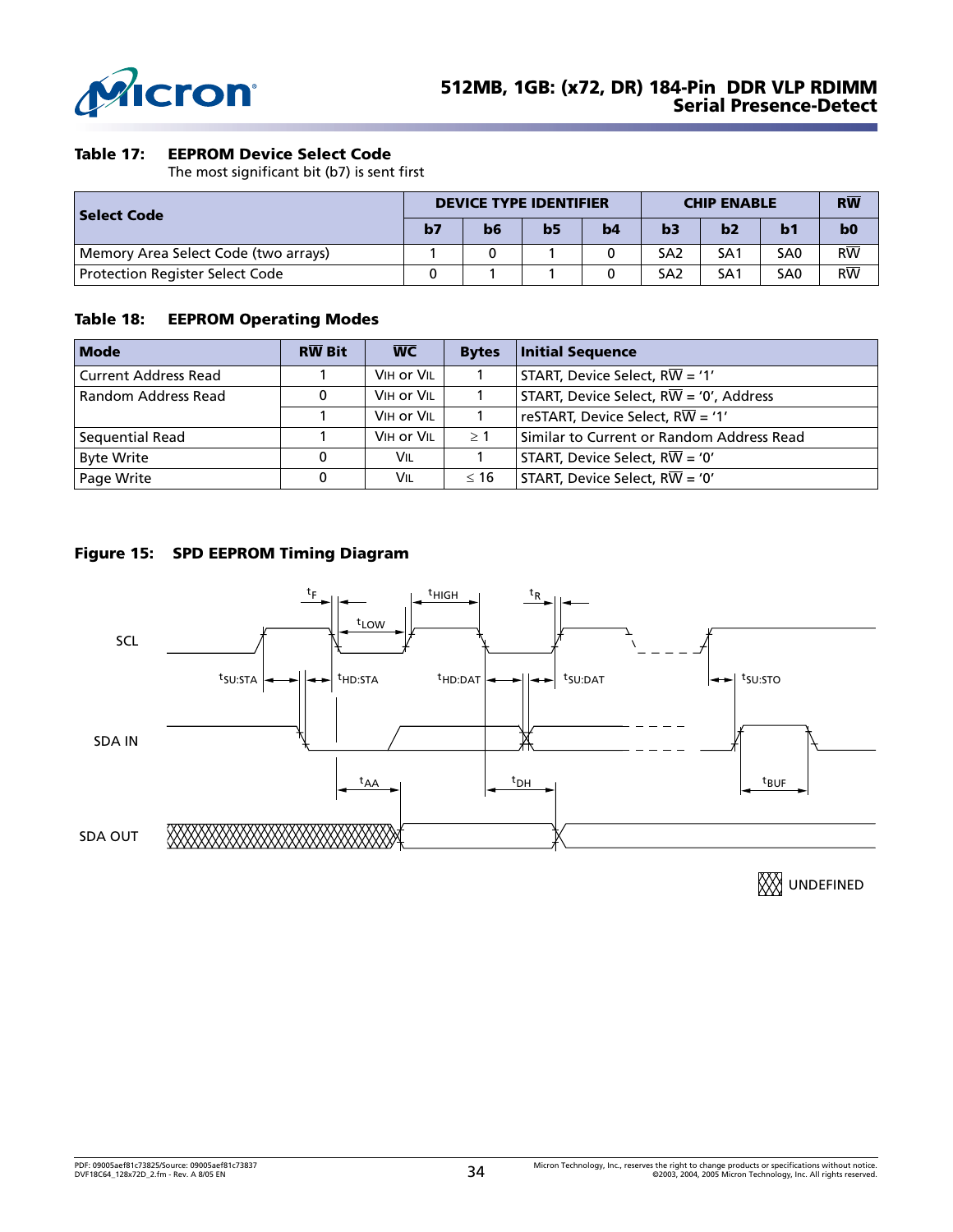

#### <span id="page-34-0"></span>**Table 19: Serial Presence-Detect EEPROM DC Operating Conditions**

All voltages referenced to Vss; VDDSPD = +2.3V to +3.6V

| <b>Parameter/Condition</b>                                             | Symbol           | <b>Min</b>             | <b>Max</b>             | <b>Units</b> |
|------------------------------------------------------------------------|------------------|------------------------|------------------------|--------------|
| Supply Voltage                                                         | <b>VDDSPD</b>    | 2.3                    | 3.6                    | v            |
| Input High Voltage: Logic 1; All inputs                                | <b>VIH</b>       | $V$ DDSPD $\times$ 0.7 | $V$ DDSPD + 0.5        | v            |
| Input Low Voltage: Logic 0; All inputs                                 | Vil              | $-0.6$                 | $V$ DDSPD $\times$ 0.3 | v            |
| Output Low Voltage: IOUT = 3mA                                         |                  |                        | 0.4                    | v            |
| Input Leakage Current: VIN = GND to VDD                                |                  | 0.10                   |                        | μA           |
| Output Leakage Current: VOUT = GND to VDD                              | ILO.             | 0.05                   |                        | μA           |
| Standby Current: SCL = SDA = VDD - 0.3V; All other inputs = VDD or Vss | <b>ISB</b>       | 1.6                    | 4                      | μA           |
| Power Supply Current, READ: SCL clock frequency = 100 KHz              | ICC <sub>B</sub> | 0.4                    |                        | mA           |
| Powr Supply Current, WRITE: SCL clock frequency = 100 KHz              | $ICC_{UV}$       | 2                      | 3                      | mA           |

#### <span id="page-34-1"></span>**Table 20: Serial Presence-Detect EEPROM AC Operating Conditions**

All voltages referenced to Vss; VDDSPD =  $+2.3V$  to  $+3.6V$ 

| <b>Parameter/Condition</b>                                  | <b>Symbol</b>       | <b>Min</b> | <b>Max</b> | <b>Units</b> | <b>Notes</b>  |
|-------------------------------------------------------------|---------------------|------------|------------|--------------|---------------|
| SCL LOW to SDA data-out valid                               | <sup>τ</sup> ΑΑ     | 0.2        | 0.9        | μs           |               |
| Time the bus must be free before a new transition can start | <sup>t</sup> BUF    | 1.3        |            | μs           |               |
| Data-out hold time                                          | <sup>t</sup> DH     | 200        |            | ns           |               |
| SDA and SCL fall time                                       | $t_{\mathsf{F}}$    |            | 300        | ns           | 2             |
| Data-in hold time                                           | <sup>t</sup> HD:DAT | $\Omega$   |            | μs           |               |
| Start condition hold time                                   | <sup>t</sup> HD:STA | 0.6        |            | μs           |               |
| Clock HIGH period                                           | <sup>t</sup> НІGН   | 0.6        |            | μs           |               |
| Noise suppression time constant at SCL, SDA inputs          | τı                  |            | 50         | ns           |               |
| Clock LOW period                                            | t <sub>LOW</sub>    | 1.3        |            | μs           |               |
| SDA and SCL rise time                                       | ${}^{\rm t}$ R      |            | 0.3        | μs           | $\mathcal{P}$ |
| SCL clock frequency                                         | <sup>†</sup> SCL    |            | 400        | <b>KHz</b>   |               |
| Data-in setup time                                          | <sup>t</sup> SU:DAT | 100        |            | ns           |               |
| Start condition setup time                                  | tsu:STA             | 0.6        |            | μs           | 3             |
| Stop condition setup time                                   | <sup>t</sup> SU:STO | 0.6        |            | μs           |               |
| WRITE cycle time                                            | <sup>t</sup> WRC    |            | 10         | ms           | 4             |

<span id="page-34-5"></span><span id="page-34-4"></span><span id="page-34-3"></span><span id="page-34-2"></span>Notes: 1. To avoid spurious START and STOP conditions, a minimum delay is placed between SCL = 1 and the falling or rising edge of SDA.

- 2. This parameter is sampled.
- 3. For a reSTART condition, or following a WRITE cycle.
- 4. The SPD EEPROM WRITE cycle time ( $\frac{N}{2}$ WRC) is the time from a valid stop condition of a write sequence to the end of the EEPROM internal erase/program cycle. During the WRITE cycle, the EEPROM bus interface circuit is disabled, SDA remains HIGH due to pull-up resistor, and the EEPROM does not respond to its slave address.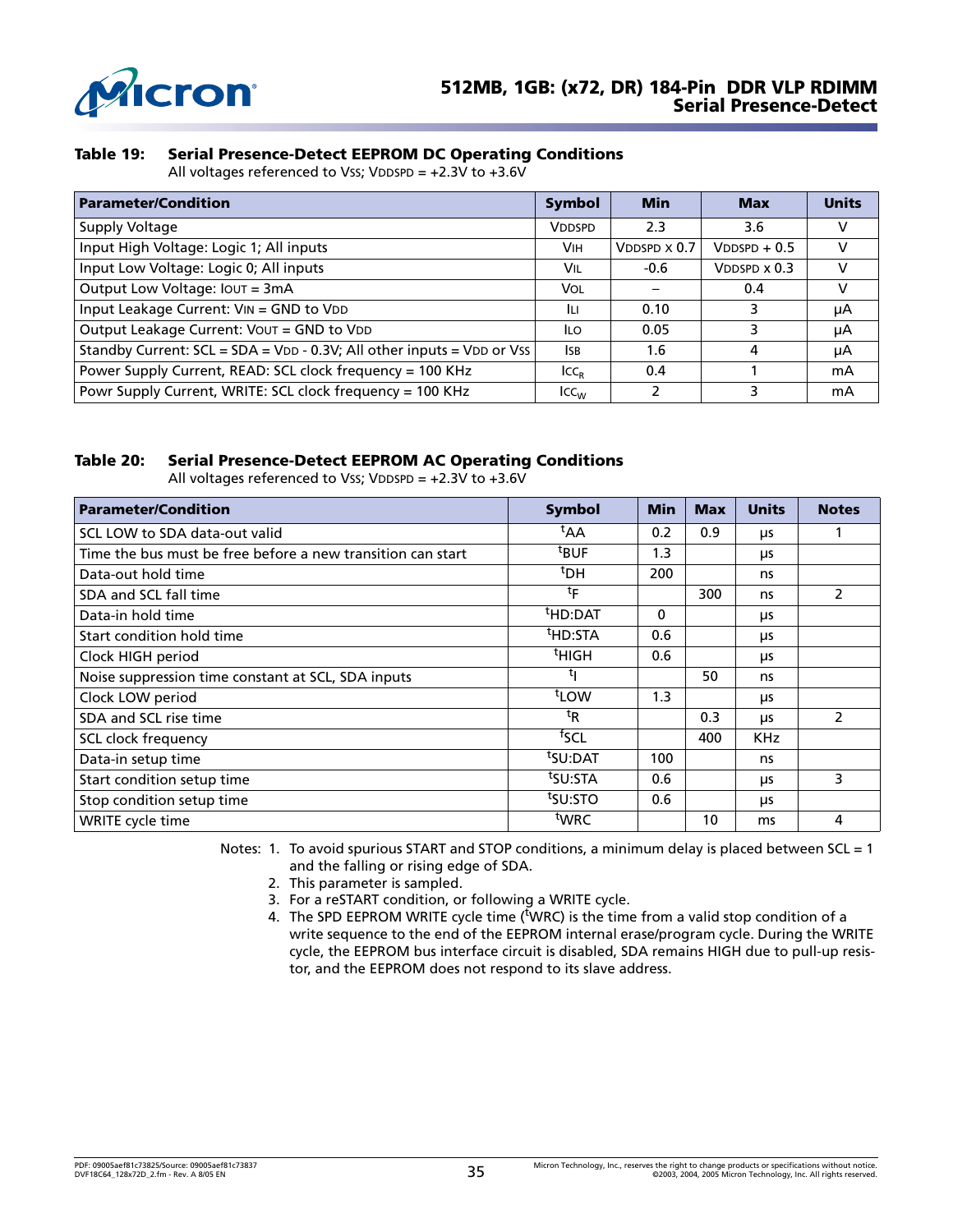

#### <span id="page-35-0"></span>**Table 21: Serial Presence-Detect Matrix**

"1"/"0": Serial Data, "driven to HIGH"/"driven to LOW"; notes appear on [page 37](#page-36-0)

| <b>Byte</b>    | <b>Description</b>                                               | <b>Entry (Version)</b>                   |                | MT18VDVF6472D MT18VDVF12872D |  |
|----------------|------------------------------------------------------------------|------------------------------------------|----------------|------------------------------|--|
| $\mathbf 0$    | Number of SPD Bytes used by Micron                               | 128                                      | 80             | 80                           |  |
| $\mathbf{1}$   | Total Number of Bytes in SPD Device                              | 256                                      | 08             | 08                           |  |
| $\overline{2}$ | <b>Fundamental Memory Type</b>                                   | <b>SDRAM DDR</b>                         | 07             | 07                           |  |
| 3              | Number of Row Addresses on Assembly                              | 13                                       | 0 <sub>D</sub> | 0D                           |  |
| 4              | Number of Column Addresses on Assembly                           | 10 or 11                                 | 0A             | 0B                           |  |
| 5              | Number of Physical Ranks on DIMM                                 | $\overline{2}$                           | 02             | 02                           |  |
| 6              | Module Data Width                                                | 72                                       | 48             | 48                           |  |
| 7              | Module Data Width (Continued)                                    | 0                                        | 00             | 00                           |  |
| 8              | Module Voltage Interface Levels                                  | <b>SSTL 2.5V</b>                         | 04             | 04                           |  |
| 9              | SDRAM Cycle Time, <sup>t</sup> CK (CAS Latency = 2.5) (See       | 6ns (-335)                               | 60             | 60                           |  |
|                | note 1)                                                          | 7ns (-262/-26A)                          | 70             | 70                           |  |
|                |                                                                  | 7.5ns (-265)                             | 75             | 75                           |  |
| 10             | SDRAM Access from Clock, tAC                                     | 0.7ns (-335)                             | 70             | 70                           |  |
|                | (CAS Latency = 2.5)                                              | 0.75ns (-262/-26A/-265)                  | 75             | 75                           |  |
| 11             | <b>Module Configuration Type</b>                                 | ECC                                      | 02             | 02                           |  |
| 12             | Refresh Rate/Type                                                | 7.81µs/SELF                              | 82             | 82                           |  |
| 13             | SDRAM Device Width (Primary SDRAM)                               | 8                                        | 08             | 08                           |  |
| 14             | Error-checking SDRAM Data Width                                  | 8                                        | 08             | 08                           |  |
| 15             | Minimum Clock Delay, Back-to-Back Random<br><b>Column Access</b> | 1 clock                                  | 01             | 01                           |  |
| 16             | <b>Burst Lengths Supported</b>                                   | 2, 4, 8                                  | 0E             | 0E                           |  |
| 17             | Number of Banks on SDRAM Device                                  | 4                                        | 04             | 04                           |  |
| 18             | <b>CAS Latencies Supported</b>                                   | 2, 2.5                                   | 0C             | 0C                           |  |
| 19             | <b>CS Latency</b>                                                | 0                                        | 01             | 01                           |  |
| 20             | <b>WE Latency</b>                                                | $\mathbf{1}$                             | 02             | 02                           |  |
| 21             | <b>SDRAM Module Attributes</b>                                   | Reg./Diff. Clk/PLL                       | 26             | 26                           |  |
| 22             | <b>SDRAM Device Attributes: General</b>                          | <b>Fast/Concurrent AP</b>                | C <sub>0</sub> | C <sub>0</sub>               |  |
| 23             | SDRAM Cycle Time, <sup>t</sup> CK (CAS Latency = 2)              | 7.5ns (-335/-262/-26A)                   | 75             | 75                           |  |
|                |                                                                  | 10ns (-265)                              | A <sub>0</sub> | A0                           |  |
| 24             | SDRAM Access from CK, <sup>t</sup> AC                            | 0.70ns (-335)<br>0.75ns (-262/-26A/-265) | 70<br>75       | 70<br>75                     |  |
|                | (CAS Latency = 2)                                                |                                          |                |                              |  |
| 25             | SDRAM Cycle Time, <sup>t</sup> CK, (CAS Latency = 1.5)           | N/A                                      | 00             | 00                           |  |
| 26             | SDRAM Access from CK, <sup>t</sup> AC, (CAS Latency = 1.5)       | N/A                                      | $00\,$         | 00                           |  |
| 27             | Minimum Row Precharge Time, <sup>t</sup> RP                      | 18ns (-335)<br>15ns (-262)               | 48<br>зс       | 48<br>3C                     |  |
|                |                                                                  | 20ns (-26A/-265)                         | 50             | 50                           |  |
| 28             | Minimum Row Active to Row Active, (RRD                           | 12ns (-335)                              | 30             | 30                           |  |
|                |                                                                  | 15ns (-262/-26A/-265)                    | 3C             | 3C                           |  |
| 29             | Minimum RAS# to CAS# Delay, <sup>t</sup> RCD                     | 18ns (-335)                              | 48             | 48                           |  |
|                |                                                                  | 15ns (-262)                              | 3C             | 3C                           |  |
|                |                                                                  | 20ns (-26A/-265)                         | 50             | 50                           |  |
| 30             | Minimum RAS# Pulse Width, <sup>t</sup> RAS (See note 2)          | 42ns (-335)<br>45ns (-262/-26A/-265)     | 2A<br>2D       | 2A<br>2D                     |  |
| 31             | <b>Module Rank Density</b>                                       | 256MB, 512MB                             | 40             | 80                           |  |
| 32             | Address and Command Setup Time, <sup>t</sup> IS (See note        | 0.80ns (-335)                            | 80             | 80                           |  |
|                | 3)                                                               | 1ns (262/-26A/-265)                      | A <sub>0</sub> | A <sub>0</sub>               |  |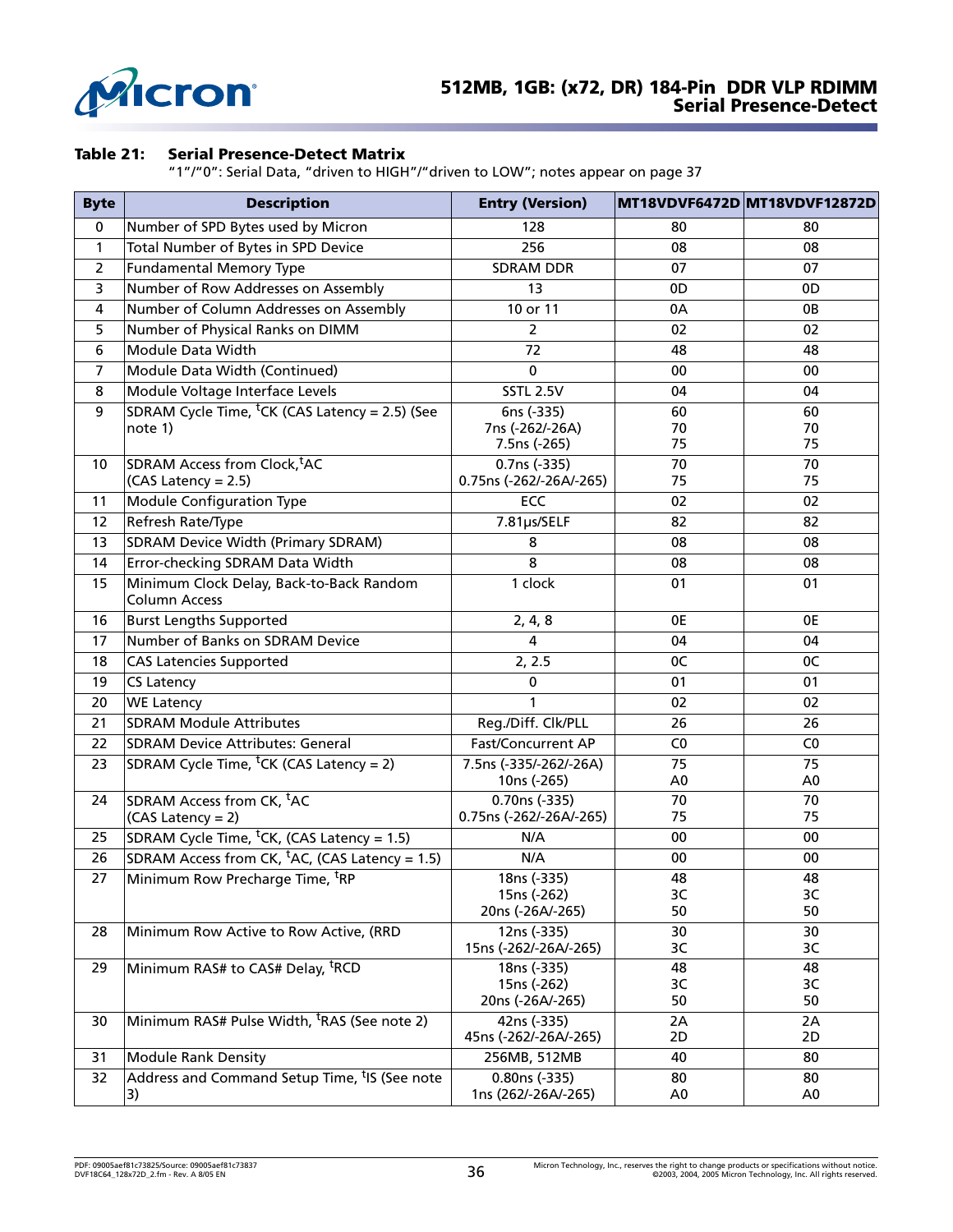

#### **Table 21: Serial Presence-Detect Matrix (Continued)**

"1"/"0": Serial Data, "driven to HIGH"/"driven to LOW"; notes appear on page 37

| <b>Byte</b> | <b>Description</b>                                       | <b>Entry (Version)</b>  |                | MT18VDVF6472D MT18VDVF12872D |
|-------------|----------------------------------------------------------|-------------------------|----------------|------------------------------|
| 33          | Address and Command Hold Time, <sup>t</sup> IH (See note | 0.80ns (-335)           | 80             | 80                           |
|             | 3)                                                       | 1ns (-262/-26A/-265)    | A <sub>0</sub> | A <sub>0</sub>               |
| 34          | Data/Data Mask Input Setup Time, <sup>t</sup> DS         | 0.45ns (-335)           | 45             | 45                           |
|             |                                                          | 0.50ns (-262/-26A/-265) | 50             | 50                           |
| 35          | Data/Data Mask Input Hold Time, <sup>t</sup> DH          | 0.45ns (-335)           | 45             | 45                           |
|             |                                                          | 0.50ns (-262/-26A/-265) | 50             | 50                           |
| 36-40       | Reserved                                                 |                         | 00             | 00                           |
| 41          | Minimum Active Auto Refresh Time <sup>t</sup> RC         | 60ns (-335/-262)        | 3C             | 3C                           |
|             |                                                          | 65ns (-26A/-265)        | 41             | 41                           |
| 42          | Minimum Auto Refresh to Active/                          | 72ns (-335)             | 48             | 48                           |
|             | Auto Refresh Command Period, <sup>t</sup> RFC            | 75ns (-262/-26A/-265)   | 4B             | 4B                           |
| 43          | SDRAM Device Max Cycle Time <sup>t</sup> CKMAX           | 12ns (-335)             | 30             | 30                           |
|             |                                                          | 13ns (-262/-26A/-265)   | 34             | 34                           |
| 44          | SDRAM Device Max DQS-DQ Skew Time, <sup>t</sup> DQSQ     | 0.40ns (-335)           | 28             | 28                           |
|             |                                                          | 0.5ns (-262/-26A/-265)  | 32             | 32                           |
| 45          | SDRAM Device Max Read Data Hold Skew Factor,             | 0.50ns (-335)           | 50             | 50                           |
|             | <sup>t</sup> QHS                                         | 0.75ns (-262/-26A/-265) | 75             | 75                           |
| 46          | Reserved                                                 |                         | 00             | 00                           |
| 47          | <b>DIMM Height</b>                                       |                         | 11             | 11                           |
| $48 - 61$   | Reserved                                                 |                         | 00             | 00                           |
| 62          | <b>SPD Revision</b>                                      | Release 1.0             | 10             | 10 <sup>°</sup>              |
| 63          | Checksum for Bytes 0-62                                  | $-335$                  | 46             | 87                           |
|             |                                                          | $-262$                  | E3             | 24                           |
|             |                                                          | $-26A$                  | 10             | 51                           |
|             |                                                          | $-265$                  | 40             | 81                           |
| 64          | Manufacturer's JEDEC ID Code                             | <b>MICRON</b>           | 2C             | 2C                           |
| 65-71       | Manufacturer's JEDEC ID Code                             | (Continued)             | <b>FF</b>      | <b>FF</b>                    |
| 72          | <b>Manufacturing Location</b>                            | $01 - 12$               | $01-0C$        | $01-0C$                      |
| 73-90       | Module Part Number (ASCII)                               |                         | Variable Data  | Variable Data                |
| 91          | <b>PCB Identification Code</b>                           | $1 - 9$                 | $01 - 09$      | $01 - 09$                    |
| 92          | Identification Code (Continued)                          | $\Omega$                | 0 <sub>0</sub> | 0 <sub>0</sub>               |
| 93          | Year of Manufacture in BCD                               |                         | Variable Data  | Variable Data                |
| 94          | Week of Manufacture in BCD                               |                         | Variable Data  | Variable Data                |
|             | 95-98 Module Serial Number                               |                         | Variable Data  | Variable Data                |
|             | 99-127 Manufacturer-specific Data (RSVD)                 |                         |                |                              |

<span id="page-36-2"></span><span id="page-36-1"></span><span id="page-36-0"></span>Notes: 1. Value for -26A <sup>t</sup>CK set to 7ns (0x70) for optimum BIOS compatibility. Actual device specification vaule is 7.5ns.

- 2. The value of  ${}^{\text{t}}$ RAS used for -26A/-265 modules is calculated from  ${}^{\text{t}}$ RC  ${}^{\text{t}}$ RP. Actual device specification value is 40 ns.
- 3. The JEDEC SPD specification allows fast or slow slew rate values for these bytes. The worstcase (slow slew rate) value is repesented here. Systems requiring the fast slew rate setup and hold values are supported, provided the faster minimum slew rate is met.